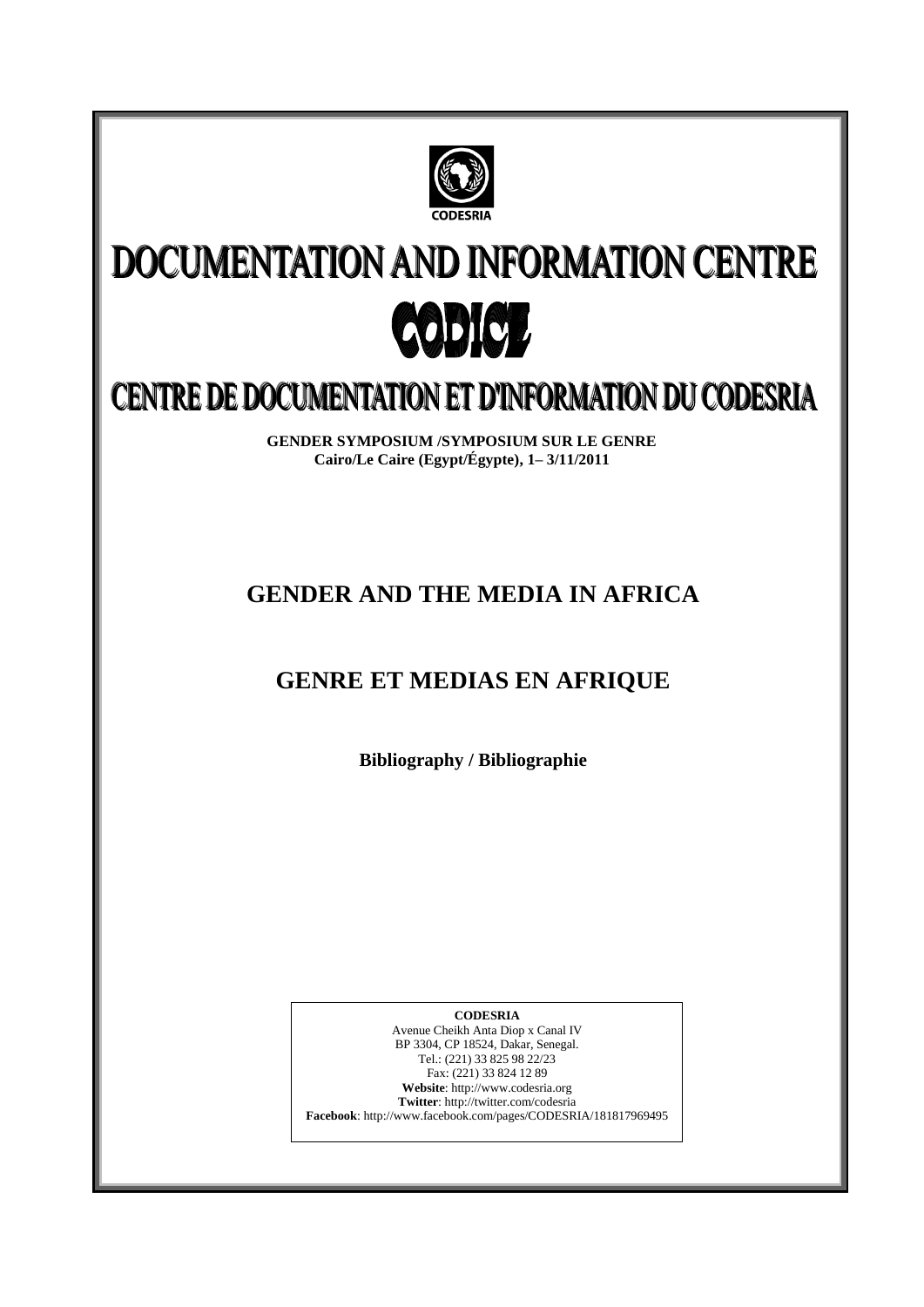## Table of Contents / Table des matières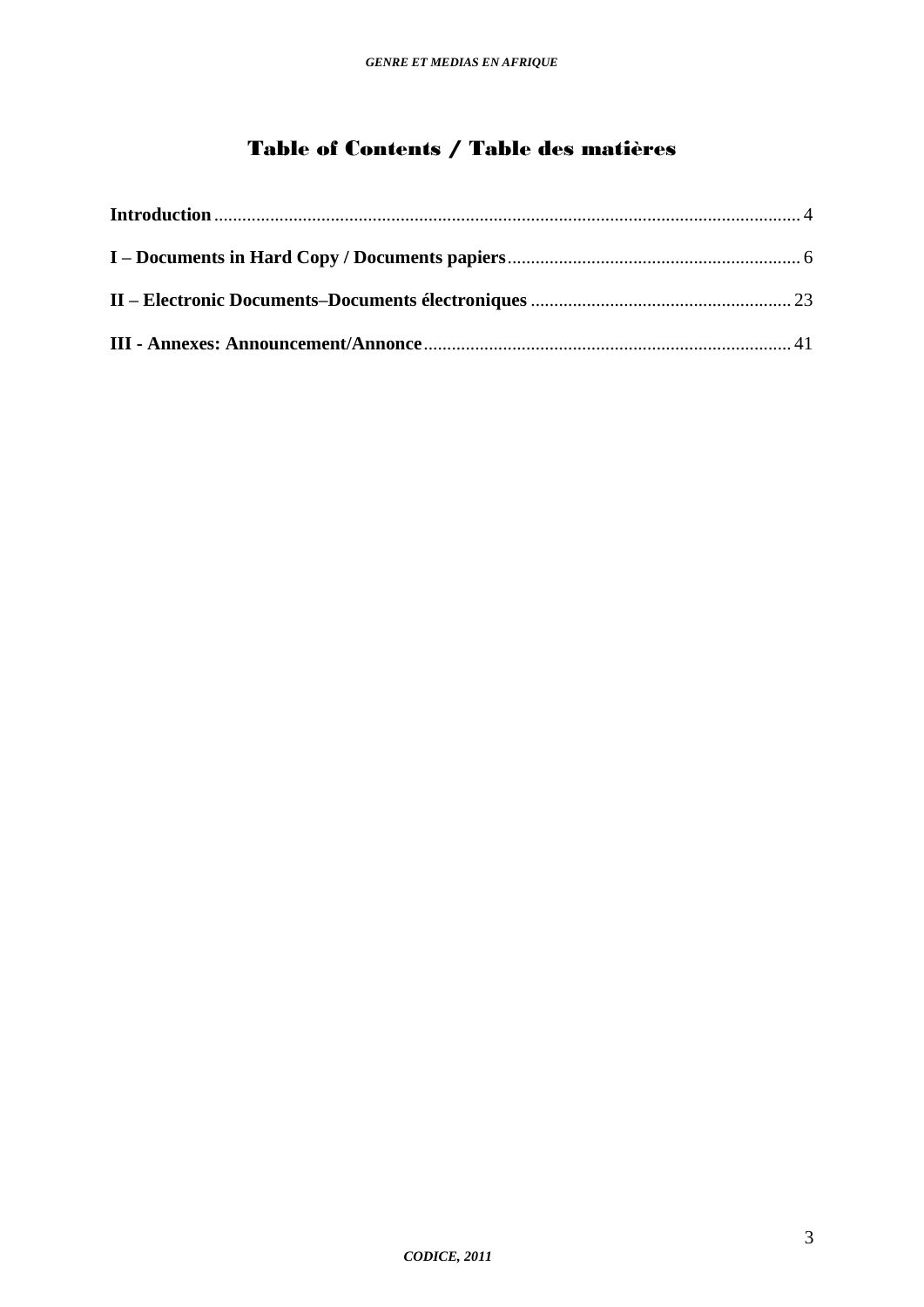#### **INTRODUCTION**

<span id="page-2-0"></span>In line with its mandate to promote high-level scientific and academic debates on various aspects of socioeconomic development in Africa, the Council for the Development of Social Science Research in Africa (CODESRIA) hereby announces the 2011 edition of its Gender Symposium which will be held from **1 st** to **3 rd November, 2011** in Cairo, Egypt. The Gender Symposium is a forum organized annually by CODESRIA to discuss gender issues in Africa, and the theme of this year's edition is *Gender and the Media in Africa*.

In this framework, the CODESRIA Documentation and Information Centre (CODICE) has compiled this bibliography. Various sources of bibliographic data have been used among which the CODESRIA data bases.

The bibliography is in two sections; the first section lists the documents in hard copy and the second, the documents in electronic format.

Classified alphabetically by author, the selected references are either in French or in English.

The Call for application for the Gender symposium is in the annex of this bibliography.

We hope that this bibliography will be useful, and suggestions for its improvement are welcome.

#### **CODICE**

En conformité avec son mandat visant à promouvoir un débat scientifique et académique de haut niveau sur les différents aspects du développent socioéconomique de l'Afrique, le Conseil pour le développement de la recherche en sciences sociales en Afrique (CODESRIA) organise un symposium sur le genre du **1er au 3 novembre 2011** au Caire (Egypte). Le symposium sur le genre, forum annuel traitant des questions de genre en Afrique, portera cette année sur le thème *Genre et médias en Afrique*.

Dans cette perspective le Centre de documentation et d'information du CODESRIA (CODICE) a élaboré cette bibliographie. A cet effet, différentes sources d'information bibliographique ont été utilisées parmi lesquelles les bases de données du CODESRIA.

Cette bibliographie est divisée en deux parties, une première partie regroupant les documents en format papier et une deuxième réunissant les documents en format électronique.

Les références sélectionnées sont classées alphabétiquement par auteur et sont soit en anglais soit en français.

L'appel à contributions lancé pour les besoins du symposium sur le genre est annexé à la présente bibliographie.

Nous espérons que cette bibliographie vous sera utile et le CODICE est à l'écoute de toutes suggestions permettant son éventuel enrichissement.

#### **Le CODICE**

**CODESRIA Documentation and Information Centre Centre de documentation et d'information du CODESRIA (CODICE)**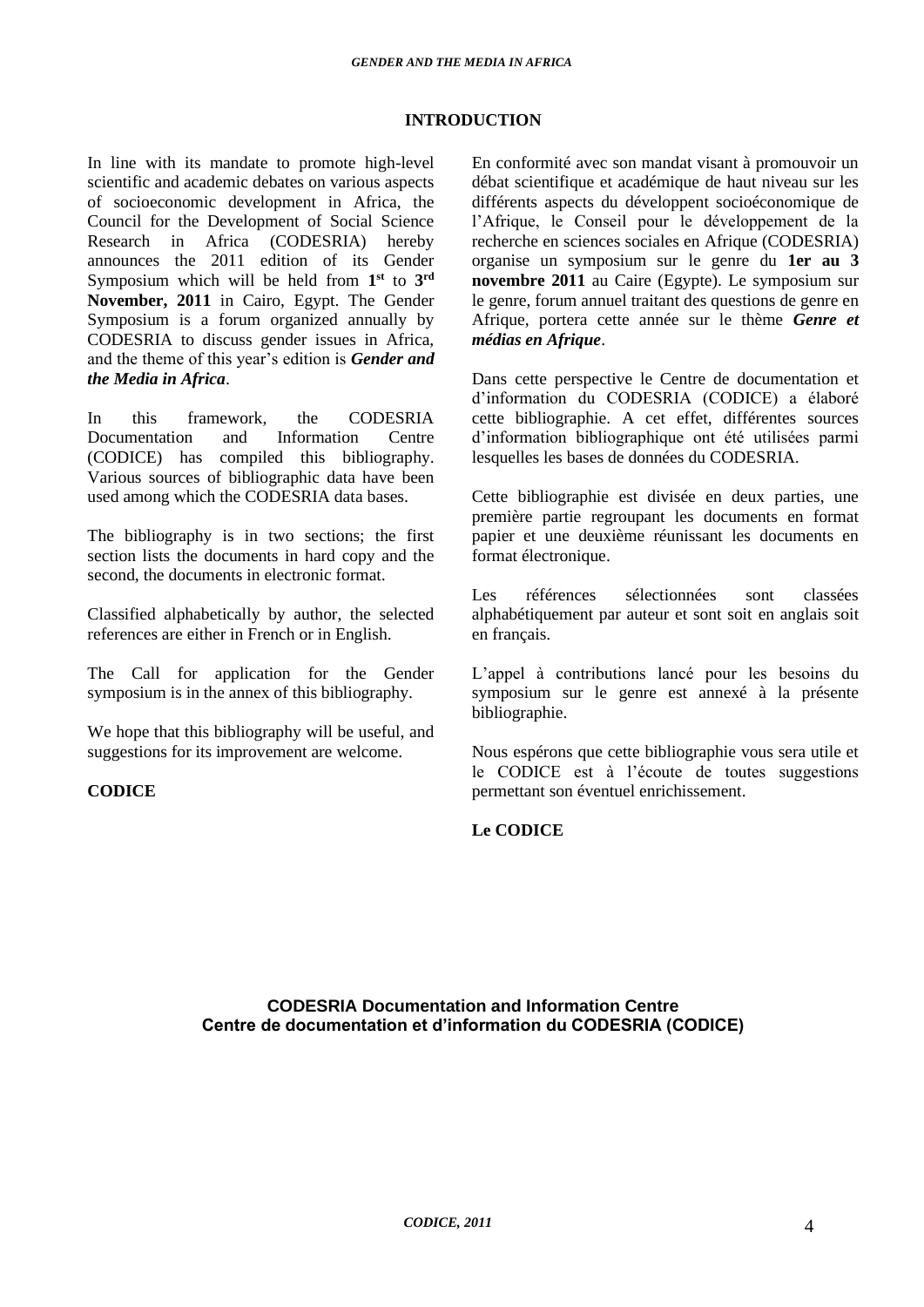# **PART I / 1ère PARTIE**

# **DOCUMENTS IN HARD COPY**

# **DOCUMENTS PAPIERS**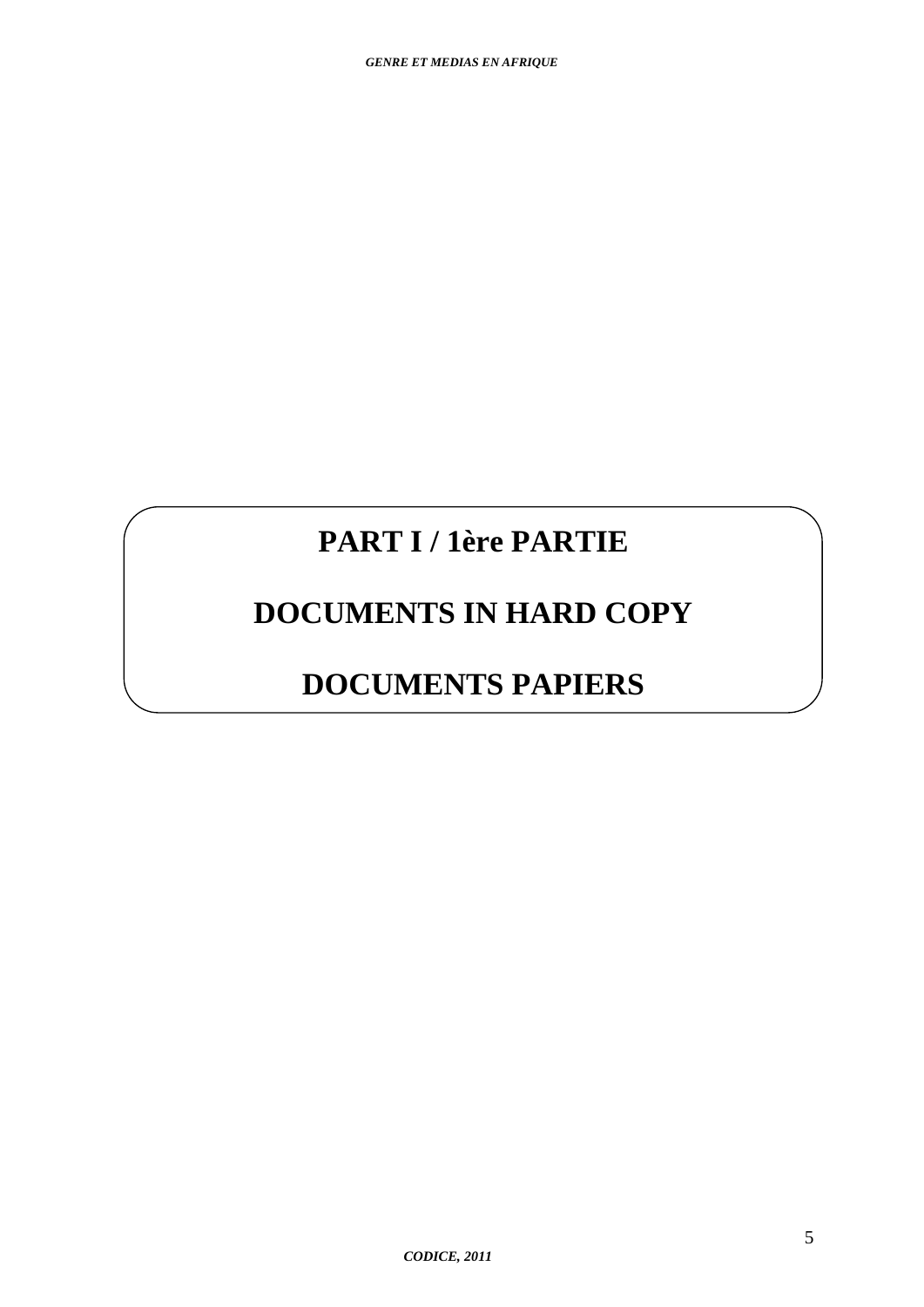## I – Documents in Hard Copy / Documents papiers

## <span id="page-4-0"></span>**1. ADEBANWUI, Adewale 'Niyi**

The Nation as Grand Narrative: the Nigerian Press and the Politics of Meaning Ibadan: University of Ibadan, August 2002.- xviii-573p.

Dissertation, Ph.D, University of Ibadan, Faculty of the Social Sciences, Department of Political Science.

*/PRESS/ /MASS MEDIA/ /NATION/ /ELECTIONS//NIGERIA/ /MEANING/*

### **2. ADJOVI, Emmanuel V.**

Les Instances de régulation des médias en Afrique de l'Ouest : le cas du Bénin Paris: Karthala, 2003.- 278 p. ISBN: 2-84586-348-9

*/MOYENS DE COMMUNICATION/ /TELECOMMUNICATIONS/ /LEGISLATION/ /REGLEMENTATIONS/ /ASPECTS JURIDIQUES/ /LIBERTE D'EXPRESSION/ /JOURNALISTS/ /RADIO/ /TELEVISION//AFRIQUE DE L'OUEST/ /BENIN//REGULATION DES MOYENS DE COMMUNICATION/ /LIBERTE DE LA PRESSE/ /REGULATION DE LA COMMUNICATION/ /INSTITUTIONS DE REGULATION/*

### **3. AGBAJE, Adigun**

Manufacturing a Contested Terrain, Past and Present : the Social Construction of the Nigerian Media

The Hebrew University of Jerusalem, Jerusalem IL

Jerusalem: Hebrew University of Jerusalem, January 1992.- 33p. *Conference: International Conference on Civil Society in Africa, Jerusalem, Israel, 5-10 January 1992*.

*/MEDIA/ /SOCIETY/ /STATE/ /DEMOCRACY/ /SOCIAL MOVEMENTS//NIGERIA/*

## **4. AJIA, Olalekan**

Democratization and Economic Viability of Community Television : a Proposal for Nigeria *Africa Media Review*, vol. 3, n° 3, 1989, p. 39-57

*/TELEVISION/ /DEMOCRATIZATION/ /MASS COMMUNICATION//AFRICA/ /NIGERIA/*

## **5. ANSAH, Paul A.V.**

In Search of a Role for the African Media in the Democratic Process *Africa Media Review*, vol. 2, n° 2, 1988, p.1-16

*/MASS MEDIA/ /DEMOCRACY/ /PRESS/ /TRADITIONAL CULTURE/ /HUMAN RIGHTS/ /FREEDOM OF SPEECH//AFRICA/*

#### **6. ARTZ, Lee; KAMALIPOUR, Yahya R., Ed** The Globalization of Corporate Media Hegemony Albany: State University of New York Press, 2003.- ix-309 p.

ISBN: 0-7914-5822-9

*/MEDIA/ /GLOBALIZATION/ /INFORMATION TECHNOLOGY/ /TELEVISION/ /RADIO/ /MASS MEDIA/ /SOCIAL CLASSES/ /DEVELOPMENT COMMUNICATION/ /FILM INDUSTRY/ /FOLK CULTURE/*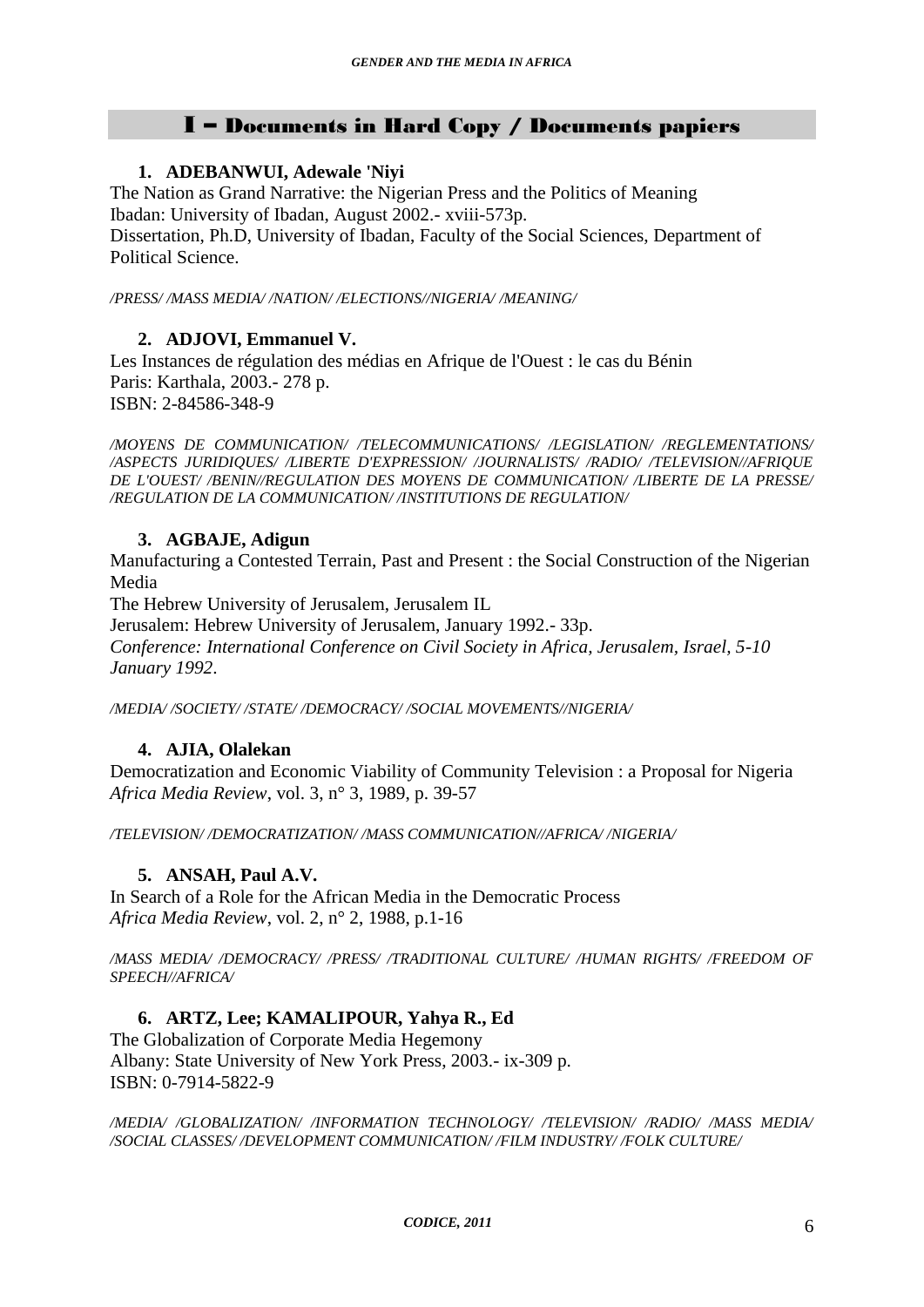## **7. ATKINS, Joseph B., Ed.**

The Mission: Journalism, Ethics and the World Iowa: Iowa State University Press, 2002.- xvii-253 p. ISBN: 0-8138-2188-6

*/JOURNALISM/ /ETHICS/ /PRESS/ /DEMOCRATIZATION//UNITED STATES/ /LATIN AMERICA/ /EUROPE/ /AFRICA/ /MIDDLE EAST/ /ASIA//PRESS FREEDOM/ /*

## **8. AW, Eugenie**

From Rural Radio to Community Radios *Idoc Internazionale*, vol. 24, n° 2, April-June 1993, p. 33-35

*/RADIO/ /BROADCASTING/ /EDUCATIONAL RADIO/ /RURAL POPULATION//AFRICA//RURAL RADIO/ /COMMUNITY RADIOS/*

### **9. BA, Abdoul**

Télévisions, paraboles et démocraties en Afrique noire Paris: L'Harmattan, 1996.- 188 p. ISBN: 2-7384-4514-4

*/TELEVISION/ /TRANSMISSION PAR SATELLITES/ /DEMOCRATIE//PARABOLE//AFRIQUE/ /AFRIQUE FRANCOPHONE/ /AFRIQUE NOIRE/*

#### **10. BA, Abdoul**

Les téléspectateurs africains à l'heure des satellites : de la case d'écoute à la parabole Paris: L'Harmattan, 1999.- 156 p. ISBN: 2-7384-7617-1

*/TELEVISION/ /SATELLITES DE COMMUNICATION/ /MOYENS DE COMMUNICATION/ /RECEPTEURS DE TELEVISION//AFRIQUE/ /TELESPECTATEURS/ /PARABOLE//AFRIQUE NOIRE/*

## **11. BAILLY, Serge; BEAUFORT, Didier**

Média et résistance : un écho pour les voix discordantes Paris: Karthala, 2000.- 326 p. ISBN: 2-84586-015-3

*/MOYENS DE COMMUNICATION/ /RESEAUX D'INFORMATION/ /DEMOCRATIE/ /RADIO/ /LIBERTE D'EXPRESSION/ /RESISTANCE/ /SITES WEB/*

#### **12. BALIMA, Serge Théophile; FRERE, Marie-Soleil**

Médias et communications sociales au Burkina Faso : approche socio-économique de la circulation de l'information. Paris: L'Harmattan, 2003.- 341p. ISBN: 2-7475-4652-7

*/MOYENS DE COMMUNICATION/ /COMMUNICATION/ /PRESSE/ /RADIO/ /TELEVISION/ /CINEMA/ /THEATRE/ /TECHNOLOGIE DE L'INFORMATION/ /BURKINA FASO/ /COMMUNICATION SOCIALE/ /PRESSE ECRITE/*

## **13. BARNETT, Clive**

Culture and Democracy: Media, Space and Representation Edinburgh: Edinburgh University Press, 2003.- vii-225 p.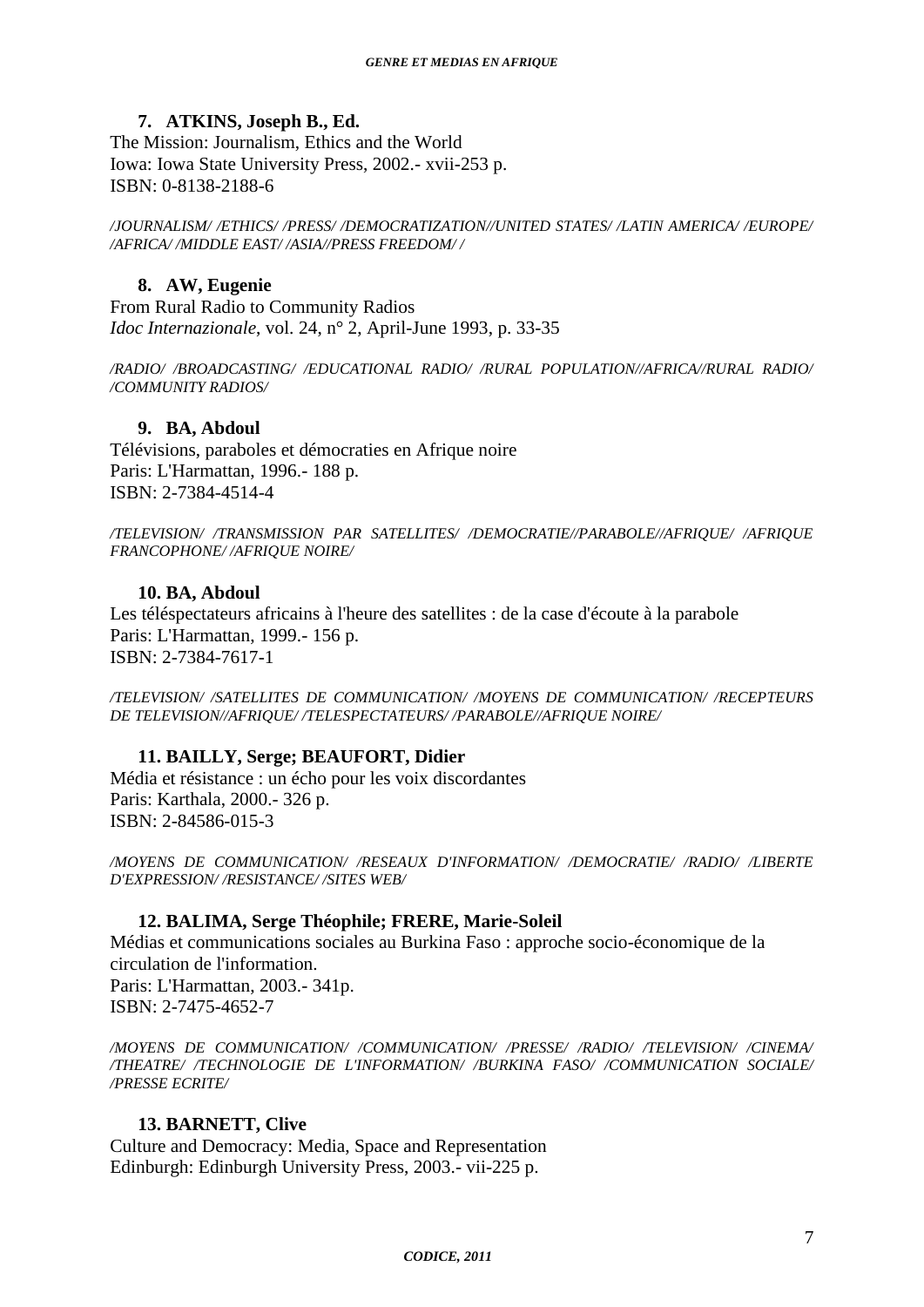*/MEDIA/ /DEMOCRACY/ /CULTURE/ /NATIONALITY/ /DEMOCRATIZATION/ /COMMUNICATION/ /CITIZENSHIP/*

## **14. BATCHANA, Essohanam**

Liberté de presse et pouvoirs publics au Togo : 1946-2004

Lomé: Université de Lomé, 16 décembre 2008.- ix-581p

Thèse, Doctorat unique, Histoire, Université de Lomé, Faculté des lettres et sciences humaines, Département d'histoire et d'archéologie, Formations doctorales pluridisciplinaires, espaces, langues et cultures du monde négro-africain

*/PRESSE/ /LEGISLATION/ /POUVOIR POLITIQUE/ /JOURNALISME/ /PERIODIQUES/ /COLONIALISME/ /JOURNALISTES/ /TOGO/ /LIBERTE DE LA PRESSE/ /POUVOIR PUBLIC/*

### **15. BECK, Rose Marie; WITTMANN, Frank, Ed.**

African Media Cultures : Transdisciplinary Perspectives = Cultures de médias en Afrique : perspectives transdisciplinaires ISBN: 3-89645-246-0

*/MEDIA/ /PRESS/ /MUSIC/ /RADIO/ /TELEVISION/ /FILMS/ /INTERNET//AFRICA/ /GAMBIA/ /SENEGAL/ /CAMEROON/ /ETHIOPIA/ /CONGO/ /BÉNIN/ /UGANDA/ /NIGER/ /TANZANIA/ /GHANA/ /COTE D'IVOIRE/ /NIGERIA/ /BURKINA FASO//MEDIA CULTURE/ /CELLULAR/*

### **16. BEST, Christiana G.E.**

Development communication and Empowerment in Nigeria: the case of the Press 1999-2002 Zaria: Ahmadu Bello University, 2004.- 310 p. Dissertation, Doctor of Philosophy, Drama, Ahmadu Bello University, Faculty of Arts,

Department of English and Drama, Postgraduate School

*/PRESS/ /DEVELOPMENT COMMUNICATION/ /MASS MEDIA/ //NIGERIA/*

#### **17. BIELENSTEIN, Dieter, ed.**

Towards a New World Information Order: Consequences for Development Policy Institute for International Relations Bonn: Institute for International Relations, 1978.- 119 p. *Conference: International Conference, Bonn, DE, 4-6 December 1978.*

*/INTERNATIONAL RELATIONS/ /JOURNALISM/ /MEDIA/*

## **18. BOMBOTE, Diomansi**

Démocratie et Liberté de Presse *UNESCO-Afrique*, n° 6, mars 1993, p. 85-88

*/LIBERTE D'EXPRESSION/ /DEMOCRATIE/ /MOYENS DE COMMUNICATIONS/ /UNESCO//CULTURE DEMOCRATIQUE/*

#### **19. BOSOMPRA, Kwadwo**

African News in the World Press : a Comparative Analysis of a North and a South Newspaper *Africa Media Review*, vol. 3, n° 3, 1988, p.58-69

*/NEWS/ /PRESS/ /PERIODICALS/ /MEDIA/ /NORTH/ /SOUTH//AFRICA//PANA/*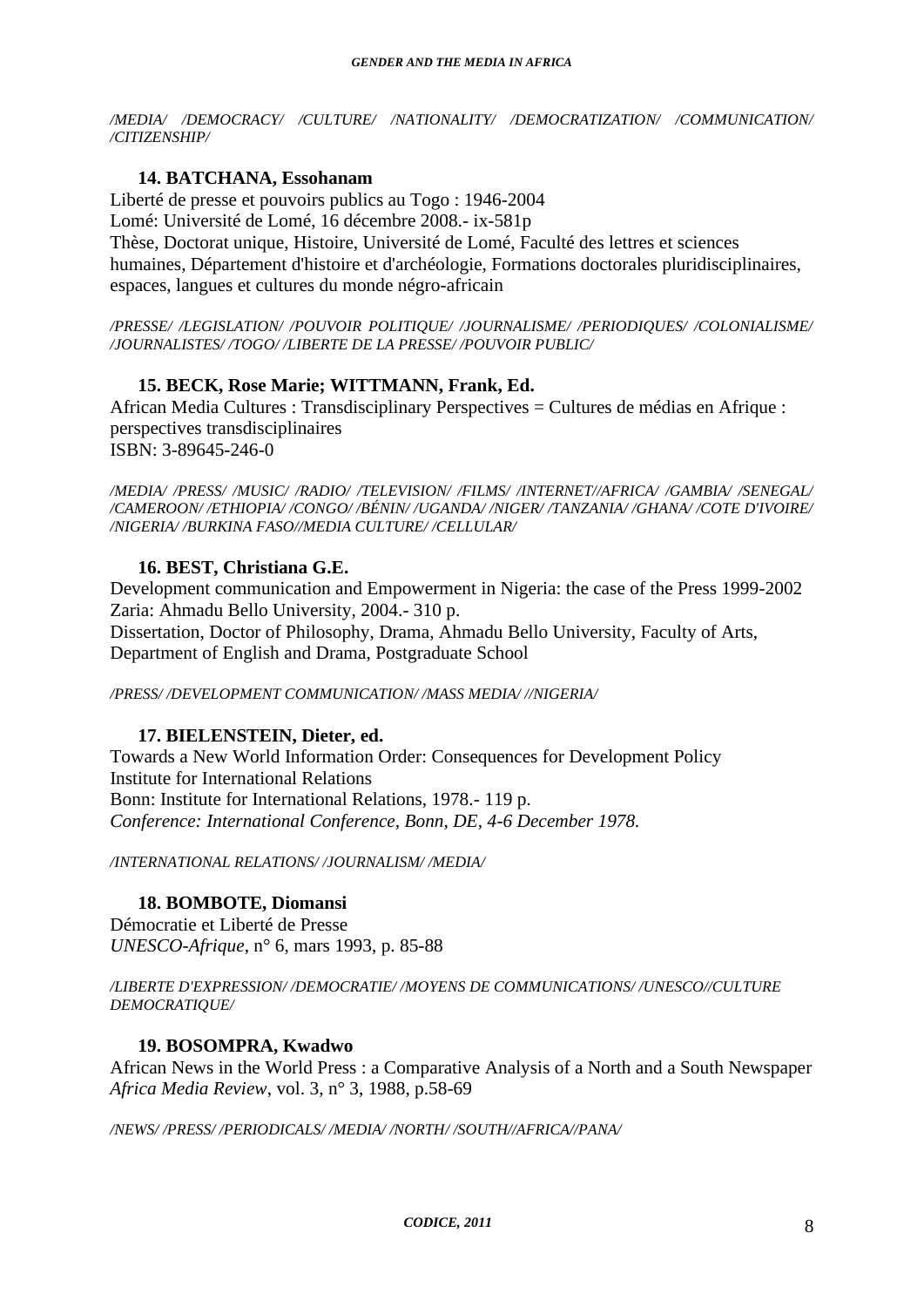#### **20. BOURGES, Hervé**

Sur la Télé : mes 4 vérités Paris: Editions Ramsay, 2005.- 220 p. ISBN: 284114-722-3

*/TELEVISION/ /CULTURE/ /ETHIQUE/ /VIOLENCE/ /POLITIQUE/ /TELEVISION PAR CABLE/ /TECHNOLOGIE AUDIOVISUELLE/ /TRANSMISSION PAR SATELLITE/*

### **21. BOURGI, Albert**

Points de vue sur Justice et Presse *Afrique Contemporaine*, n° 156, 1990, p. 217-220

*/JUSTICE SOCIALE/ /PRESSE/ /LEGISLATION/ /DEMOCRATIZATION//AFRIQUE/*

#### **22. BRAHIMI, Brahim**

Le Pouvoir, la Presse et les Intellectuels en Algérie Paris: L'Harmattan, 1989.- 309 p. ISBN: 2-7384-0363-8

*/PRESSE/ /SYSTEMES POLITIQUES/ /INTELLECTUELS/ /MOYENS DE COMMUNICATION DE MASSE/ /POUVOIR POLITIQUE/ /SOCIALISME/ /CAPITALISME/ /DROIT A LA CULTURE//ALGERIE/*

#### **23. BROOKE, Pamela**

Traditional Media for Gender Communication New York: Pact Publications, 1996.- iv-68 p. ISBN: 1-888753-06-4

*/MEDIA/ /TRADITIONAL CULTURE/ /COMMUNICATION/ /GENDER'S ROLES/ /THEATRE/ /DANCE/ /MUSIC/ /TRADITIONAL MEDIA/*

#### **24. BUDGEON, Shelley; CURRIE, Dawn H.**

From Feminism to Post feminism. Women's Liberation in Fashion Magazine Women's Studies International Forum., vol.18, n° 2, March-April 1995, p. 173-186

*/WOMEN/ /RESEARCH/ /PRESS/ /CULTURE/ /ECONOMIC ASPECTS/ /SOCIAL IMPLICATIONS/*

#### **25. CAMARA, Mame Less**

La Presse privée et l'élection présidentielle de février 2000 Dakar: CODESRIA, Juillet 2000.- 9 p. *Conference: Colloque sur les élections présidentielles du 27 février 2000 au Sénégal, Dakar, 19-21 juillet 2000.*

*/ELECTIONS/ /PRESSE/ /CHEFS D'ETAT//SENEGAL//PRESSE PRIVEE/ /CAMPAGNE ELECTORALE/*

**26. CARVER, Richard** Truth from Below: the Emergent Press in Africa London: Article 19, October 1991.- 91p.

*/PRESS/ /CENSORSHIP/ /FREEDOM OF SPEECH/ /JOURNALISTS/ /LAW/ /HUMAN RIGHTS/ /DEMOCRACY//AFRICA//INDEPENDENT PRESS/*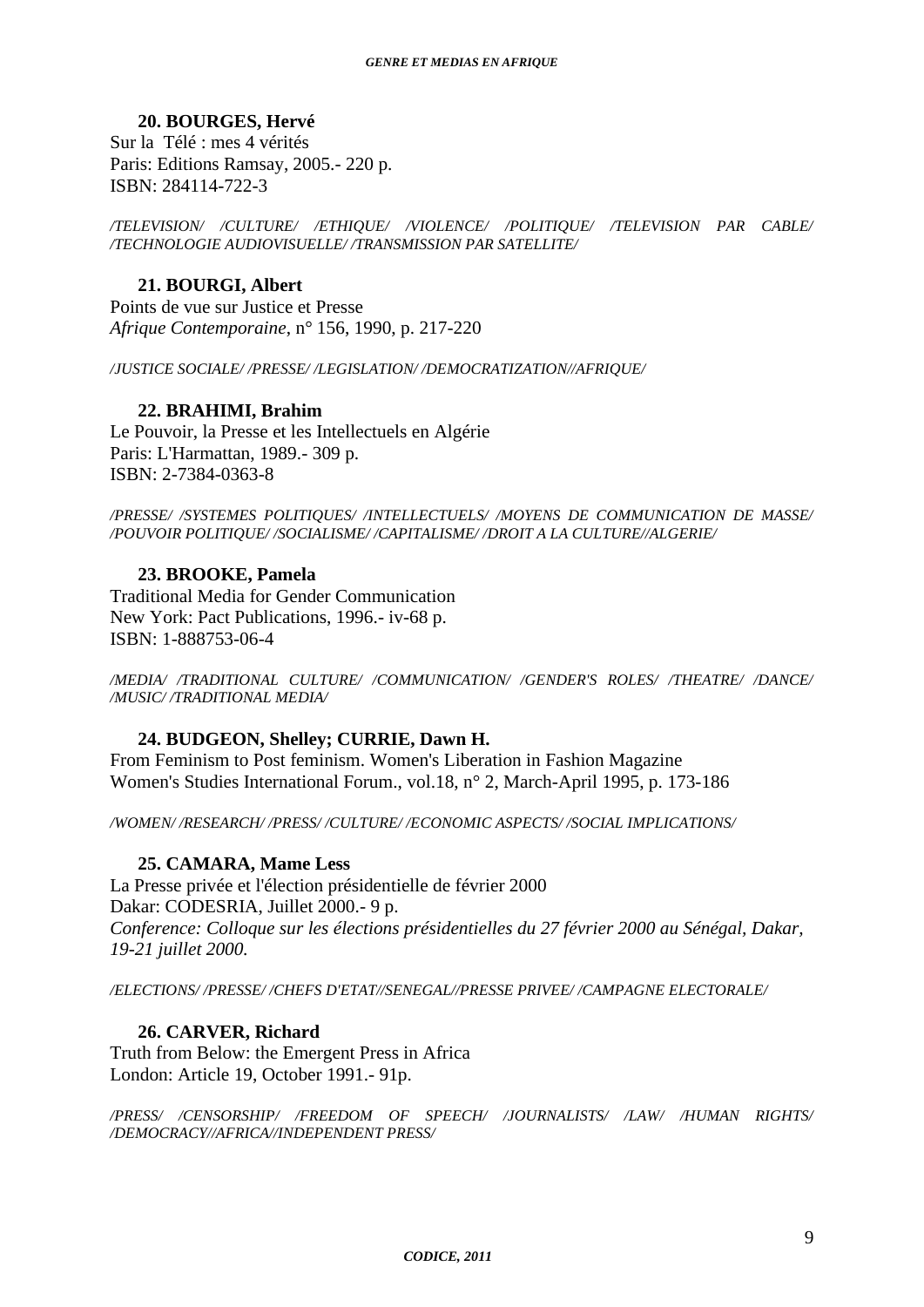### **27. CASTRO-THOMASSET, Elisabeth**

L'apostasie de la télévision: une forme d'iconoclasme contemporain Paris: L'Harmattan, 2000.- 259 p. ISBN: 2-7384-9264-9

*/TELEVISION/ /MOYENS DE COMMUNICATION/ /ANALYSE SOCIOLOGIQUE//ICONOCLASME/*

### **28. CHEVALDONNE, François**

Discours sur la Modernité et Communication Inégale : Un siècle d'audiovisuel en Algérie (1895-1995)

*Revue Tiers-Monde*, t. xxxvii, n° 146, 1996, Avril-Juin, p. 285-304

*/COMMUNICATION/ /MOYENS AUDIOVISUELS/ /MOYENS DE COMMUNICATION DE MASSE/ /HISTOIRE/ /INDUSTRIE CULTURELLE/ /TECHNOLOGIE/ /TELEVISION/ /1895-1995/ /ALGERIE/*

#### **29. CHICK, John**

Cecil King, the Press, and Politics in West Africa / CHICK, John *The Journal of Modern African Studies*, vol. 34, n° 3, 1996, p. 375 - 393

*/PRESS/ /JOURNALISM/ /POLITICS/ /COLONIALISM/ /CORRUPTION/ /CONFLICTS/ /NATIONALISM/ /INDEPENDANCE//WEST AFRICA/ /GHANA/ /NIGERIA/*

### **30. CKAKAODZA, Bornwell**

Communication policies in the African context: towards an operational and conceptual framework Harare: ZIDS, 1989.- 9 p.

*/COMMUNICATION POLICY/ /MEDIA/ /MASS MEDIA/ /PRESS/ /FREEDOM OF INFORMATION/*

### **31. COLLINS, Richard; CURRAN, James; GARNHAM, Nicholas; SCANNELL, Paddy; SCHLESINGER, Philip; SPARKS, Colin, Ed**

Media, Culture and Society: a Critical Reader London: Sage Publications, 1986.- 34 p. ISBN: 0-8039-9749-3

*/MASS MEDIA/ /CULTURE/ /SOCIETY/ /INTELLECTUALS/ /INFORMATION SOCIETY/ /WOMEN/ /BROADCASTING/ /TELEVISION/ /ADVERTISING/*

#### **32. CONDAMINES, Charles**

Pressing for Pluralism *Idoc Internazionale*, vol. 24, n° 2, April-June 1993, p. 4-5

*/PRESS/ /FREEDOM OF INFORMATION//PRESS FREEDOM/*

**33. DADDAH, Amel** Le Fragile Pari d'une Presse Démocratique *Politique Africaine*, 55, Octobre 1994, p. 40 - 45

*/PRESSE/ /DEMOCRATIE/ /PROFESSIONS DE L'INFORMATION/ /INTERETS//MAURITANIE/*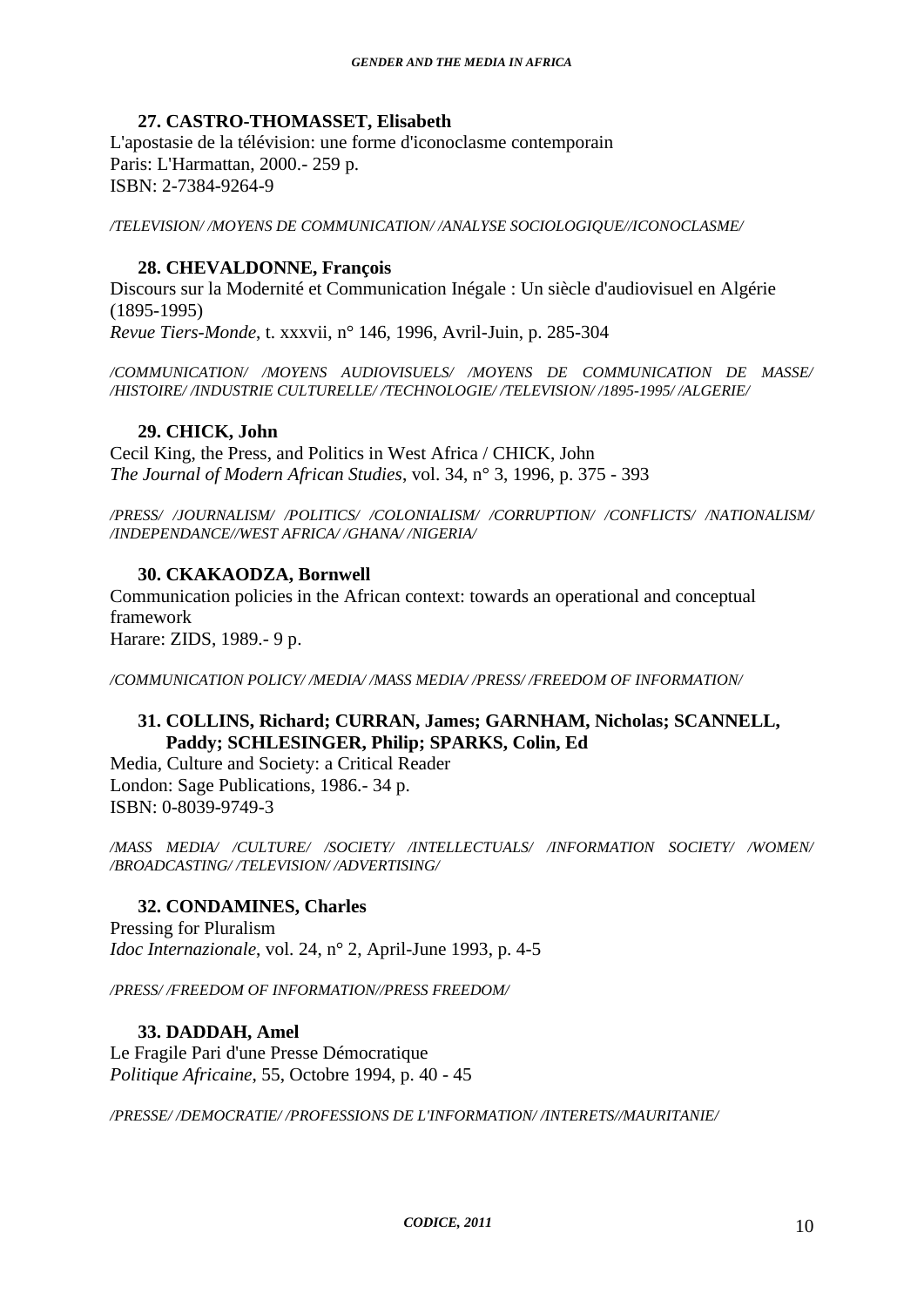### **34. DAGBA, Kinmalia Anicette Armelle**

Rôle et impact de l'audiovisuel national dans la crise politique de 1997 à 2002 au Congo Brazzaville

Dakar: Université Cheikh Anta diop de Dakar, Novembre 2009.- 111 p. *Mémoire, Maîtrise, Université Cheikh Anta Diop de Dakar, CESTI*

*/MOYENS DE COMMUNICATION/ /MOYENS AUDIOVISUELS/ /CRISE POLITIQUE/ /CONFLITS POLITIQUES/ /PROPAGANDE/ /JOURNALISME/ /CONGO/ /BRAZZAVILLE/*

## **35. DAMATOB, Jerry K.**

Subsaharan Africa's Media and Neocolonialism *Africa Media Review*, vol. 3, n° 1, 1988, p.149-174

*/PRESS/ /MASS MEDIA/ /NEO-COLONIALISM/ /POLITICIANS//AFRICA SOUTH OF SAHARA/*

### **36. DE LA BROSSE, Renaud**

Le Rôle de la presse écrite dans la transition démocratique en Afrique Vol. 1. - Paris: ANRT : Atelier National de Reproduction des Thèses, janvier 1999.- 645 p. ISBN: 2-284-01418-6

*/PRESSE/ /MOYENS DE COMMUNICATION DE MASSE/ /DEVELOPPEMENT POLITIQUE/ /POLITIQUE/ /DEMOCRATIE/ /LIBERTE D'EXPRESSION/ /PERIODIQUES//AFRIQUE//PRESSE ECRITE/ /LIBERTE DE LA PRESSE/ /TRANSITION DEMOCRATIQUE/*

### **37. DE LA BROSSE, Renaud**

Le rôle de la presse écrite dans la transition démocratique en Afrique : annexes, Vol. 2. - Paris: ANRT : Atelier National de Reproduction des Thèses, janvier 1999.- p. 646-908. ISBN: 2-284-01418-6

*/PRESSE/ /MOYENS DE COMMUNICATION DE MASSE/ /DEVELOPPEMENT POLITIQUE/ /POLITIQUE/ /DEMOCRATIE/ /LIBERTE D'EXPRESSION/ /PERIODIQUES/ /INTERVIEWS/ /JOURNALISTES//AFRIQUE/ /MALI/ /GUINEE/ /SENEGAL/ /CAMEROUN/ /NIGER/ /MADAGASCAR/ /NIGER/ /TOGO/ /BENIN/ /GUINEE-BISSAU/ /BURUNDI/ /REPUBLIQUE CENTRAFRICAINE/ /RWANDA/ /CONGO RD//PRESSE ECRITE/ /LIBERTE DE LA PRESSE/ /TRANSITION DEMOCRATIQUE/*

#### **38. DENNIS, Everette E.; MERRIL, John C.**

Les Médias en Question Paris: Nouveaux Horizons, 1991.- XV-325 p.

*/MOYENS DE COMMUNICATION/ /PRESSE/ /LIBERTE D'INFORMATION/ /JOURNALISME/ /GOUVERNEMENT/ /LIBERTE DE LA PRESSE/*

#### **39. DIOP, Adrienne Yandé**

Medias, Opinion Publique et Démocratie *Démocraties Africaines*, n° 3, 1995 Avril-Mai-Juin, p. 57-58

*/MEDIA/ /PUBLIC OPINION/ /DEMOCRACY/*

## **40. DIOP, Momar Coumba, ed.**

Sénégal: Trajectoires d'un Etat Paris: Karthala, 1992.- 500 p. ISBN: 2-6978-011-7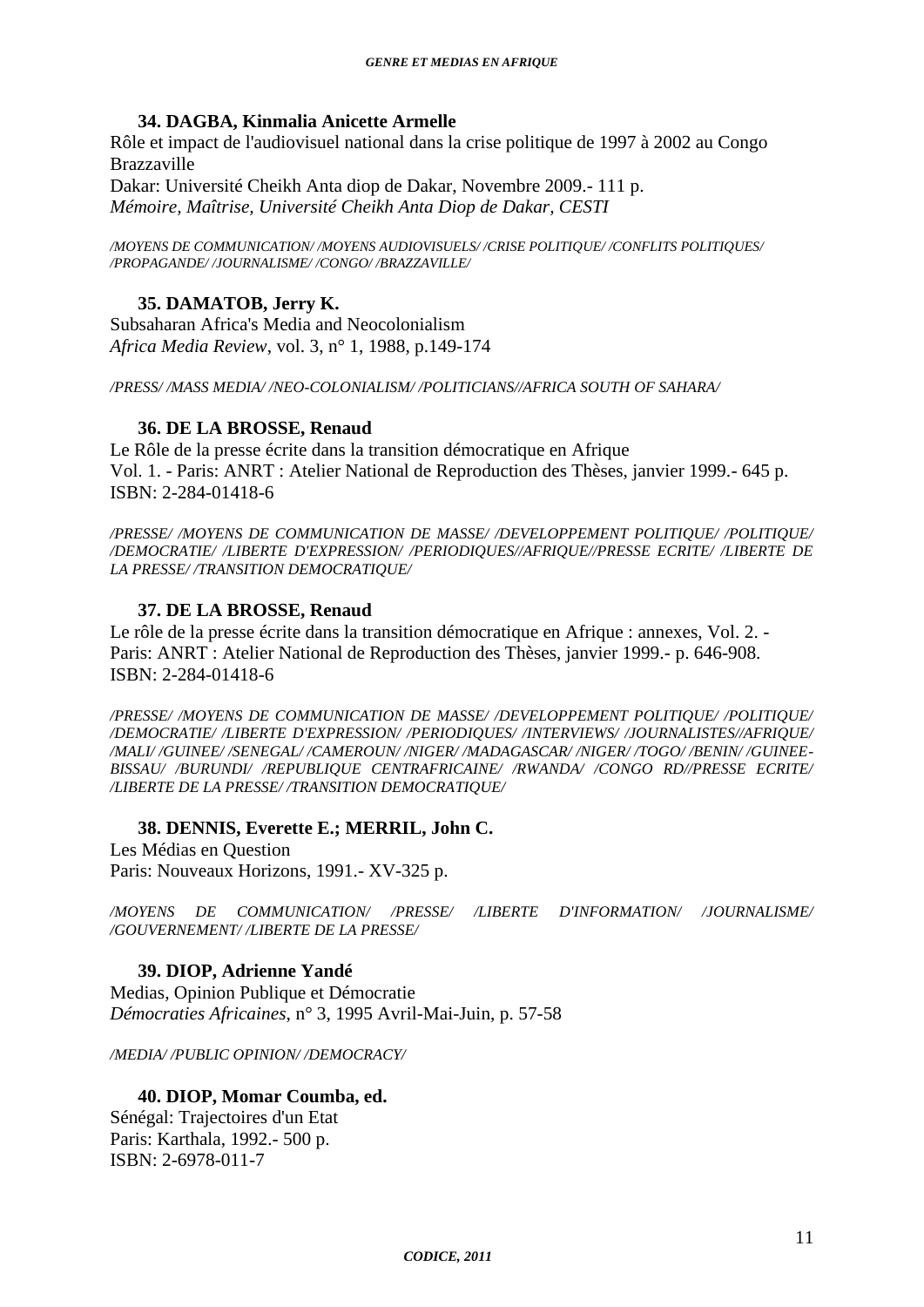*/INTERVENTION DE L'ETAT/ /SOCIALISME/ /LIBERALISME/ /POLITIQUE DE L'ENVIRONNEMENT/ /POPULATION/ /POLITIQUE URBAINE/ /TECHNOCRATIE/ /TRADITION/ /DEMOCRATIE/ /PRESSE/ /POUVOIR POLITIQUE/ /ECOLES/ /SYNDICALISME//SENEGAL/*

#### **41. DIOP, Momar Coumba, ed.**

Senegal: Essays in Statecraft Dakar: CODESRIA, 1993.- VI-491 p. ISBN: 2-86978-033-8

*/STATE INTERVENTION/ /SOCIALISM/ /LIBERALISM/ /ENVIRONMENTAL POLICY/ /POPULATION/ /URBAN POLICY/ /TECHNOCRACY/ /TRADITION/ /DEMOCRACY/ /PRESS/ /POLITICAL POWER/ /SCHOOLS/ /TRADE UNIONISM/ /SENEGAL/*

#### **42. ERIBO, Festus; TANJONG, Enoh, Ed.**

Journalism and Mass Communication in Africa: Cameroon Lanham: Lexington Books, 2002.- x-168 p. ISBN: 0-7391-0377-6

*/JOURNALISME/ /COMMUNICATION DE MASSE/ /MOYENS DE COMMUNICATION/ /TELEVISION/ /RELATIONS PUBLIQUES/ /PUBLICITE/ /RECHERCHE SUR LA COMMUNICATION/ /ANALYSE DE CONTENU//AFRIQUE/ /CAMEROUN/*

#### **43. FAYE, Mor**

Presse privée écrite en Afrique francophone : enjeux démocratiques Paris: L'Harmattan, 2008.- 393 p. ISBN: 978-2-296-07352-4

*/PRESSE/ /POLITIQUE/ /DEMOCRATIE/ /CORRUPTION/ /JOURNALISME/ /AFRIQUE FRANCOPHONE/ /BENIN/ /SENEGAL/ /TOGO//LIBERTE DE LA PRESSE/ /PRESSE PRIVEE/ /PRESSE ECRITE/*

#### **44. FLICHY, Patrice**

Une histoire de la communication moderne : espace public et vie privée Paris: La Découverte, 1997.- 281 p. ISBN: 2-7071-4300-6

*/COMMUNICATION/ /TELEGRAPHE/ /RESEAUX/ /PHOTOGRAPHIE/ /TELEPHONE/ /RADIO/ /TELEVISION/ /ELECTRONIQUE/ /INFORMATIQUE/ /TELECOMMUNICATIONS/ /CINEMA/ /COMMUNICATION MODERNE/ /COMMUNICATION D'ETAT/ /COMMUNICATION DU MARCHE/ /COMMUNICATION FAMILIALE/ /COMMUNICATION INTIME/*

#### **45. FOUDA, Vincent Sosthène**

Les Médias face à la construction de l'Etat-Nation en Afrique noire : un défi quotidien au Cameroun Paris: L'Harmattan, 2003.- 179 p. ISBN: 2-7475-5401-5

*/MOYENS DE COMMUNICATION/ /NATIONALISME/ /MOUVEMENTS DE LIBERATION NATIONALE/ /NATION/ /ETAT/ /EGLISE/ /SYNDICATS/ /RADIO/ /PRESSE/ /MOYENS AUDIOVISUELS/ /AFRIQUE/ /CAMEROUN/ /IDENTITE NATIONALE/ /ETAT-NATION/ /PRESSE ECRITE/ /AFRIQUE NOIRE/*

#### **46. FRA, Daniel, ed.**

Appui aux médias africains : les politiques des bailleurs de fonds Paris: GRET, 2000.- 222 p.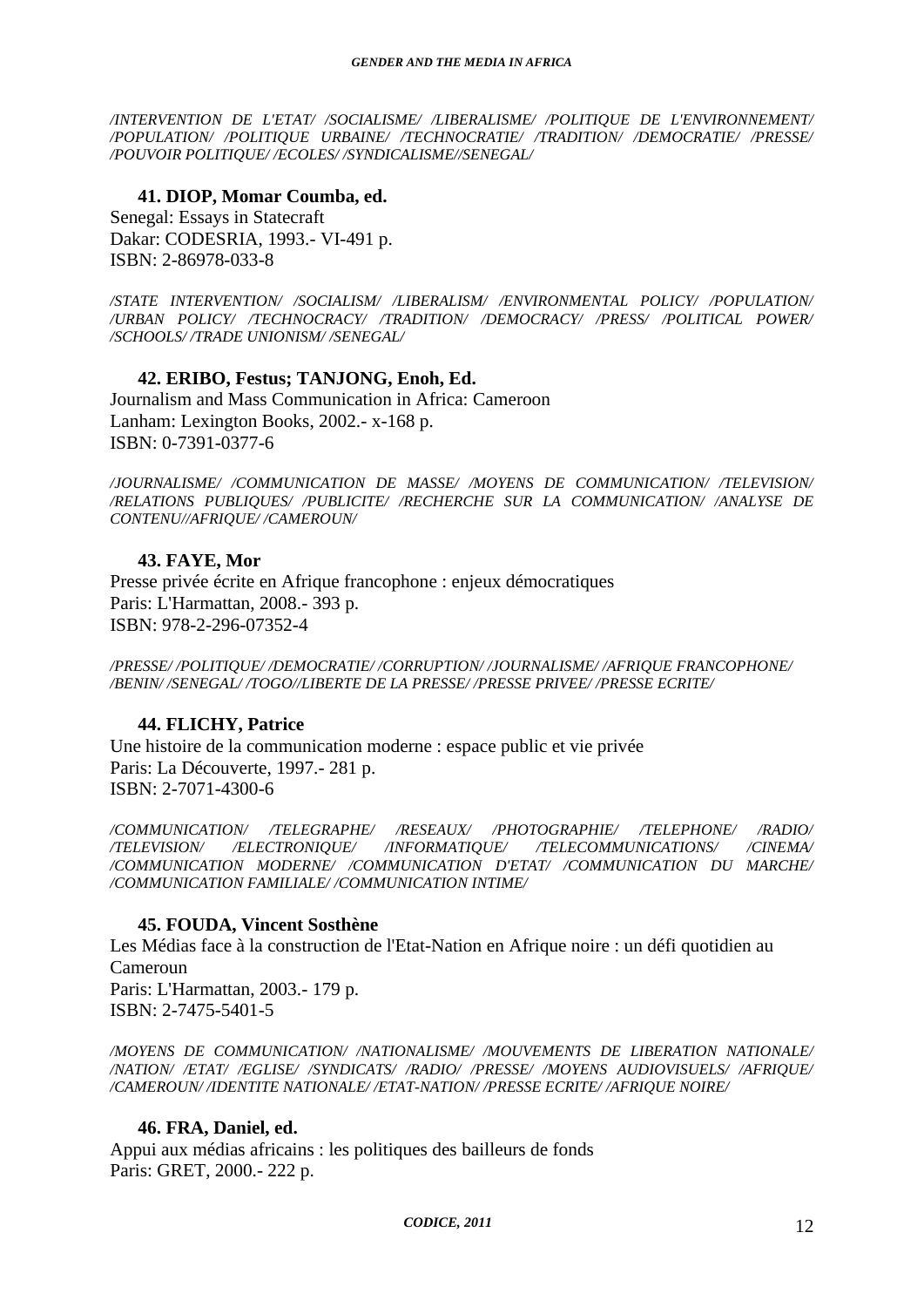*/MOYENS DE COMMUNICATION/ /AIDE BILATERALE/ /AIDE MULTILATERALE/ /COOPERATION INTERNATIONALE/ /AFRIQUE/ /BAILLEURS DE FONDS/*

## **47. FRERE, Marie-Soleil**

Presse et démocratie en Afrique francophone : les mots et les maux de la transition au Bénin et au Niger Paris: Karthala, 2000.- 540 p. ISBN: 2-86537-897-7

*/PRESSE/ /DEMOCRATIE/ /MOYENS DE COMMUNICATION/ /POLITIQUE/ /DEMOCRATISATION/ /JOURNALISTES/ /AFRIQUE FRANCOPHONE/ /BENIN/ /NIGER/ /PRESSE PRIVEE/ /TRANSITION DEMOCRATIQUE/ /CONFERENCE NATIONALE/*

#### **48. GALLAGHER, Margaret**

Gender Setting: New Agendas for Media Monitoring and Advocacy London: Zed Books, 2001.- 216 p. ISBN: 1-85649-845-x

*/WOMEN/ /MEDIA/ /POLITICS/ /VIOLENCE AGAINST WOMEN/ /SEXUALITY/ /WOMEN'S RIGHTS/ /WOMEN'S ORGANIZATIONS/*

#### **49. GARIYO, Zie**

The Press and Democratic Struggles in Uganda: 1900-1962 Kampala: CBR, May 1992.- 95 p.

*/PRESS/ /MASS MEDIA/ /POLITICS/ /CHURCH/ /HISTORICAL ANALYSIS/ /1900-1962/ /UGANDA/*

#### **50. GARON, Lise**

Dangerous Alliances : Civil Society, the Media and Democratic Transition in North Africa London: Zed Books, 2003.- xii-212 p. ISBN: 1-84277-161-2

*/MEDIA/ /AUDIOVISUAL AIDS/ /RADIO/ /TELEVISION/ //AFRICA//MEDIA CONTROL/ /AUDIOVISUAL CONTROL/ /REGULATION INSTITUTIONS/*

#### **51. HAGOS, Asgede**

Hardened Images: the Western Media and the Marginalization of Africa Trenton: Africa World Press, Inc., 2000.- 188 p. ISBN: 0-86543-901-X

*/MEDIA/ /FOREIGN RELATIONS/ /NATIONAL LIBERATION MOVEMENTS/ /STATE/ /PRESS/ /DECOLONIZATION/ /AFRICA/ /UNITED STATES/ /SOUTH AFRICA/ /ERITREA/ /WESTERN SAHARA/*

#### **52. HART, Andrew, Ed**

Teaching the media : International Perspectives London: Lawrence Erlbaum Associates, Publishers, 1998.- xiii-208 p. ISBN: 0-8058-2477-4

*/MEDIA/ /TEACHING/ /EDUCATION/ /TRAINIG/ / /CURRICULUM/ /LITERACY//UNITED KINGDOM/ /IRELAND/ /SOUTH AFRICA/ /AUSTRALIA/ /UNITED STATES/ /CANADA//MEDIA TRAINING/ /MEDIA EDUCATION/ /ENGLISH-SPEAKING COUNTRIES/*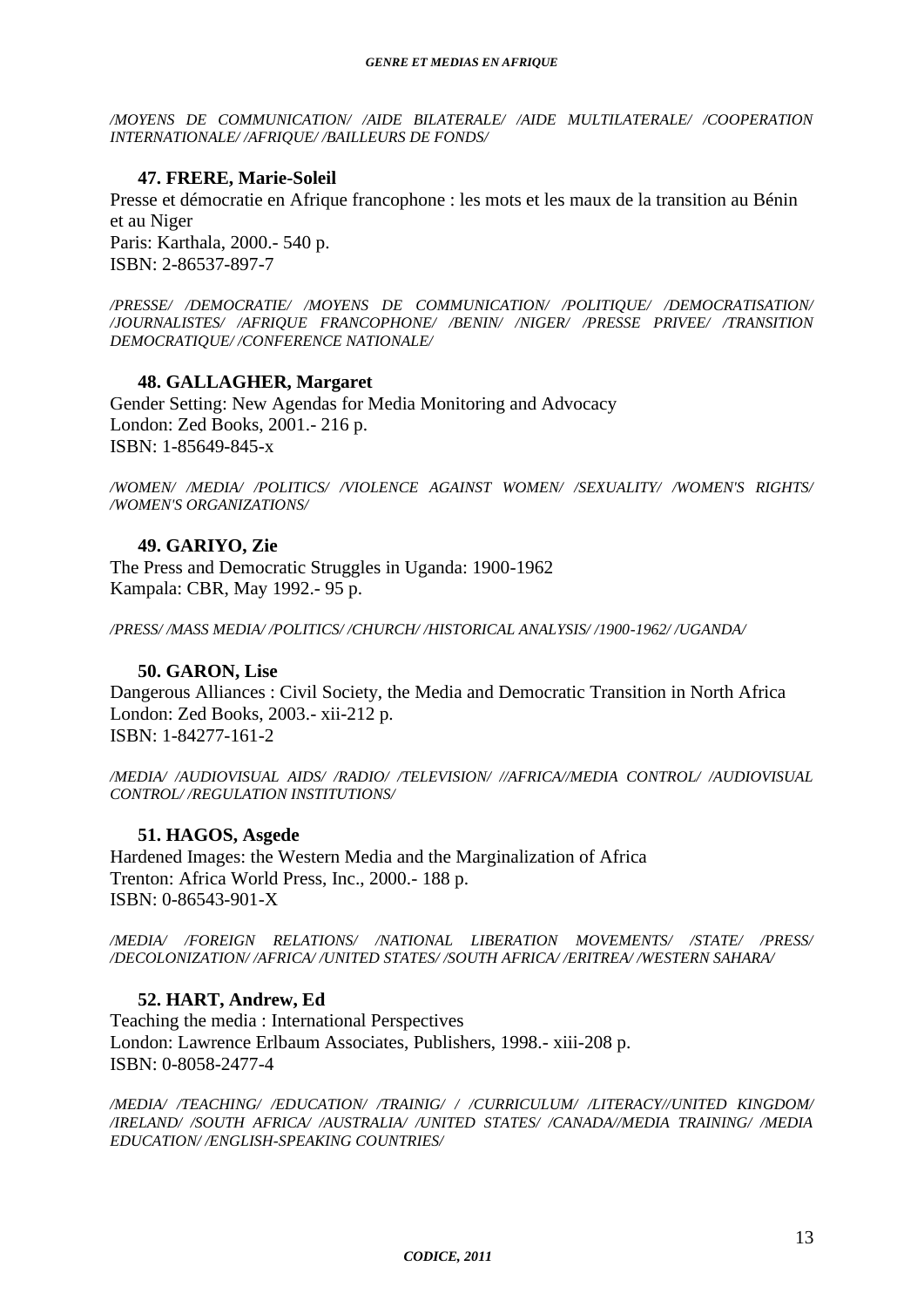### **53. HEAD, Ted** Subversive Television *Idoc Internazionale*, vol. 24, n° 2, April-June 1993, p. 36-38

*/TELEVISION/*

#### **54. HYDEN, Goran; LESTLIE, Michael; OGUNDIMU, Folu F., ED.**

Media and Democracy in Africa New Brunswick: Transaction Publishers, 2002.- IX-260 p. ISBN: 0-7658-0148-5

*/MEDIA/ /DEMOCRATIZATION/ /INTERNET/ /BROADCASTING/ /POLITICAL ASPECTS//AFRICA//ICT'S/*

### **55. JAUREGUIBERRY, Francis; PROUX, Serge, Ed.**

Internet, nouvel espace citoyen ? Paris: L'Harmattan, 2002.- 249 p. ISBN: 2-7475-3443-X

*/INTERNET/ /MOYENS DE COMMUNICATION/ /MONDIALISATION/ /DEMOCRATIE/ /SOCIALISATION/ /CYBERESPACE/ /DEMOCRATIE ELECTRONIQUE/ /FRACTURE NUMERIQUE/ /SITE WEB/*

#### **56. JENKINS, Henry; THORBURN, David, ed**

Democracy and New Media Cambridge: The MIT Presse, 2003.- x-385 p. ISBN: 0-262-10101-7

*/MEDIA/ /DEMOCRACY/ /ENGINEERING COMMUNICATIONS/ /POLITICAL ASPECTS/ /INFORMATION SOCIETY/ /INFORMATION TECHNOLOGY/ /INTERNET/ /ELECTIONS/ /VOTING/ /JOURNALISM/ /ACCESS TO INFORMATION//AFRICA//CYBERSPACE/ /CITIZENSHIP/ /CYBER-DEMOCRACY/ /DIGITALIZATION/ /POLITICAL CULTURE/*

#### **57. KARIKARI, Kwame**

Media Policy: a Factor in the Search for Democracy *Africa Media Review*, vol. 4, n° 1, 1990, p. 27-41

*/COMMUNICATION POLICY/ /DEMOCRACY/ /MEDIA/ /GOVERNMENT//GHANA//MILITARY REGIME/*

#### **58. KASSE, El Hadj**

Medias et Politique : le Journalisme en Campagne Dakar: CODESRIA, Juillet 2000 *Conference: Colloque sur des élections présidentielles du 27 février 2000 au Sénégal*

*/ELECTIONS/ /JOURNALISME/ /PRESSE/ /MOYENS DE COMMUNICATION DE MASSE/ /CHEFS D'ETAT//SENEGAL//CAMPAGNE ELECTORALE/*

#### **59. KEANE, John**

La Démocratie et les Médias *Revue Internationale des Sciences Sociales*, n° 129, Août 1991, p. 557-576

*/DEMOCRATIE/ /MOYENS DE COMMUNICATION/ /SERVICE PUBLIC*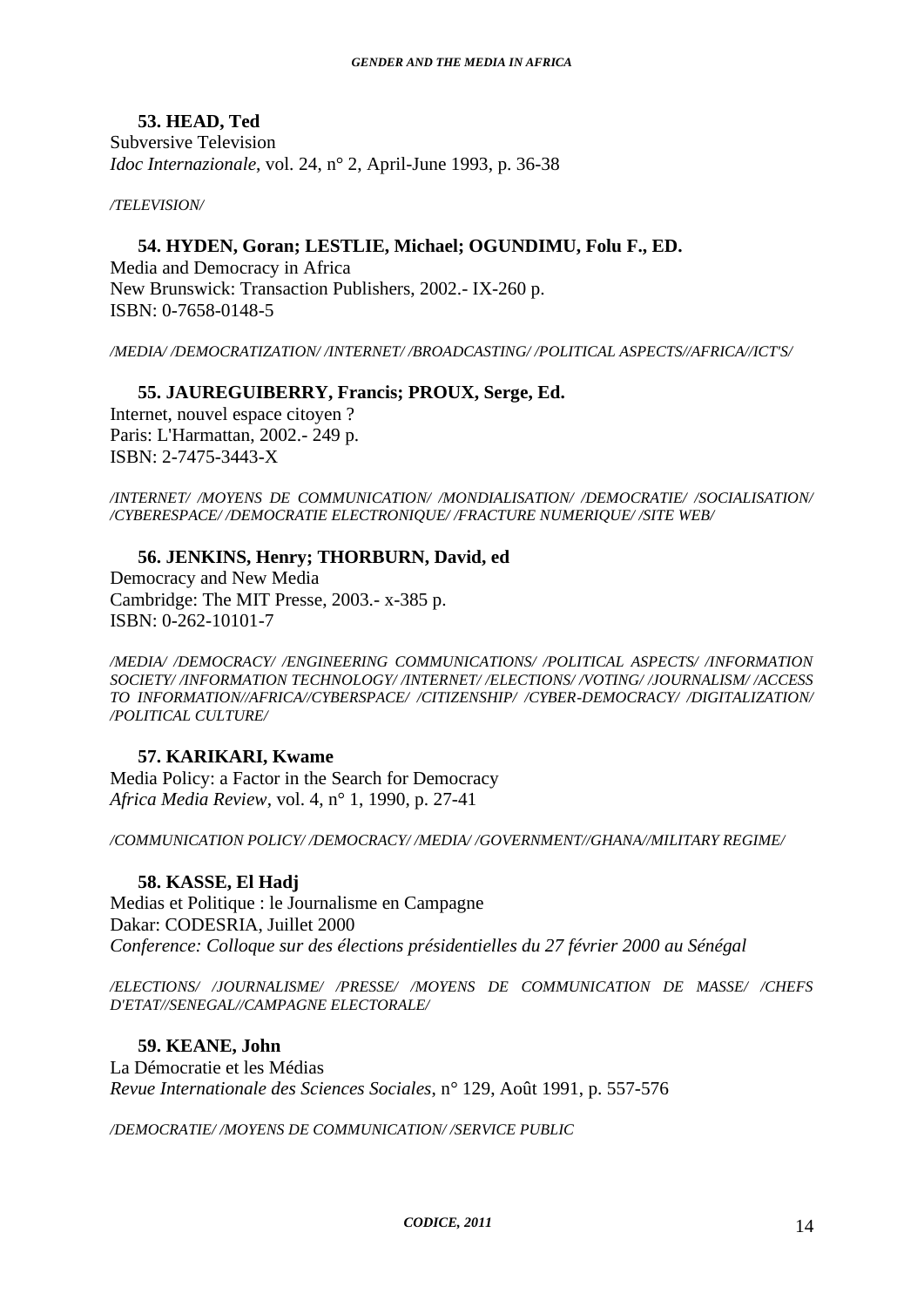#### **60. KEANE, John**

The Media and Democracy Cambridge: Polity Press, 1991.- 202 p. ISBN: 0-7456-0804-3

*/DEMOCRACY/ /MEDIA/ /PRESS/ /FREEDOM OF INFORMATION/ /DEREGULATION/ /MASS COMMUNICATION/ /CENSORSHIP/ /SATELLITE BREADCASTING/ /TELECOMMUNICATIONS/*

#### **61. LOUM, Ndiaga**

Les Médias et l'Etat au Sénégal : l'impossible autonomie Paris: L'Harmattan, 2003.- 265 p. ISBN: 2-7475-3793-5

*/MOYENS DE COMMUNICATIONS/ /ETAT/ /PRESSE/ /DEMOCRATIE/ /LIBERTE D'EXPRESSION/ /JOURNALISTES//SENEGAL/*

#### **62. MADANI, Lofti**

Les Télévisions étrangères par Satellite en Algérie: Formation des Audiences et des Usages *Revue Tiers-Monde*, t. xxxvii, n° 146, Avril-Juin 1996, p. 315-330

*/TELEVISION PAR CABLE/ /TRANSMISSSION PAR SATTELITE/ /ENTREPRISES ETRANGERES/ /INDEPENDANCE/ /CULTURE/ /SOCIETE/ /PUBLIC//ALGERIE/*

#### **63. MAJA-PEARCE, Adewele**

The Press in East Africa: the Case of Tanzania *Idoc Internazionale*, vol. 24, n° 2, April-June 1993, p.6-13

*/PRESS/ /FREEDOM OF INFORMATION/ /DEMOCRACY//EAST AFRICA/ /TANZANIA/*

#### **64. MATTELART, Tristan, ed.**

La Mondialisation des médias contre la censure : Tiers Monde et audiovisuel sans frontières Paris: INA : Institut National de l'Audiovisuel, 2002.- 307 p. ISBN: 2-8041-4061-X

*/MOYENS DE COMMUNICATION/ /MOYENS AUDIOVISUELS/ /CENSURE/ /MONDIALISATION/ /RADIO/ /TELEVISION/ /COMMUNICATION PAR SATELLITES/ /VIDEOCASSETTES/ /INTERNET/ /PAYS EN DEVELOPPEMENT//AFRIQUE/ /AFRIQUE AU SUD DU SAHARA/ /IRAN/ /TUNISIE/ /ALGERIE/ /CUBA/ /COREE R/ /RPD DE COREE/ /CHINE/ /MONDIALISATION DES MEDIAS/ /RADIOS INTERNATIONALES/ /TELEVISIONS INTERNATIONALES/ /MEDIAS AUDIOVISUELS//AFRIQUE NOIRE/*

**65. MBAYO, Ritchard Tamba; ONWUMECHILI, Chuka; NWANKO, R. Nwafo, Ed** Press ant Politics in Africa Lewiston: The Edwin Mellen Press, 2000.- xiv-354 p.

*/PRESS/ /POLITICS/ /STATE/ /COMMUNICATION/ /MEDIA/ /CIVIL SOCIETY/ /POLITICAL SYSTEMS/ /MASS MEDIA/ /DEMOCRACY//AFRICA/ /SIERRA LEONE/ /CAMEROON/ /NIGERIA/ /ZAMBIA/ /GHANA/ /TANZANIA/ /ZIMBABWE/ /SOUTH AFRICA//COMMUNICATION TRAINING/ /MULTIPARTYISM/*

#### **66. MCKAY, Susan; MAZURANA, Dyan**

Raising Women's Voices for Peacebuilding: Vision, Impact, and Limitations of Media Technologies London: International Alert, February 2001.- 92 p. ISBN: 1-898702-06-8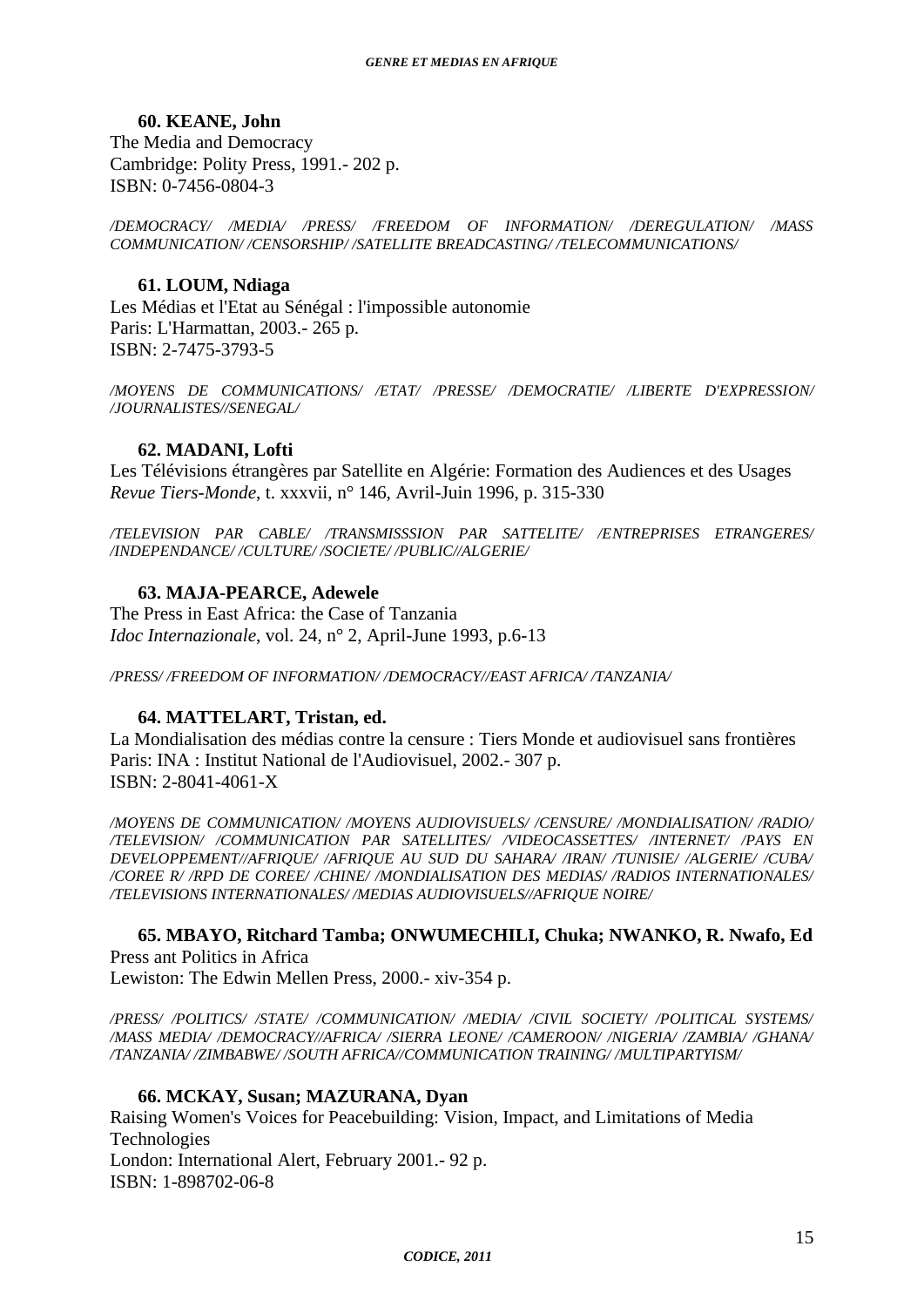*/WOMEN'S PARTICIPATION/ /PEACE/ /CONFLICT RESOLUTION/ /MEDIA/ /COMMUNICATION ENGINEERING/ /RADIO/ /TELEVISION/ /INFORMATION TECHNOLOGY/ /INTERNET//VIDEO/*

#### **67. MIGNOT-LEFEBVRE, Yvonne**

Télévisions d'Afrique et Patrimoines Organisationnels *Revue Tiers-Monde*, t. xxxxii, n° 146, Avril-Juin, 1996, p.339-357

*/TELEVISION/ /ETAT/ /SOUVERAINETE/ /NATION/ /IDENTITE CULTURELLE/ /HISTOIRE/ POLITIQUE DE L'INFORMATION/ /POLITIQUE DE L'INFORMATION/ /POLITIQUE CULTURELLE/ /DEVELOPPEMENT ECONOMIQUE ET SOCIAL//AFRIQUE/ /ALGERIE/ /EGYPTE/*

### **68. MISSEHOUNGBE, Pierre-Paul**

Espace public, communication et laïcité au Sénégal : enjeux et perspectives Dakar: Université Cheikh Anta Diop de Dakar, 2007-2008.- 133 p. Mémoire, Maîtrise, Université Cheikh Anta Diop de Dakar, CESTI

*/COMMUNICATION/ /MOYENS DE COMMUNICATION/ /RELIGION/ /ETAT//SENEGAL//ESPACE PUBLIC/ /LAÏCITE/*

### **69. MISSER, François**

New African TV Network *African Business*, n° 208, March, 1996, p 12-13 ISSN: 0141-3929

*/TELECOMMUNICATIONS/ /TELEVISION/ /COMMUNICATION INFRASTRUCTURE/ /SATELLITE BROADCASTING/ /BUDGET/ /ADVERTISING/ /COMMUNICATION/ /NETWORKS//AFRICA//TELEVISION NETWORK/*

## **70. MORRIS, Nancy; WAISBORD, Silvio, Ed.**

Media and Globalization: Why the State Matters Lanham: Rowman and Littlefield Publishers, Inc., 2001.- xvi-197 p. ISBN: 0-7425-1030-1

*/MEDIA/ /GLOBALIZATION/ /STATE/ /INTERNET/ /COMMUNICATION POLICY/ /TELECOMMUNICATIONS/ /GOVERNMENTAL POLICY/ /TELEVISION//AUSTRALIA/ /INDIA/ /KOREA R/ /EUROPE/ /SOUTH AFRICA/ /BRAZIL/ /CANADA/*

## **71. MWENDAMSEKE, Nancy**

The Female Image in the Mass Media : the Reality and Possible Remedies *Africa Media Review*, vol. 4, n° 2, 1990, p.64-71

*/MASS MEDIA/ /WOMEN'S STATUS/ /WOMEN/ /SOCIAL ROLES/ /SOCIETY//TANZANIA/*

## **72. NGA NDONGO, Valentin**

Les Medias au Cameroun : mythes et délires d'une société en crise Paris: L'Harmattan, 1993.- 228 p. ISBN: 2-7384-2037-0

*/MOYENS DE COMMUNICATION/ /PRESSE/ /POLITIQUE/ /DROITS DE L'HOMME/ /CAMEROUN/ /PRESSE PRIVEE/*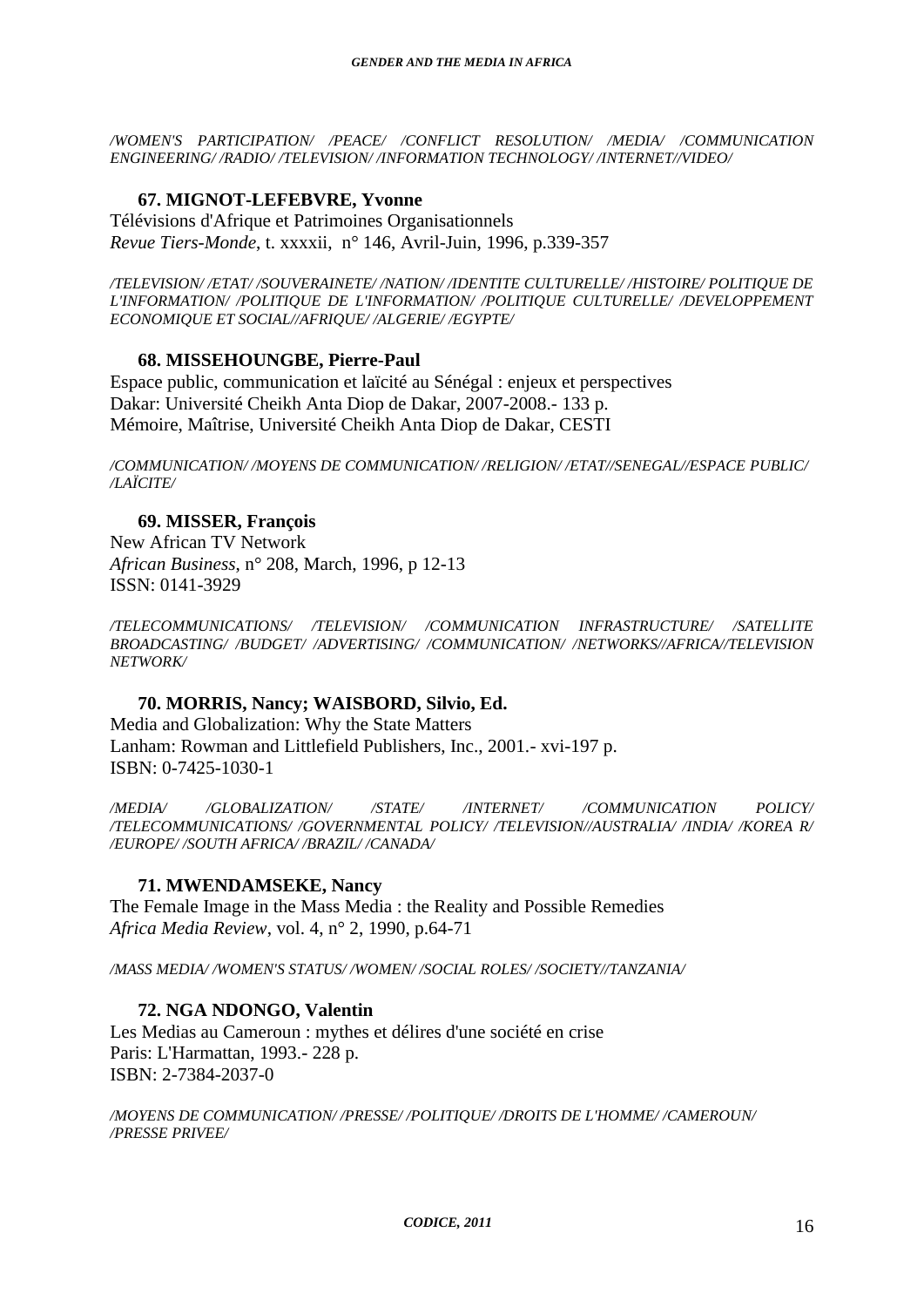#### **73. NJAWE, Pius N.**

Mass-Media : rôle et problèmes dans une situation de crise de transition au Cameroun Dakar: CODESRIA, May 1992.- 12p.

*Conference: Conférence sur Démocratie et Droits de l'Homme en Afrique : Facteurs Internes et Externes, Harare, Zimbabwe, 11-14 Mai 1992.*

*/COMMUNICATION DE MASSE/ /PRESSE/ /LIBERTE D'INFORMATION/ /POLITIQUE//CAMEROUN/*

#### **74. NNAANE, Barikui**

An Analytical Study of Media and Public Perception of Development Communication in Nigeria Nsukka: University of Nigeria, August 2007.- vii-194 p.

*/MEDIA/ /DEVELOPMENT COMMUNICATION/ /MASS MEDIA/ /COMMUNICATION POLICY//NIGERIA/*

#### **75. NOMO ZIBI-MOULANGO, Pulchérie**

Le Statut de l'audiovisuel en Afrique Paris: L'Harmattan, 1996.- 379 p. ISBN: 2-7384-4765-4

*/MOYENS DE COMMUNICATION/ /MOYENS AUDIOVISUELS/ /RADIO/ /TELEVISION/ /ASPECTS JURIDIQUES/ /REGLEMENTATIONS/ /DROIT/ /LEGISLATION//AFRIQUE/ /CAMEROUN//REGULATION DES MOYENS DE COMMUNICATION/ /REGULATION AUDIOVISUELLE/ /INSTITUTIONS DE REGULATION/*

#### **76. NOSTBAKKEN, David**

Global Access Television: TV for the 21st Century *Development: Journal of the Society for International Development*, n° 3, 1993, p 58-59

*/TELEVISION/ /INFORMATION NEEDS/ /SUSTAINABLE DEVELOPMENT/ /COMMUNICATION SYSTEM/ /TECHNOLOGY/ /DEVELOPING COUNTRIES/*

#### **77. NYAMNJOH, Francis B.**

Africa's Media, Democracy and the Politics of Belonging London: Zed Books, 2005.- 308 p. ISBN: 1-84277-583-9

*/MEDIA/ /DEMOCRACY/ /DEMOCRATIZATION/ /INFORMATION TECHNOLOGY/ /ETHNICITY/ /PRESS/ /POLITICS/ /BROADCASTING/ /ETHICS/ /JOURNALISM/ /COMMUNICATION ENGINEERING/ /COMMUNICATION POLICY//AFRICA/ /CAMEROON//MEDIA OWNERSHIP/ /PROFESSIONALISM/ /PRIVATE PRESS/ /LIBERAL DEMOCRACY/ /MULTIPARTYISM/ /FREEDOM OF THE PRESS/*

#### **78. OGUNDIPE-LESLIE, Molara**

The Image of Women and the Role of the Media in a New Political Culture in Nigeria *Africa Media Review*, vol. 4, n° 1, 1990, p. 52-59

*/MEDIA/ /PRESS/ /WOMEN/ /WOMEN'S STATUS//NIGERIA//NEW POLITICAL* CULTURE/

#### **79. OKIGBO, Charles**

Gatekeeping in the Nigerian Press *Africa Media Review*, vol. 4, n° 2, 1990, p.1-10

*/PRESS/ /NEWS/ /JOURNALISM/ /MASS COMMUNICATION//NIGERIA//GATAKEEPING/*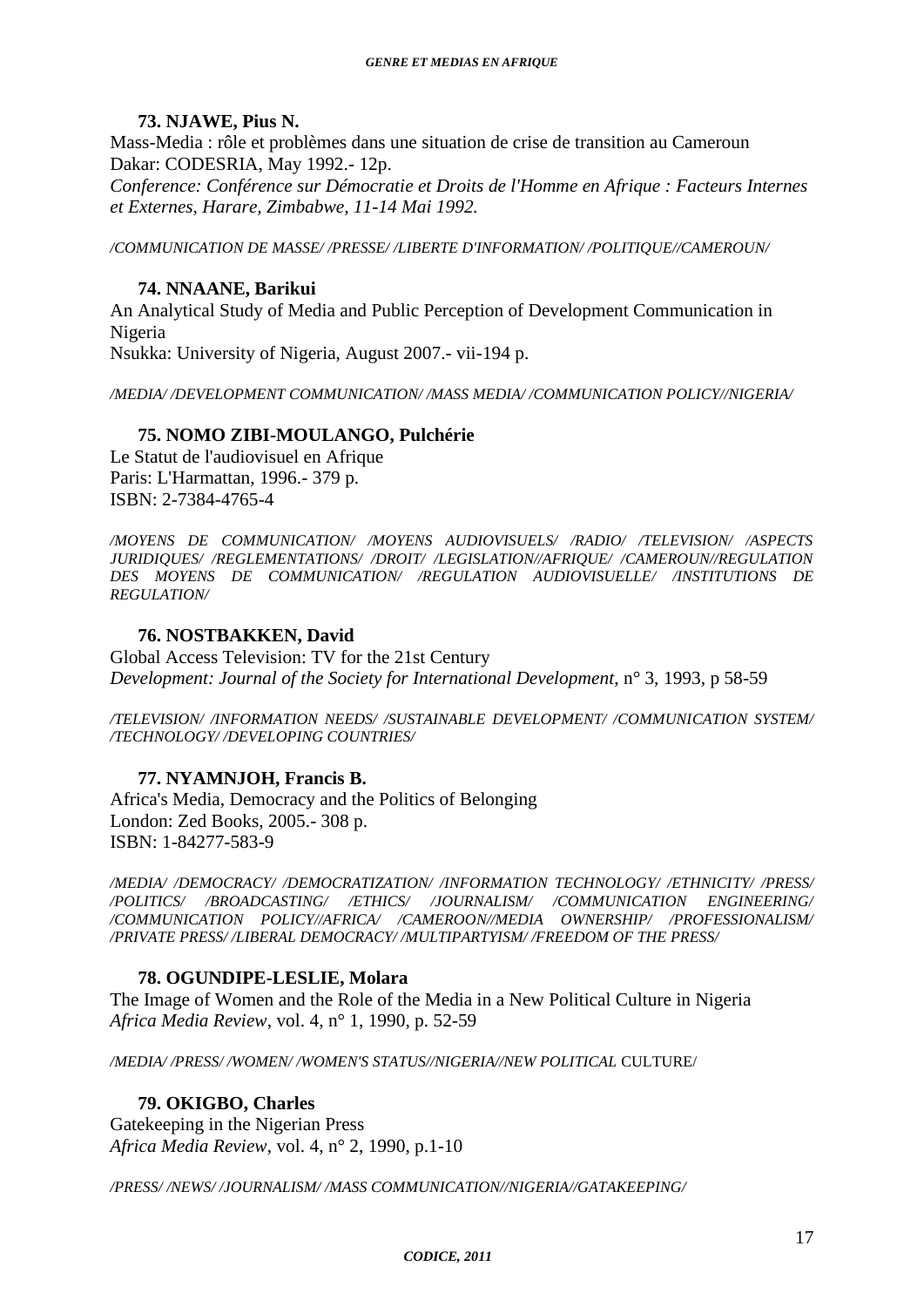## **80. OKIGBO, Charles C.; ERIBO, Festus, Ed.**

Development and Communication in Africa Lanham: Rowman and Littlefield Publishers, Inc., 2004.- xi-249 p. ISBN: 0-7425-2746-8

*/COMMUNICATION/ /ECONOMIC DEVELOPMENT/ /POLITICAL DEVELOPMENT/ /DEVELOPMENT COMMUNICATION/ /MEDIA/ /PRESS/ /BROADCASTING/ /CULTURE/ /EDUCATION/ /COMMUNICATION ENGINEERING//AFRICA/* 

#### **81. OKOTH-OWIRO, A.**

Law and the Mass Media in Kenya *Africa Media Review*, vol. 4, n° 1, 1990, p.15-26

*/MASS MEDIA/ /PRESS/ /LEGISLATION/ /FREEDOM OF SPEECH/ /STATE//KENYA//PRESS CONTROL/*

#### **82. OZOH, Hilary C.**

Some Critical Factors in the Perception of the Credibility of Television Endorsements Africa Media Review, vol. 5, n° 1, 1991, p. 49-72

*/ADVERTISING/ /MEDIA/ /TELEVISION/ /PRODUCTS/*

#### **83. PERRET, Thierry**

Le Temps des journalistes : l'invention de la presse en Afrique francophone Paris: Karthala, 2005.- 318 p. ISBN: 2-84586-659-3

*/PRESSE/ /JOURNALISME/ /JOURNALISTES/ /DEMOCRATIE/ /MOYENS DE COMMUNICATION/ /AFRIQUE FRANCOPHONE/*

#### **84. PICARD, Robert G.**

The Press and the Decline of Democracy: the Democratic Socialist Response in Public Policy London: Greenwood Press, 1985.- 173 p. ISBN: 0-313-24915-6

*/DEMOCRACY/ /SOCIALISM/ /PRESS/ /JOURNALISM/ /FREEDOM OF INFORMATION/ /STATE INTERVENTION/ /DEVELOPED COUNTRIES/*

#### **85. PRAH, Kwesi K., ed.**

Culture, Gender, Science and Technology in Africa Windhoek: Harp Publications, 1991.- 150 p. ISBN: 99916-32-00-X

*/SCIENCE AND TECHNOLOGY/ /WOMEN'S ROLE/ /RURAL WOMEN/ /TRADITIONAL CULTURE/ /CULTURAL VALUES/ /CONTRACEPTIVE METHODS/ /MEDIA//AFRICA/ /EAST AFRICA/ /BOTSWANA/ /KENYA/*

#### **86. PRATT, Cornelius**

Responsibility and Ethical Reasoning in the Nigerian Press *Africa Media Review*, Vol. 2, No. 2, 1988, p. 46-64

*/PRESS/ /RESPONSIBILITY/ /ETHNICS/ /PERIODICALS//NIGERIA/*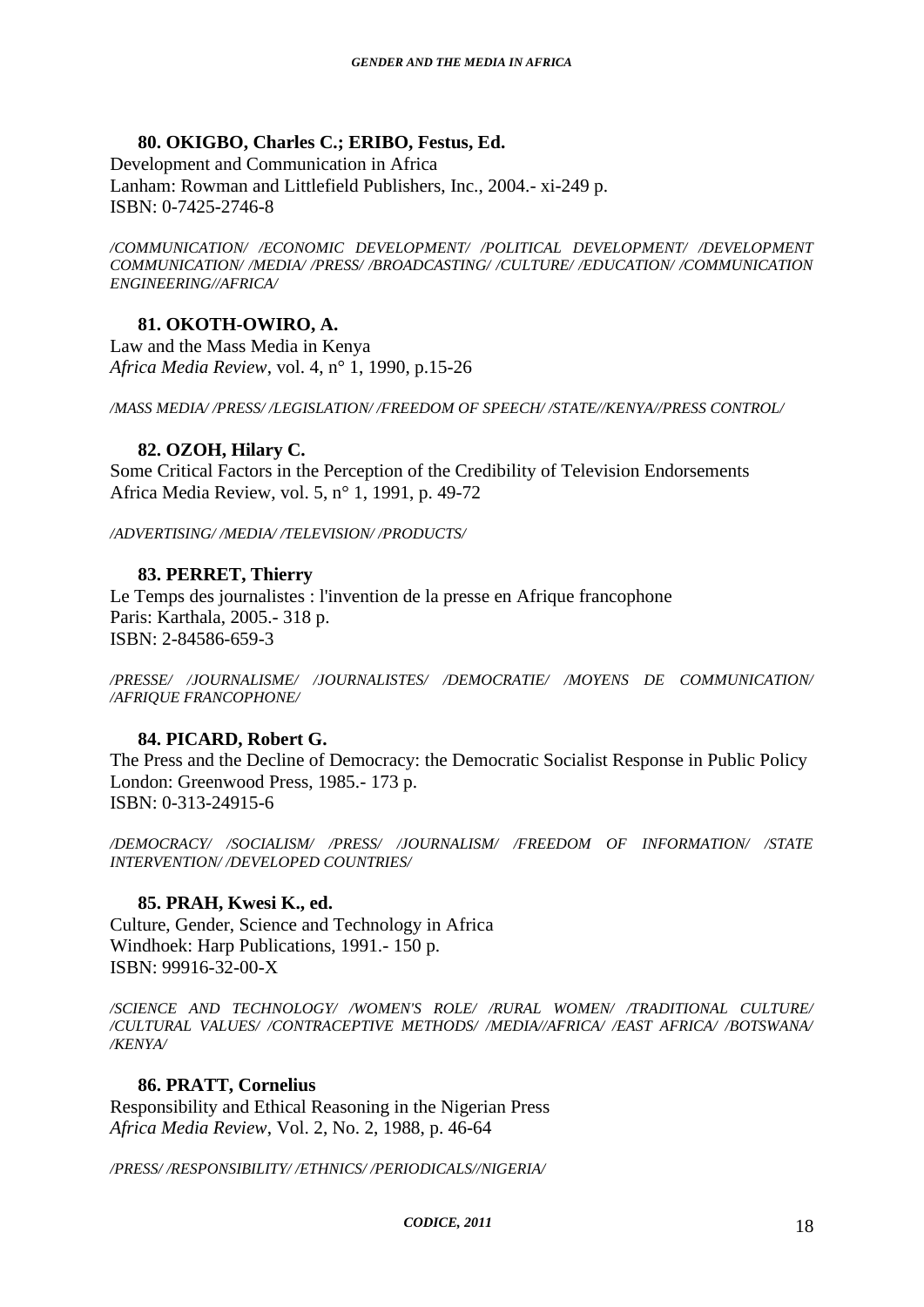### **87. RUIJTER, Jose M.**

The Mass Media Alone are not Effective Change Agents *Africa Media Review*, vol. 5, n° 1, 1991, p. 37-48

*/MEDIA/ /SOCIAL MOBILITY/ /IMMUNIZATION/ /SOCIAL INFORMATION/ /HEALTH EDUCATION//AFRICA/*

### **88. SCHUDSON, Michael**

Le Pouvoir des Médias : Journalisme et Démocratie Paris : Nouveaux horizons, 5 janvier 1999.- 277 p.

*/MEDIA/ /JOURNALISM/ /DEMOCRACY/ /PRESS/*

#### **89. SHADE, Leslie Regan**

Gender Community in the Social Construction of the Internet New York: Peter Lang, 2002.- viii-152 p.

*/WOMEN/ /COMMUNICATION ENGINEERING/ /INTERNET/ /TELEPHONE/ /TELEVISION/ /COMPUTERS/ /CULTURE/ /NEW TECHNOLOGY/*

### **90. SOYIR-YARIGA, Edward Akumbuni**

The Nigerian Press and the ECOWAS Treaty of Economic Development Ibadan: University of Ibadan, July 1991.- xxi-597 p. Thesis, Doctor of Philosophy, University of Ibadan, Department of Communication and Languages of Arts

*/PRESS/ /MASS MEDIA/ /ECOWAS/ /ECONOMIC DEVELOPMENT/ /PERIODICALS/ /COMMUNICATION/ /NIGERIA/ /ECOWAS TREATY/*

#### **91. THOMAS, Pradip N.; NAIN, Zaharom, ed.**

Who owns the media: Global Trends and Local Resistances London: Zed books, 2004.- xiii-330p. ISBN: 1-84277-469-7

*/MEDIA/ /INTELLECTUAL PROPERTY/ /DEMOCRATIZATION/ /PRIVATIZATION/ /GLOBALIZATION/ /COMMUNICATION/ //CENTRAL AND EASTERN EUROPE/ /CARRIBEAN/ /SOUTHERN AFRICA/ /AFRICA/ /LATIN AMERICA/ /CHINA/ /INDIA/ /NIGERIA/ /MALAYSIA//INTERNATIONAL COMMUNICATIONS/ /MEDIA DEMOCRATIZATION/ /INTELLECTUAL PROPERTY RIGHTS/ /MEDIA OWNERSHIP/ /MEDIA CONTROL/ /NEOLIBERALISM/*

#### **92. TSHILOMBO BOMBO, Gertrude**

La Femme dans la presse féminine africaine: approche sémio-pragmatique Paris: L'Harmattan, 2003.- 320 p. ISBN: 2-7475-4860-0

*/PRESSE/ /PERIODIQUES/ /FEMMES/ /ANALYSE COMPARATIVE/ /ANALYSE HISTORIQUE/ /AFRIQUE/ /AMINA/ /BRUNE/*

## **93. TUDESQ, André-Jean**

Les Technologies de l'Information, Facteur d'Inégalité en Afrique Subsaharienne *Revue Tiers Monde*, t.35, n° 138, Avril-Juin 1994, p. 391-409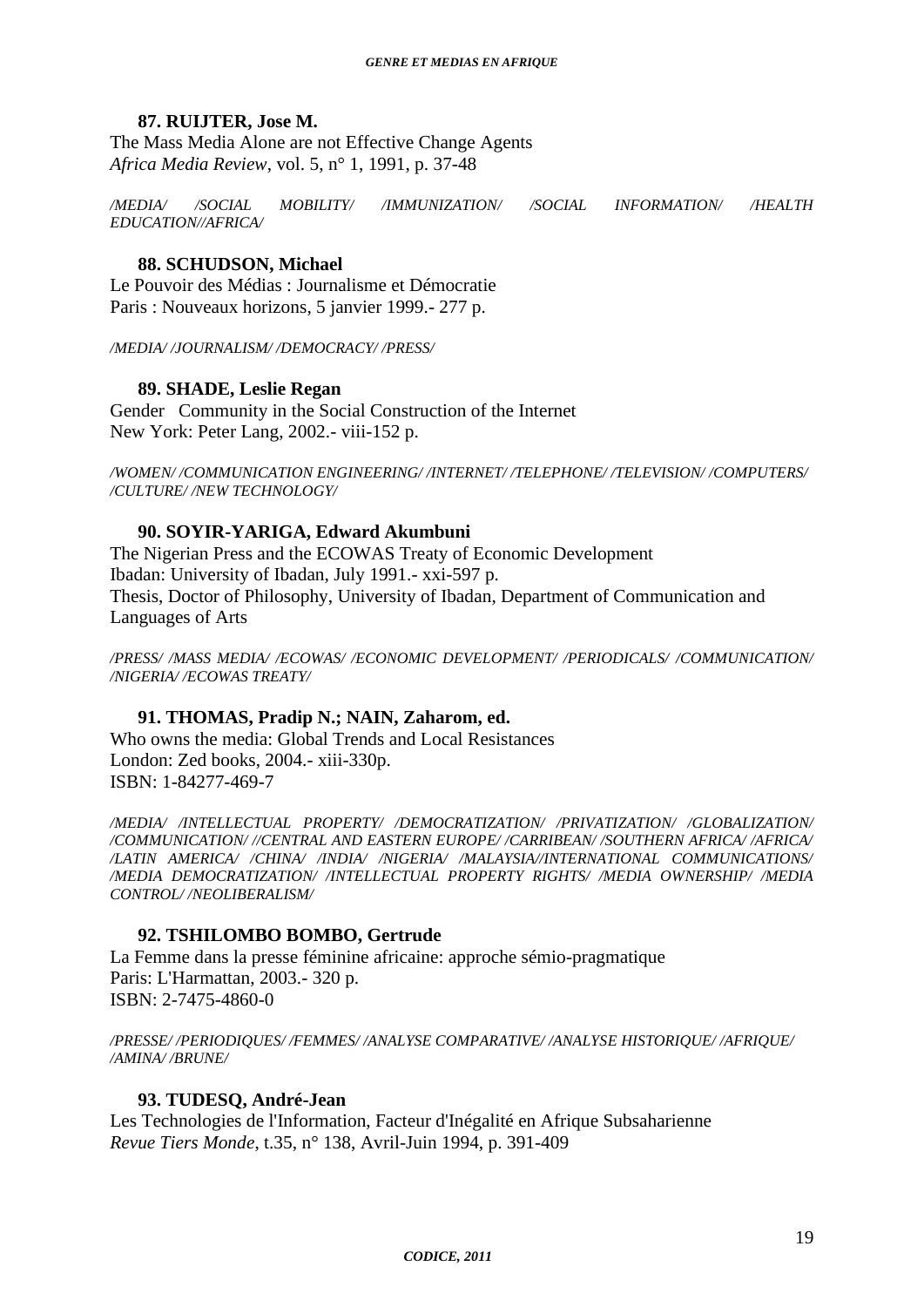*/TECHNOLOGIE DE L'INFORMATION/ /TRANFERT DE TECHNOLOGIE/ /RADIO/ /TELEVISION/ /TELEPHONE//AFRIQUE SUBSAHARIENNE//TELEMATIQUE/*

#### **94. TUDESQ, André-Jean**

Occidentalisation des médias et fossé culturel Afrique contemporaine, n° 185, Janv-mars 1998, p. 63-73

*/COMMUNICATION DE MASSE/ /INFORMATION/ /PRESSE/ /COMMUNICATION/ /MOYENS DE COMMUNICATION/ /CULTURE//AFRIQUE/ /AFRIQUE SUBSAHARIENNE/*

#### **95. TUDESQ, André-Jean**

L' espoir et l'illusion : actions positives et effets pervers des médias en Afrique subsaharienne Talence: Maison des sciences de l'homme d'Aquitaine, 1998.- 257 p. ISBN: 2-85892-248-9

*/MOYENS DE COMMUNICATION/ /POLITIQUE/ /DEMOCRATISATION/ /TELEVISION/ /RADIO/ /PRESS/ /IMPLICATIONS SOCIALES/ /IMPLICATIONS ECONOMIQUES/ /DEVELOPPEMENT ECONOMIQUE/ /CULTURE/ /INFORMATION SCIENTIFIQUE/ /INFORMATION TECHNIQUE/ /ACCULTURATION/ /AFRIQUE AU SUD DU SAHARA//PRESSE ECRITE//AFRIQUE SUBSAHARIENNE/*

#### **96. TUDESQ, André-Jean**

Les Médias en Afrique Paris: Ellipses, 1999.- 160 p. ISBN: 2-7298-9907-3

*/MOYENS DE COMMUNICATIONS/ / /PRESSE/ /RADIO/ /TELEVISION/ /JOURNALISME/ /DEVELOPPEMENT ECONOMIQUE ET SOCIAL/ /LANGUES AFRICAINES/ /DEMOCRATIE/ /POLITIQUE DE LA COMMUNICATION//AFRIQUE/ /AFRIQUE AU SUD DU SAHARA/ /NIGERIA/ /AFRIQUE DU SUD/ /KENYA/ /SENEGAL/ /COTE D'IVOIRE/ /CAMEROUN/ /MOZAMBIQUE//PRESSE ECRITE/ /RADIO PRIVEE/ /RADIO RURALE/ /RADION INTERNATIONALE/* 

#### **97. TUDESQ, André-Jean**

L'Afrique parle, l'Afrique écoute : les radios en Afrique subsaharienne Paris: Editions Karthala, 2002.- 315 p. ISBN: 2-84586-256-3

*/RADIO/ /MOYENS DE COMMUNICATION/ /EQUIPEMENT RADIO/ /JOURNALISME/ /RADIO EDUCATIVE/ /CULTURE/ /MUSIQUE//AFRIQUE/ /AFRIQUE AU SUD DU SAHARA///RADIO PUBLIQUE/ /RADIO PRIVEE/ /RADIO RURALE/ /RADIO INTERNATIONALE/ /EDUCATION POPULAIRE/ /COMMUNICATION SOCIALE/ /AFRIQUE SUBSAHARIENNE/*

#### **98. TUDESQ, André-Jean; NEDELEC, Serge, Ed**

Journaux et radios en Afrique aux XIXe et XXe siècles Paris: Groupe de Recherche et d'Echanges Technologiques, 1998.- 198 p. ISBN: 2-86844-093-2

*/PRESSE/ /PERIODIQUES/ /RADIO/ /JOURNALISME/ //AFRIQUE//PESSE ECRITE/ /PRESSE PRIVEE/*

#### **99. TUDESQ, André-Jean**

Feuilles d'Afrique : Etude de la presse de l'Afrique subsaharienne Talence: Editions de la Maison des Sciences de l'Homme d'Aquitaine, 1995.- 362 p. ISBN: 2-85892-213-6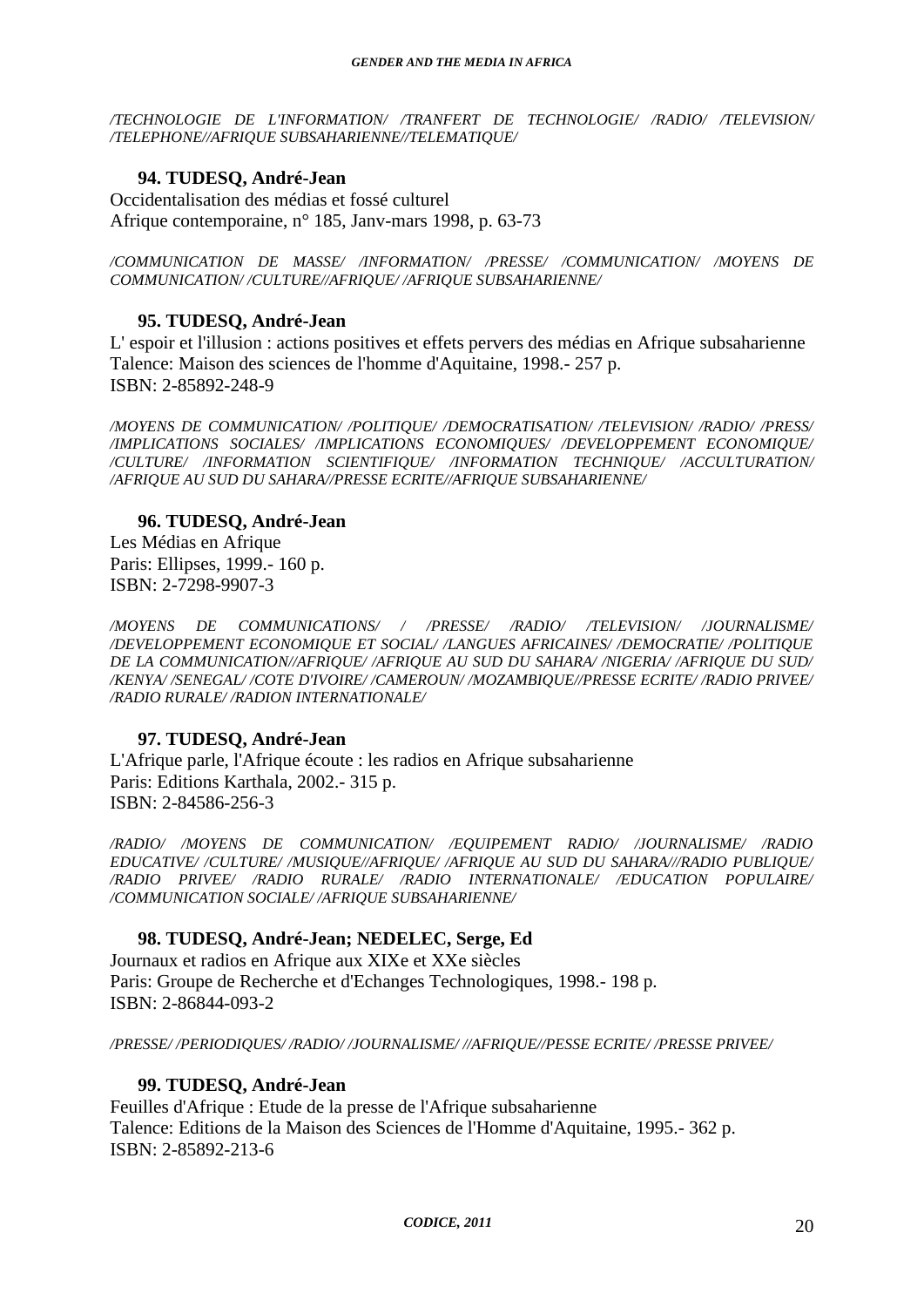*/PRESSE/ /DEMOCRATIE/ /PERIODIQUES/ /JOURNALISTES/ /RELIGION/ /SPORT/ /INFORMATION SCIENTIFIQUE/ /INFORMATION TECHNIQUE/ /FEMMES/ /POLITIQUE/ /CRISE/ /OPINION PUBLIQUE/ /RADIO/ /TELEVISION//AFRIQUE/ /AFRIQUE AU SUD DU SAHARA//PESSE ECRITE/ /PRESSE RELIGIEUSE/ /PRESSE RURALE/ /PRESSE SPORTIVE/ /PRESSE ETRANGERE//AFRIQUE SUBSAHARIENNE/*

#### **100. UCHE, Luke Uka**

Ideology, Theory and Professionalism in the African Mass Media / UCHE, Luke Uka African Media Review, vol 5, n° 1, 1991, p.1-16

*/MEDIA/ /IDEOLOGIES/ /THEORY/ /TEACHING PRACTICE/ /INFORMATION PROCESSING/ /AFRICA/ /PROFESSIONALISM/*

#### **101. VAN RENSBURG, Patrick**

Democracy and the Media in Southern Africa *Development Dialogue*, n° 2, 1989, p. 39-56

*/DEMOCRACY/ /MEDIA/ /PRESS/ /CENSHORSHIP/ /MARKETING//SOUTHERN AFRICA//RIGHTS TO INFORMATION/*

#### **102. WALSH, Gretchen**

The Media in Africa and Africa in the Media : an Annotated Bibliography London: Hans Zell Publishers, 1996.- xvii-291 p. ISBN: 1-873836-81-3

*/ANNOTATED BIBLIOGRAPHIES/ /MEDIA/ /MASS COMMUNICATION/ /PRESS/ /CENSORSHIP/ /JOURNALISM/ /BROADCASTING/ /FILMS//AFRICA//FREEDOM OF PRESS/*

#### **103. WETE, Francis N.**

Mass Communication and Development: Impact Depends on Strategies *Africa Media Review*, vol. 3, N° 1, 1988, p. 34-45

*/MASS COMMUNICATION/ /MEDIA/ /SOCIAL DEVELOPMENT/ /SOCIAL CHANGE/*

#### **104. ZAFFIRO, James J.**

Mass Media, Politics and Society in Botswana: The 1990s and Beyond In: Africa Today, vol. 40, n° 1, 1993, p. 7-25

*/MASS MEDIA/ /POLITICS/ /SOCIETY/ /DEMOCRACY/ /PRIVATIZATION/ /PRESS/ /RADIO/ /TELEVISION/ /AFRICA/ /BOTSWANA/*

#### **105. ZIEGLER, Dhyana; ASANTE, Molefi K., Ed.**

Thunder and Silence : the Mass Media in Africa Trenton: Africa World Press, 1992.- vi-205 p. ISBN: 0-86543-251-1

*/MASS MEDIA/ /ACCESS TO INFORMATION/ /BROADCASTING/ /TELEVISION/ /PRESS//AFRICA//PRESS FREEDOM/ /NEWSPAPERS/*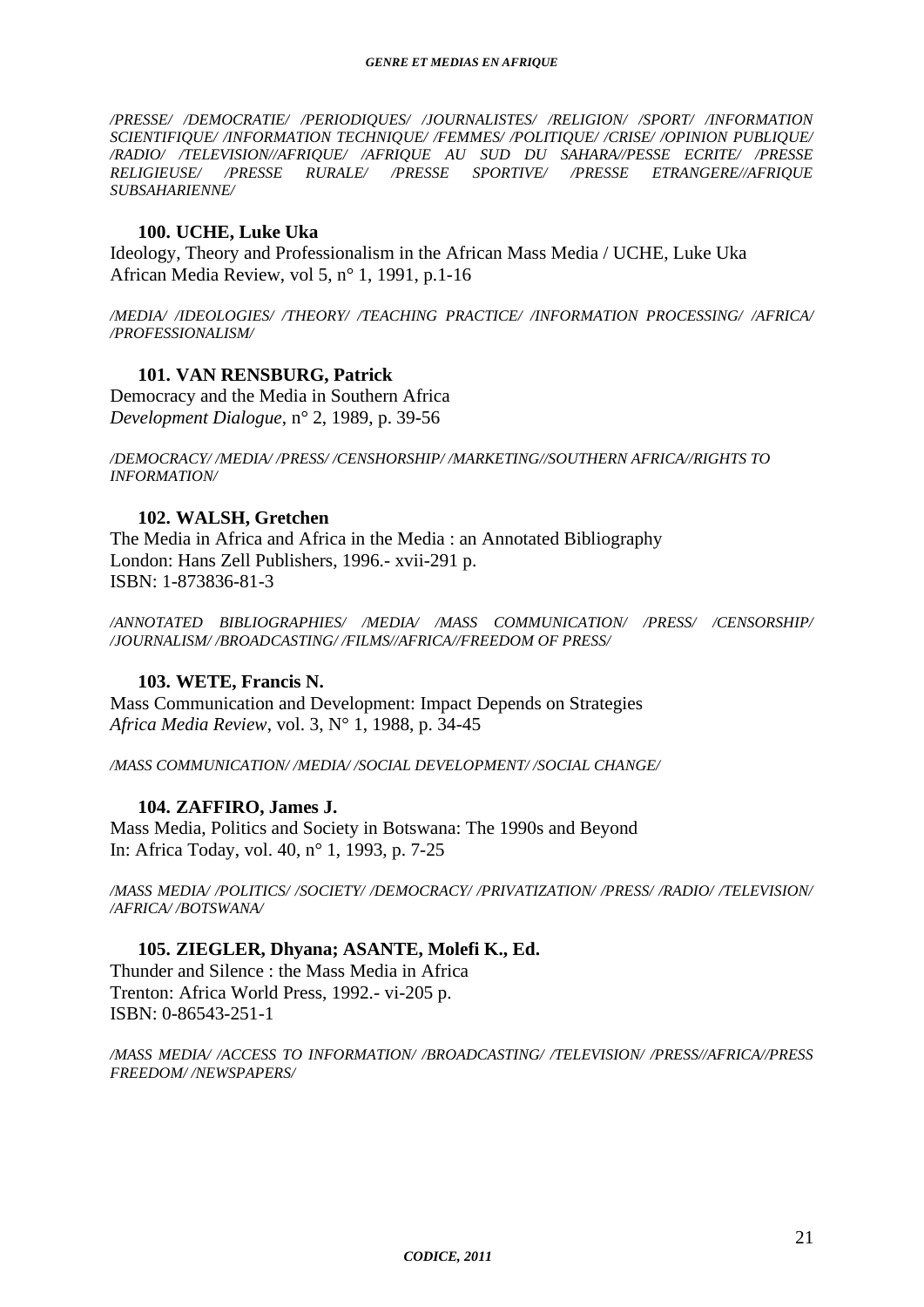# **PART II / 2ème PARTIE**

# **ELECTRONIC DOCUMENTS**

# **DOCUMENTS ÉLECTRONIQUES**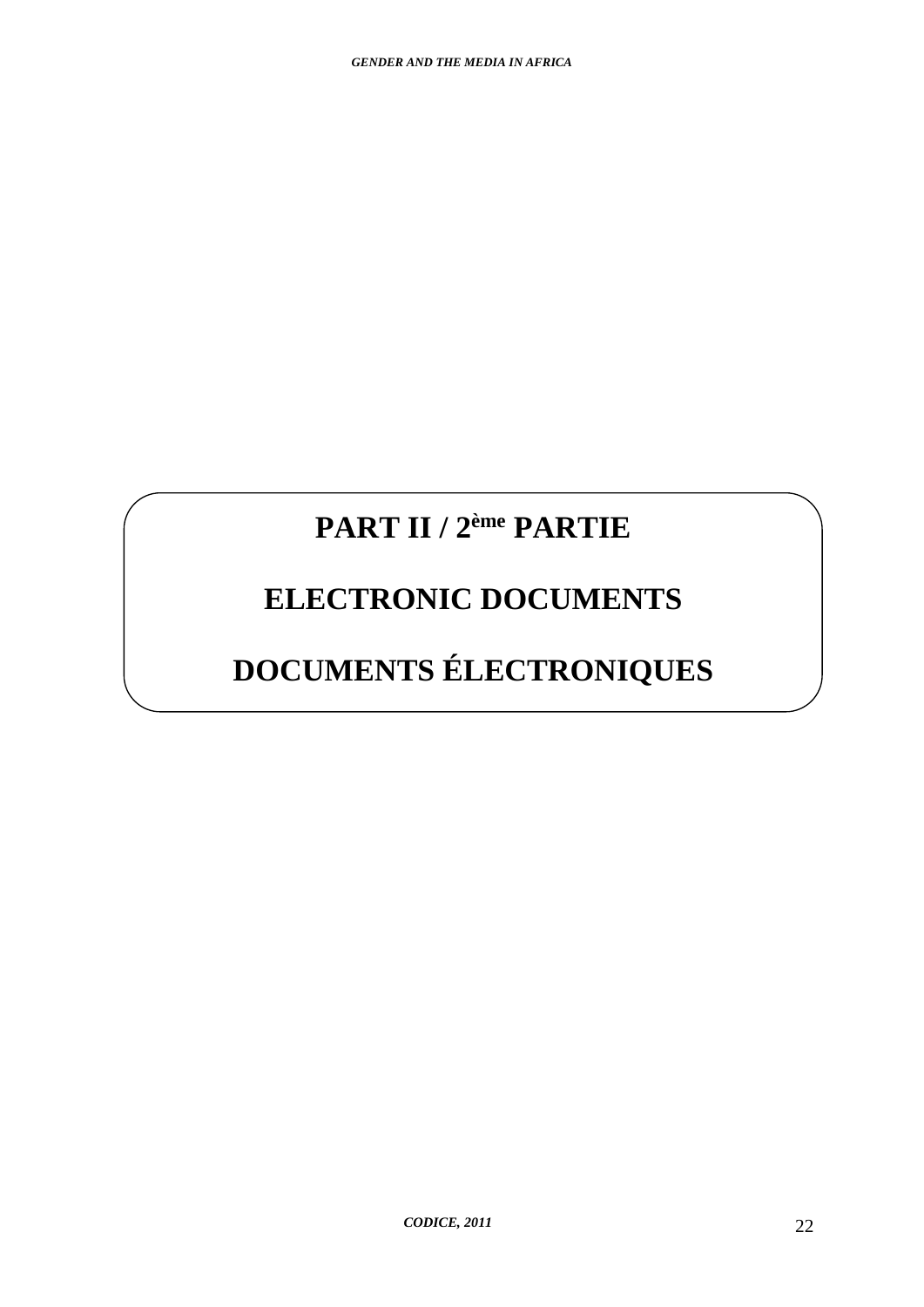## <span id="page-21-0"></span>II – Electronic Documents–Documents électroniques

## **1. ADAMS, Paul C.**

Television as Gathering Place *Annals of the Association of American Geographers*, vol. 82, n° 1, Mar., 1992, p.117-135

**Abstract:** An examination of television as a center of meaning and as a social context sup- ports the concept of a place without a location. Similar ideas have appeared in media theory since the 1960s, but have not been the subject of geographic research. Comparison of television with other media, including books, radio, and film, reveals that it is uniquely place-like. Television functions as a social context, providing sensory communion and social congregation; it also functions as a center of meaning, helping a society define "us" and "them," conferring value on persons and objects, and, possibly, supporting hegemonic social control. A comparison of television and certain architectural structures identifies similarities and differences that may be related to longterm historical changes in society.

**Source**: http://www.jstor.org/stable/pdfplus/2563539.pdf

### **2. ALLEN, Martha Leslie**

Women's Media: The Way to Revolution *Off Our Backs*, vol. 20, n° 2, February 1990, p.14, 19 **Source**: http://www.jstor.org/stable/pdfplus/25797207.pdf?acceptTC=true

### **3. ALTHEIDE, David L.**

Media Hegemony: A Failure of Perspective *The Public Opinion Quarterly*, vol. 48, n° 2, summer 1984, p. 476-490

**Abstract**: Numerous studies of TV news have been published since Gans's (1972) call for more research on the mass media. A central issue underlying much of this research is control and dominance of the news process. This essay analyzes the logical and empirical adequacy of media hegemony as an explanation of ideological dominance. Analysis of recent research shows that some researchers have uncritically adapted the "dominant ideology thesis" of media hegemony to studies of TV news and have overlooked findings which challenge their claims about (1) the socialization and ideology of journalists, (2) whether news reports perpetuate the status quo, and (3) the nature and extent of international news coverage. Despite the shortcomings of the concept of media hegemony, efforts should continue to develop an empirically sound theoretical perspective for locating the news process in a broader societal context. David L. Altheide is Professor in the Center for the Study of Justice, Arizona State University, and Field Research Director, Center for Urban Studies. **Source**: http://www.jstor.org/stable/pdfplus/2749038.pdf

#### **4. AMBIRAJAN, S.**

Globalisation, Media and Culture *Economic and Political Weekly*, vol. 35, n° 25, Jun. 17-23, 2000, p. 2141-2147

**Abstract**: Market media act symbiotically to produce culture. Economic globalisation also means a global culture. Economies of scale apply here too, and the movement is towards uniformity and regimentation. Cultures of minorities are lost and the trivial gains at the cost of the serious. **Source**: http://www.jstor.org/stable/pdfplus/4409414.pdf

#### **5. ANDERSON, Frances E.**

Electronic Media, Videodisc Technology, and the Visual Arts *Studies in Art Education*, vol. 26, n° 4, summer, 1985, p. 224-231

**Abstract**: Electronic media, including a comprehensive overview of laser videodisc technology and its potential for art education, are discussed. Implications for implementing discipline-based art education through electronic media are described. Issues relating to how change can occur in the educational system to accommodate technology and discipline-based art education are also presented.

**Source**: http://www.jstor.org/stable/pdfplus/1320846.pdf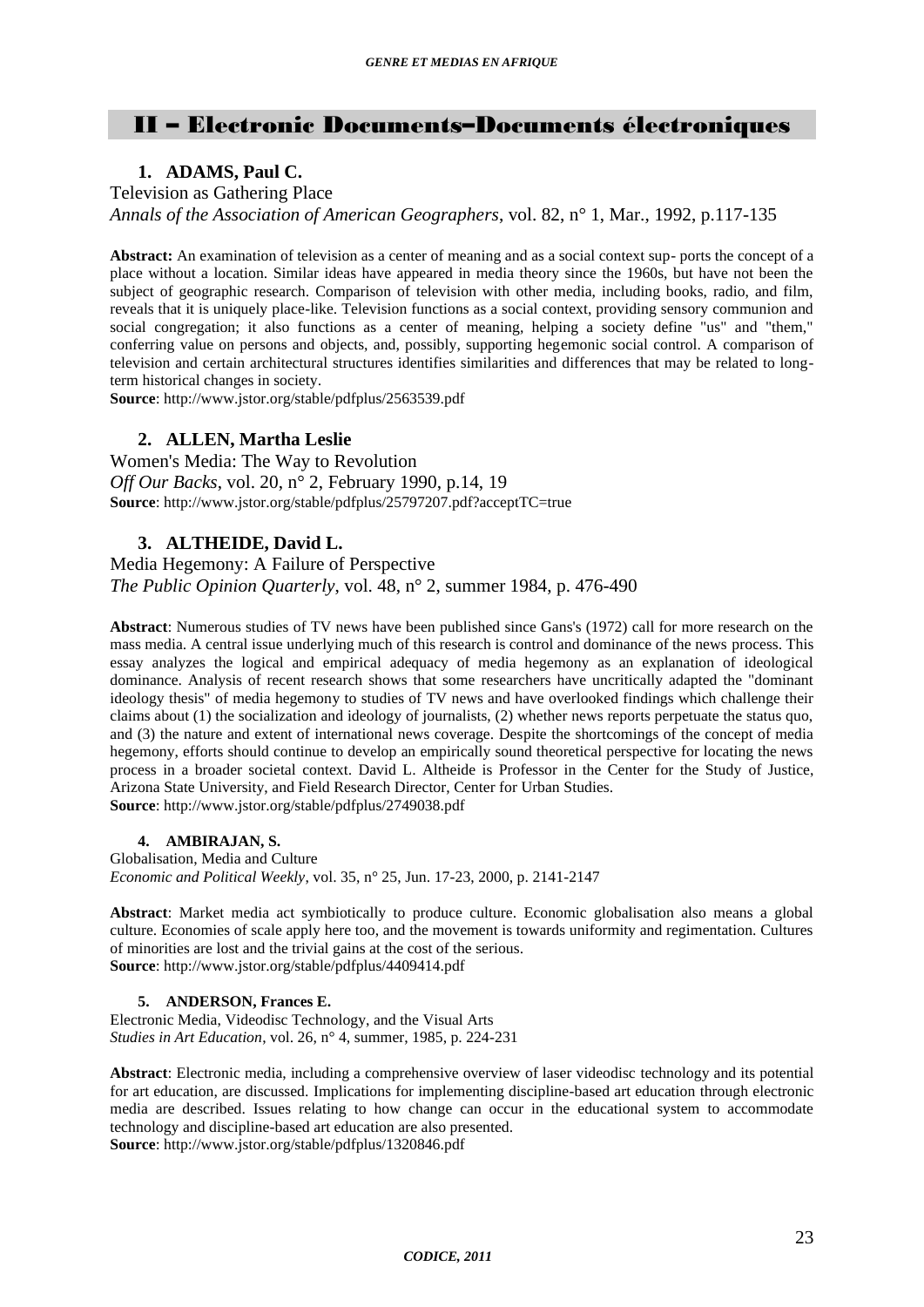#### **6. BERGER, Guy**

Media & Democracy in Southern Africa *Review of African Political Economy*, vol. 25, n°. 78, Dec., 1998, p. 599-610

**Abstract**: A Southern view of media and democracy can benefit from the insights produced by theories of media and development. These highlight critical political questions on the reach of media, its content, state control, alternative media, journalists and public participation, and ultimately the impact of the media. The same theories can also give insight into the understanding of the media and the 'public sphere' in the South, and their place in southern democracy. In the end, the question of democracy and media in the South also needs to be understood in relation to democracy and media in global terms.

**Source**: http://www.jstor.org/stable/pdfplus/4006582.pdf?acceptTC=true

#### **7. BOERSMA, Dee**

A Report on the United Nations Commission on the Status of Women and Mass Media *Journal of the University Film Association*, vol. 26, n° 1/2, 1974, p. 3-4

**Introduction**: Until recently women have been little concerned with the effects of mass media and the perpetration of stereotyped images. It was not until the 24th session of the United Nation's Commission on the Status of Women in 1972 that the commission adopted its first resolution on the interrelationship of mass media and the role of women. Previous to the United Nation's re solution, many women's groups in the United States had become con cerned with the influence of mass media on cultural patterns. The National Organization of Women (N.O.W.) founded in 1966 was perhaps the first group to have a standing committee dedicated to improving mass media portrayal of women through active education by discussion with image makers in T.V., radio, the press, magazines, publishing and advertising, eliminating menial roles and denigrating images (sex roles, dependents, etc,) and replacing them with positive, skilled, professional images of women effectively contributing to society. Although the advertising industry still has not recognized the changing role of women and continues to depict women in limited and stereotyped activities, television pro grams in the United States are beginning to portray women in a variety of role.

**Source**: http://www.jstor.org/stable/pdfplus/20687232.pdf

#### **8. BOYLE, Elizabeth Heger; HOESCHEN, Andrea**

Theorizing the Form of Media Coverage over Time *The Sociological Quarterly*, vol. 42, n° 4, autumn, 2001, p. 511-527

**Abstract**: Because the media plays a critical role in cross-cultural communication, bias in the portrayal of particular cultures is an important issue. In this article, we use the form of newspaper articles over time to arbitrate between two competing theories of media coverage: Is the media primarily driven by self-interest, that is, the need to sell newspapers, or is it driven primarily by the same principled ideas that fuel international activism? Analyzing international newspaper articles on female genital cutting from 1978 to 1998, we find a close correspondence to international activism. Tracing the strategies of "transnational advocacy networks." most articles are primarily devoted to leverage and accountability themes. Further, the ultimate decrease in articles on female genital cutting was not preceded by a decrease in articles designed to shock readers but rather by a peak in stories that emphasized the accountability of governments to eradicate female genital cutting. Over time. perhaps as the appropriateness of action became more taken for granted, there were fewer news stories on proposed solutions but relatively more news stories on success and implementation. **Source**: http://www.jstor.org/stable/pdfplus/4121131.pdf

#### **9. BYRNE, Zinta S.; LEMAY, Elaine**

Different Media for Organizational Communication: Perceptions of Quality and Satisfaction *Journal of Business and Psychology*, vol. 21, n° 2, winter, 2006, p. 149-173

**Abstract**: We examined the satisfaction in and perceived quality of information about one's job, business unit, and company, as well as perceived quality of urgent news (i.e., news about changes in business and generally considered leg ally sensitive material), communicated via different media. Results from 598 fulltime employees revealed that rich media (e.g., face-to-face) was most related to satisfaction in information about one's job and business unit and in perceived quality of information from the supervisor; lean media (e.g., company newsletter) was most related to satisfaction in and quality of information from top management, while moderate media (e.g., e-mail) was only significantly related to perceived quality of urgent news. Trust in top management was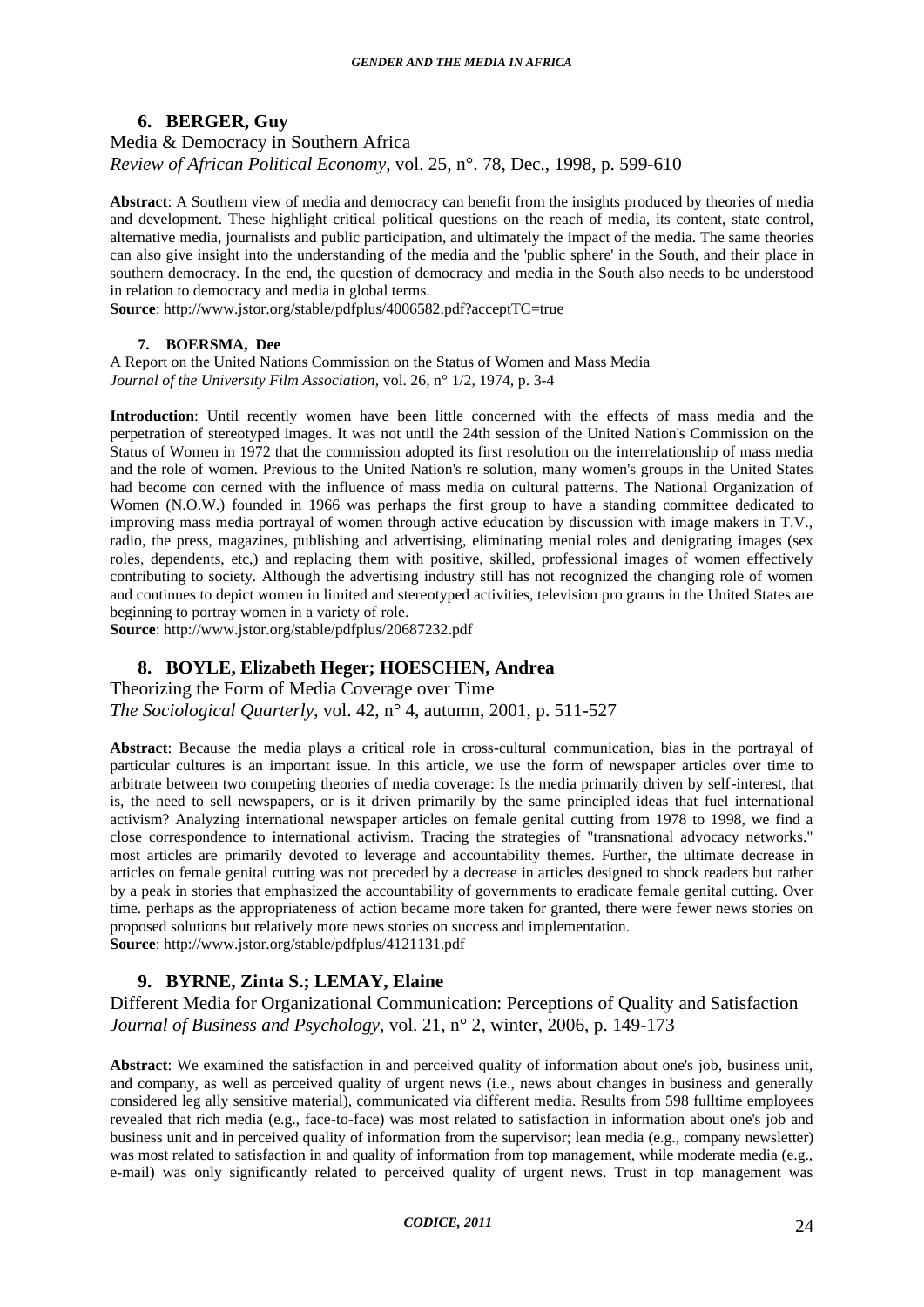positively related to satisfaction in and quality of information shared by management. Lean media most strongly related to quality of urgent news, over and above rich communication. **Source**: http://www.jstor.org/stable/pdfplus/25092963.pdf

#### **10. CALLAMARD, Agnes**

Accountability, Transparency, and Freedom of Expression in Africa *Social Research*, vol. 77, n° 4, winter 2010, 30 p.

**Introduction**: In 2008, Article 19, the International Organization dedicated to free expression, celebrated its twentieth anniversary by publishing research that reviewed the last 20 years' transformation in the fields of freedom of expression, the press, and access to information (ARTICLE 19 2008). The review found that the changes were dramatic, especially in the areas of legal protection for freedom of expression and technological development. This held me for Africa, also. It concluded, however, that the last 20 years had also been characterized by many unfulfilled promises and that, since 2001, year after year, "freedom of expression, the fundamental guarantor of human rights, has been weakened and eroded in emerging and older democrats alike" **Source**: http://web.ebscohost.com/ehost/pdfviewer/pdfviewer?vid=9&hid=18&sid=58a8c405-082f-4fa8-8924- 1e4e47a2d353%40sessionmgr12

#### **11. CEULEMANS, Mieke ; FAUCONNIER, Guido**

Image, rôle et condition sociale de la femme dans les médias : Recueil et analyse des documents de recherche Paris : UNESCO, 1979. – 88 p.

**Introduction** : Les médias sont-ils créateurs de culture ou sont-ils un miroir de la culture ? Cette question reste sans aucun doute l'une des plus discutées dans les milieux scientifiques qui s'intéressent aux relations entre les médias et la société. La controverse qui opposait récemment encore les sociologues spécialistes des médias, lesquels soulignaient le r61e des médias dans la production de valeurs, et les empiristes, qui s'attachaient principalement à montrer comment les médias reflètent la réalité sociale, semble s'être apaisée pour faire place à un compromis, c'est-à-dire à une intégration des deux approches. En fait, la plupart des recherches empiriques de ces dix dernières années font ressortir que les médias peuvent être des facteurs de création, de renforcement ou de transformation de la culture.

Le sujet de l'étude que nous avons effectuée à la demande de l'Unesco illustre de façon presque parfaite la divergence des conceptions qui sous - tendent les recherches sur les médias.

Après avoir lu ce qui s'est écrit sur l'image, le rôle et la condition sociale de la femme que présentent les médias, nous nous sommes trouvés devant un autre problème typique, que l'on retrouve dans toutes les recherches consacrées aux communications de masse et plus généralement dans toutes les études sociales : c'est qu'il s'agit d'un domaine de recherche en constante évolution, et que l'on manque de méthodes de travail précises pour analyser l'interdépendance de ses éléments.

L'image de la femme que nous offrent les médias et la participation de la femme à la production des messages diffusés par les médias ne peuvent être étudiées indépendamment de l'ensemble du contexte socio-économique, politique et culturel dans lequel ces derniers s'insèrent à un moment donné. La représentation de la femme à travers les médias résulte en dernière analyse de l'interaction des forces qui façonnent la réalité sociale, et les médias sont l'une de ces forces : ils engendrent des systèmes de messages et des symboles qui donnent naissance ou forme aux images prédominantes de la réalité sociale, et influent de ce fait sur l'évolution sociale... **Source** : http://unesdoc.unesco.org/images/0013/001343/134357fo.pdf

#### **12. CHAMBERLAIN, M. N.**

#### The Extension of Higher Education by Mass Media *International Review of Education/Revue Internationale de l'Education*, Vol. 23, No. 2, 1977, p. 191-203

**Abstract**: This article reports the development of a new phenomenon in the United States described here as national media courses. Such courses use one of the mass media ? television, newspapers, radio or magazines ? as the essential means of instruction, but supplement the learning thus derived with additional readings and other studies. Usually there are several contact sessions with an instructor to enable students, who otherwise study independently, to meet and exchange ideas or have curricular or administrative questions answered authoritatively. This academic concept uses one of the media designed to reach mass audiences to enable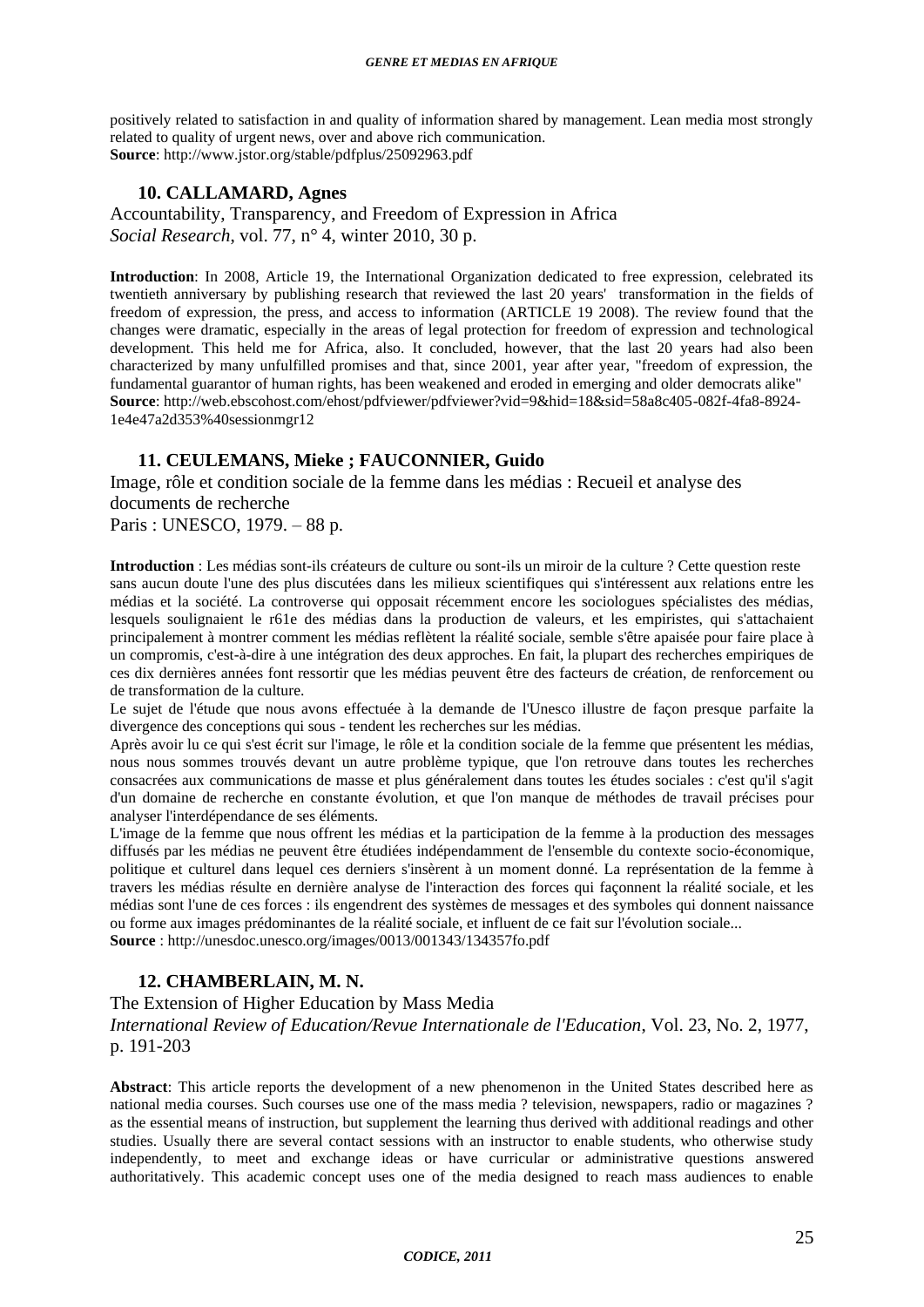independent learning at times and places of most convenience to the adult audience which they are designed to serve. National media courses are originated at the University Extension at the University of California, San Diego and several other institutions. They are designed to be offered as college courses by two- and four-year post secondary institutions throughout the nation. Nearly one-third have taken advantage of their availability and over fifty thousand students have taken part in a single national media course. **Source** : http://www.jstor.org/stable/pdfplus/3443452.pdf

#### **13. COBB, Tom**

Cognitive Efficiency: Toward a Revised Theory of Media *Educational Technology Research and Development*, vol. 45, n° 4, 1997, p. 21-35

**Abstract**: Within and beyond the field of educational technology, Richard Clark's writings are widely believed to have shown that any number of media are equally capable of delivering any instruction, so that media choices are about cost and efficiency but not about cognition and learning (Clark, 1983; 1994b). How- ever, ~fit is accepted that one type of efficiency is cognitive efficiency, then it follows that media choices are often about cognition and learning and can profit from an understanding of cognitive processes. Media and learning can then be reconnected in limited ways that do not compromise any of Clark's main points, and doing this will bring media work into line with current research into the role of surface information codes **Source**: http://www.jstor.org/stable/pdfplus/30221341.pdf

#### **14. COLTART, James M.**

The Influence of Newspaper and Television in Africa *African Affairs*, vol. 62, n° 248, Jul., 1963, p. 202-210

**Introduction**: When I speak of "mass media" during the next 30 minutes I refer to newspapers, radio and television-the mass media of today. These media are a variation on a theme older than civilization itself. Modern communications are the direct successors of the signal fire on the hill, the drum in the forest, the pigeon in the air, the dispatch sent by ship, coach and train; of all those means, indeed, by which people have sought, since time began, to satisfy the need to communicate rapidly with each other. The importance of the printing development in the fifteenth century is that the balance was swung from the long centuries of spoken, first-hand communication towards visual and second-hand communication on a large scale. The importance of the developments in the nineteenth century is that some of the limits were taken off communication; it was extended, over the heads of the specially privileged and the specially able, to the masses who had need of it. And the importance of the recent electronic developments is that the balance of the communication channels has again swung back toward spoken and seemingly first-hand communication, although to fantastically large audiences… **Source**: http://www.jstor.org/stable/pdfplus/720830.pdf

#### **15. Commission de réflexion sur l'image des femmes dans les médias**

Rapport sur l'image des femmes dans les medias, 25 septembre 2008. – 95 p.

**Introduction** : Valérie Létard, secrétaire d'Etat à la solidarité, a chargé Michèle Reiser, en mars 2008, de constituer une commission de réflexion sur l'image des femmes dans les médias.

L'idée était d'associer à la politique de promotion de l'égalité entre les femmes et les hommes un travail sur les représentations. Conscients d'un décalage inacceptable entre les stéréotypes qui continuent à s'appliquer à l'image des femmes et la pluralité de leurs rôles familial et social, de leurs activités et de leurs aspirations, notre questionnement était de savoir pourquoi et comment l'image des femmes véhiculée par les médias ne correspondait pas à leur place véritable dans la société.

Car le sentiment était fort que ces images stéréotypées qui s'ancrent dans l'inconscient collectif contribuent à figer la place des hommes et des femmes dans la société, à freiner cet élan vital pour la constitution des identités de chacun comme de sa vision du monde. Les représentations symboliques stéréotypées, qui s'inscrivent dans nos têtes par le biais des médias, constituent bien, après le droit, la morale et la politique, la dernière frontière de l'inégalité.

L'amplitude du sujet explique la composition même de cette commission : femmes et hommes, professionnels de la publicité, de la radio, de la télévision, de la presse, d'Internet, du cinéma, experts venus de l'Education nationale, du monde du droit, de la santé, du milieu associatif, dont la diversité des expériences et des parcours engageait à un élargissement du champ d'investigation.

La Commission s'est assigné un objectif d'opérationnalité : il n'était pas question de viser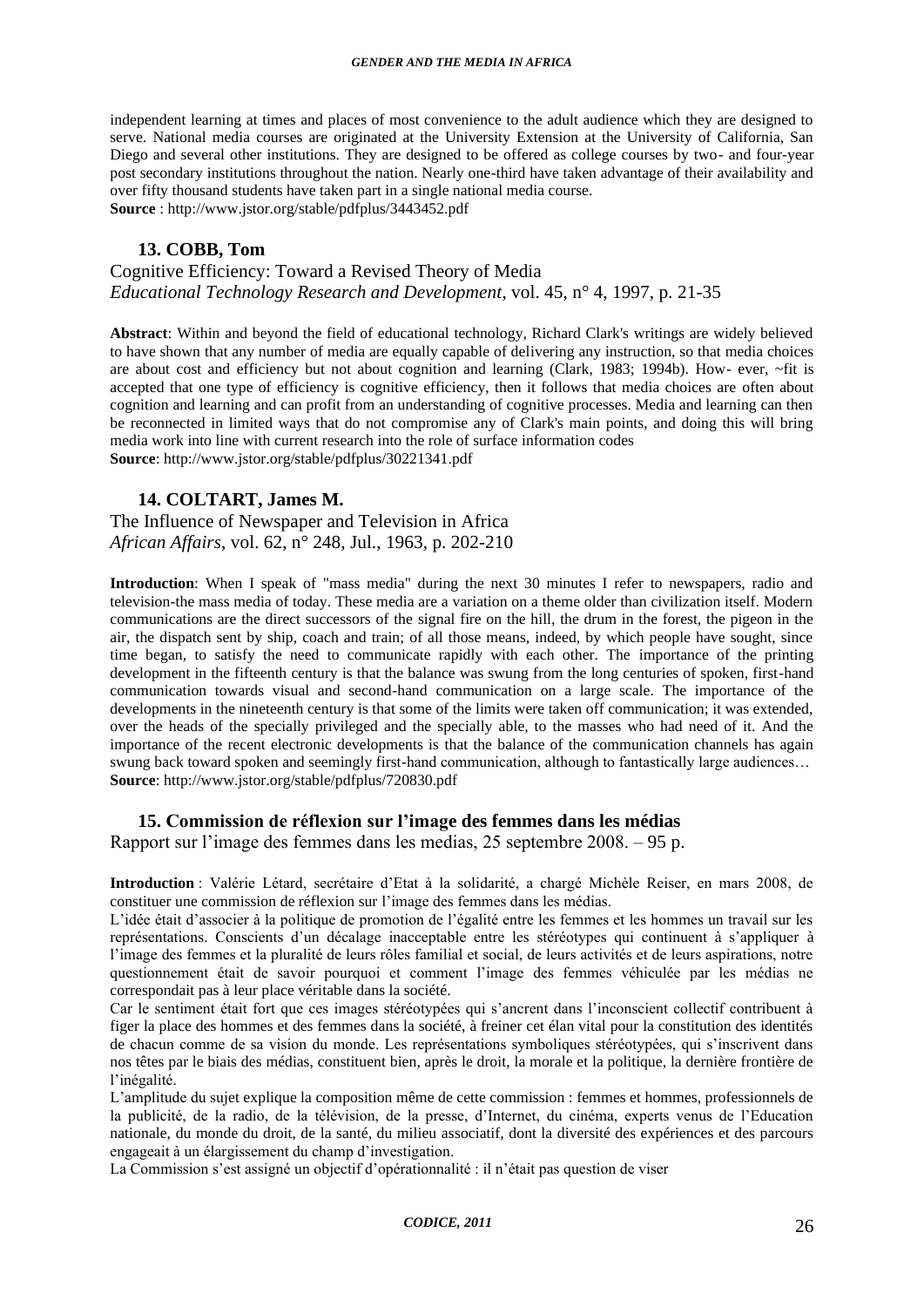#### *GENRE ET MEDIAS EN AFRIQUE*

l'exhaustivité dans le relevé d'innovations, d'archaïsmes ou de dérapages ni de théoriser sur les mobiles d'un tel immobilisme mâtiné d'avancées notoires mais de jouer à trois niveaux : reconnaître ces avancées pour en faire le socle d'un nouvel élan, débusquer les stéréotypes à l'oeuvre, c'est-à-dire rendre visible l'invisible en l'objectivant pour mieux le rendre sensible à tous, professionnels et utilisateurs des médias, enfin faire bouger les lignes en déstabilisant et en ringardisant ces pratiques d'une pensée unique dans la représentation symbolique des femmes.

Défricheur des progrès accomplis, débusqueur d'archaïsmes et pourvoyeur de grains de levain plus que censeur, tel fut l'état d'esprit qui présida à nos travaux.

Les femmes travaillent ; les femmes ont des enfants ; les femmes s'impliquent dans la vie politique et dans la vie sociale ; les femmes séduisent et aiment ; les femmes sont soucieuses de leur corps et de leur esprit ; tout faire est difficile ; tout faire est sans doute impossible sans de nouveaux pactes sociaux qui accompagnent cette formidable mutation, chez les femmes mais aussi chez les hommes, tant il est malaisé de faire bouger le curseur si l'image des hommes ne bénéficie pas elle aussi d'un traitement renouvelé !

Tels sont, dès lors, les trois axes qu'a privilégiés notre commission, ces trois enjeux fondamentaux de la modernité des femmes que sont l'accès au travail et au savoir, l'articulation des vies professionnelles et familiales et le soin des enfants, enfin le rapport au corps et au désir sans qu'elles soient pour autant assignées à la minceur et à l'éternelle jeunesse. Que disent les médias de ces questions centrales ? Quels modèles identificatoires renvoient-t-ils pour aider et faire du bien aux filles et femmes en quête de réponses aux contradictions et ambivalences qui les tenaillent et les entravent parfois? Quels liens, quel liant s'ingénient-ils à donner pour intéresser et emmener avec eux leur public, dans cette période concurrentielle difficile de la guerre de l'audimat que la rivalité sur le qualimat ne saurait rendre plus douce…

**Source** : http://lesrapports.ladocumentationfrancaise.fr/BRP/084000614/0000.pdf

#### **16. DJANKOV, Simeon; MCLIESH, Caralee; NENOVA, Tatiana; SHLEIFER, Andrei**

Who Owns the Media?

*Journal of Law and Economics*, vol. 46, n° 2, October 2003, p. 341-382

**Abstract**: We examine the patterns of media ownership in 97 countries around the world. We find that almost universally the largest media firms are owned by the government or by private families. Government ownership is more pervasive in broadcasting than in the printed media. We then examine two theories of government ownership of the media: the public interest (Pigouvian) theory, according to which government ownership cures market failures, and the public choice theory, according to which government ownership undermines political and economic freedom. The data support the second theory.

**Source**: http://www.jstor.org/stable/pdfplus/10.1086/377116.pdf?acceptTC=true

#### **17. Eastern Africa Journalists Association, Djibouti**

Enhancing Gender Equality in the Media in Eastern Africa Djibouti: EAJA, 2008. – 47 p.

**Introduction**: In 2001 the International Federation of Journalists (IFJ) held its 24th Congress in Seoul, Korea. An important aspect of the congress was on gender equality attended by women from the IFJ member unions in the five continents. The conference focused on the results of a survey conducted by the IFJ Secretariat among its membership, titled Equality for Quality: Setting Standards for women in Journalism. In view of the findings of the survey which revealed that much remains to be done for women to achieve equality in journalism, the Congress adopted a policy on mainstreaming equality in journalism through the regional structures of the IFJ, namely the journalists unions and associations, IFJ regional bodies and in its programmes and projects. **Source**: http://africa.ifj.org/assets/docs/175/137/cb6f4af-8ab2089.pdf

#### **18. FAIR, Jo Ellen**

Ghana: Soft Control of the Press: A Dubious Normalcy *Dissent, s*pring 2008, p. 39-42

**Introduction**: January is harmattan season in Accra, Ghana. Yellow dust billows off the Sahara, but this year from the east, the failed Kenyan elections blew their own hot storm.

Ghana, fifty years independent and proud, confidently embraced democracy fifteen years ago. Now President John Kufuor, who chairs the African Union Assembly, was called to Nairobi to shore up democracy there. The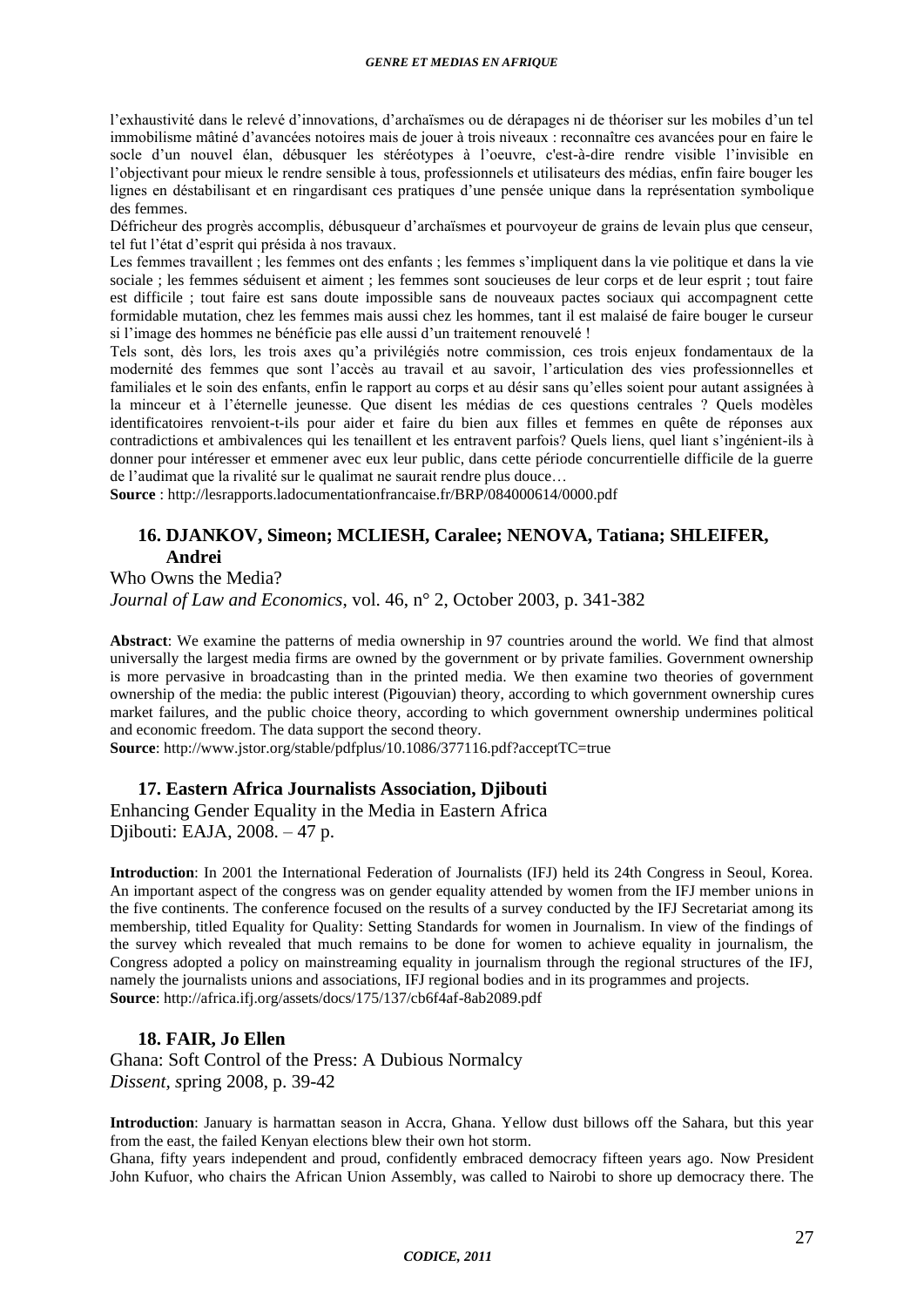Ghanaian media smile on every international display of the nation's leadership capacity, as if the rise of Kofi Annan had sealed the matter for all time, but as Kufuor headed to Kenya, the local press debated a question that seems inevitable in this breathless age: "Could a Kenya happen here?"

**Source**: http://web.ebscohost.com/ehost/pdfviewer/pdfviewer?vid=9&hid=18&sid=58a8c405-082f-4fa8-8924- 1e4e47a2d353%40sessionmgr12

#### **19. FERNÁNDEZ, María**

Postcolonial Media Theory *Art Journal*, Vol. 58, No. 3, Autumn, 1999, p. 58-73

**Abstract**: The artist Guillermo G6mez-Pefia recently commented that in discussions of electronic media "twenty years of post-colonial theory simply disappear."' He was referring to the large and influential body of work known as postcolonial studies, which for the past two decades has been notoriously absent from electronic media practice, theory, and criticism. This absence is not due to the lack of theory in the field, as there has always been theoretically based writing about electronic media. Much of the early work was based on the theories of Marshall Mc Luhan and other utopians characterized as "inebriated with the potential of new technology."2 More recent discussions have been anchored in the work of theorists including Walter Benjamin, the Situationists, Jean Baudrillard, Gilles Deleuze, Filix Guattari, Paul Virilio, Jacques Lacan, Luce Irigaray, and Donna Haraway. This eclecticism, in conjunction with recent debates around topics such as multiculturalism, colonialism, the 1992 quincentenary, identity politics, and whiteness studies, make it ever more striking that postcolonial studies and electronic media theory have developed parallel to one another but with very few points of intersection. **Source**: http://www.jstor.org/stable/pdfplus/777861.pdf

#### **20. FOMBAD, Charles Manga**

The Protection of Freedom of Expression in the Public Service Media in Southern Africa: A Botswana Perspective

*The Modern Law Review*, vol. 65, n° 5, Sep., 2002, p. 649-675

**Abstract**: This paper critically examines the public service media (PSM) in Southern Africa with particular emphasis on Botswana. The PSM, which is considered to be one of the key institutions that needs to be strengthened if the current transition to democracy and the building of an open and accountable system in Africa is to take root, faces many challenges due to its vulnerability to state control and manipulation. After an analysis of the PSM concept and an examination of how the public service media was introduced into and has evolved in the region, particularly in Botswana, it concludes that this medium of communication, on account of its reach, remains the most important means of disseminating information, education and entertainment for the foreseeable future. Nevertheless, it is argued that for it to eJ0fectively accomplish these objectives certain important reforms must be carried out designed to disentangle it from the state and make it more independent and accountable. It is made clear that the new PSM model neither requires a public monopoly or public sector control nor that the state should be totally cut but rather a new redefined role for the state. The new model is built around at least five fundamental principles that should be crafted into any new media legislation dealing with the public media which will ensure public accountability, independence from partisan manipulation and a level playing field for all political actors.

**Source**: http://www.jstor.org/stable/pdfplus/1097611.pdf

#### **21. FREDERIKSE, Julie**

South Africa's Media: The Commercial Press and the Seedlings of the Future *Third World Quarterly*, vol. 9, n° 2, Apr., 1987, p. 638-656

**Introduction**: 'The Financial Mail has been edited to comply with the emergency regulations,' reads a warning buried on page fifty-three of a recent issue of South Africa's leading business magazine. 'Information may therefore be distorted, incomplete and misleading.' Never before in the history of South Africa's beleaguered media have those three adjectives been more fitting than in the period since the imposition of a State of Emergency-the second in less than two years-in June 1986. The Emergency regulations specifically bar representatives of the media from entering areas of unrest without the permission of the police; reporting any statement which incites people to take part in unlawful strikes, boycotts, demonstrations, protest meetings, any acts of civil disobedience, or any actions which undermine military service; promoting disinvestment or the application of sanctions; inciting any member of the public to resist or oppose the government; and-the most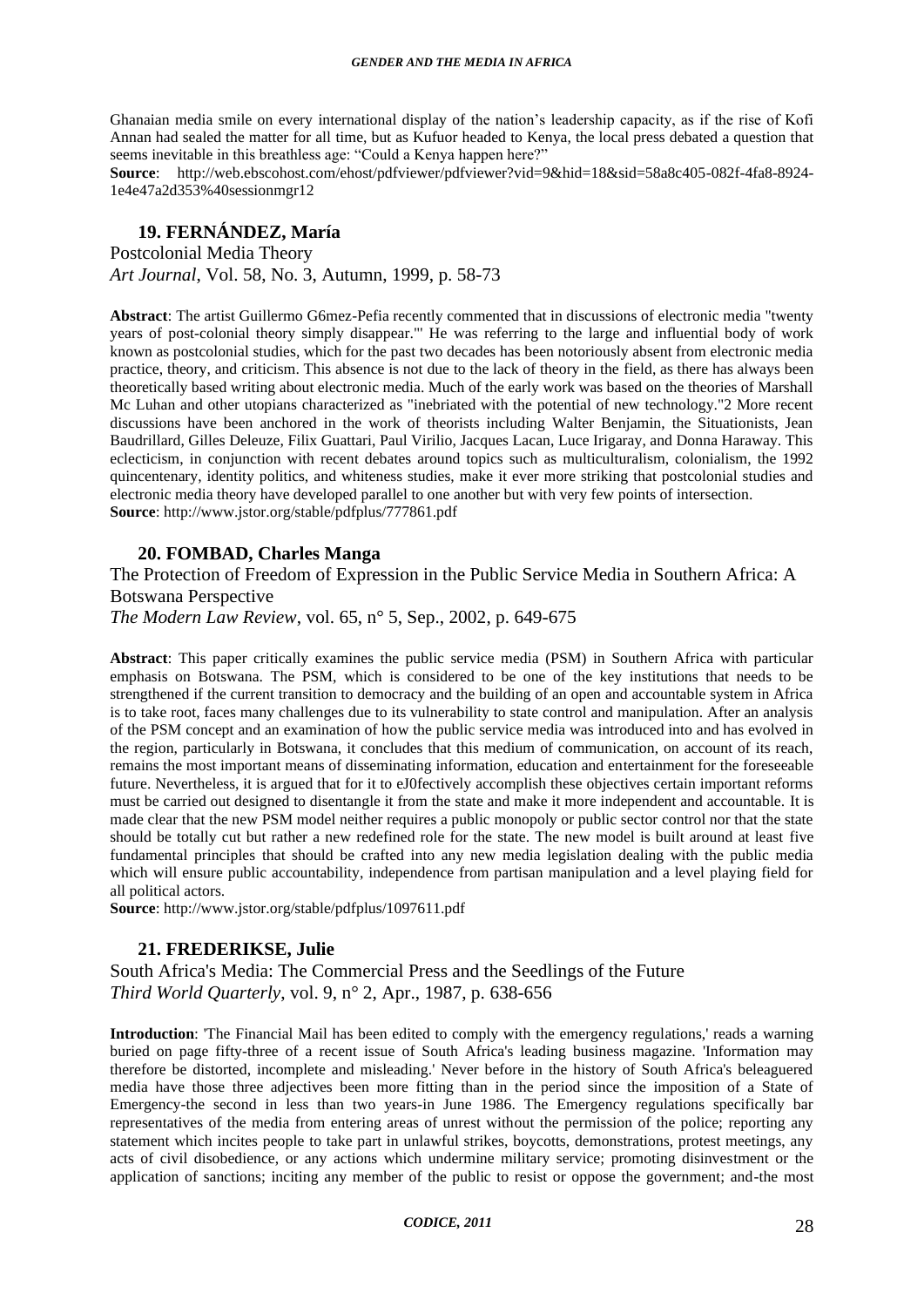restrictive clause, so wide as to bar almost anything-reporting or disseminating a 'subversive statement'. Perhaps even more shocking than this list of media shackles is the fact that they represent no temporary aberration (as the reference to 'Emergency' would seem to indicate) but rather a logical extension of a long-term state plan, aimed at cowing and controlling South Africa's media, which dates back more than a decade. **Source**: http://www.jstor.org/stable/pdfplus/3991901.pdf

#### **22. HALE, Thomas A.**

Griottes: Female Voices from West Africa *Research in African Literatures*, vol. 25, n° 3, autumn, 1994, p. 71-91

**Introduction**: The griot from West Africa, a highly visible cultural voice from Senegal to Niger, now operates in a global context, as evidenced by the frequent sound of kora music on National Public Radio in the United States, the use of the term "griot" by writers in magazines, newspapers, and other forms of publication, and the appearances of these artists in the concert halls and clubs of major cities such as Paris, London, New York, San Francisco, and Tokyo.1 But in spite of the growing number of references to griots in both the popular and scholarly media, the social function and verbal art of these artisans of the spoken and sung word remain poorly understood outside of West Africa. The origin of the appellation itself is a puzzle that has still not yielded its secret.2 But one of the least understood aspects of the griot's world for nearly everyone outside the West African context-scholars and the public alike-is the female griot, or griotte.3 Judging from the limited information available about them, one might assume that they are shadowy figures who stand at the margin of the oral narrative traditions recounted by their male counterparts, published in European languages, and read by students around the world…

**Source**: http://www.jstor.org/stable/pdfplus/3819846.pdf?acceptTC=true

#### **23. HARDING, Frances**

Africa and the Moving Image: Television, Film and Video *Journal of African Cultural Studies*, vol. 16, n° 1, Jun., 2003, p. 69-84

**Abstract**: Drawing on the media in several countries on the continent of Africa and in the UK, in this article I explore the different ways in which the media produces and presents visual images of Africa. The various images of Africa have of course been dependent on two main factors: firstly, the development of technology and subsequent access to it; and secondly, the ideology and ethos informing the use of the technology. I begin by considering an unlikely candidate for radical change, the Big Brother Africa programme broadcast on satellite television from South Africa and suggest that it is the very absence of an overt ideology that enables it to have the potential to break the mould of the customary crisis-ridden images from Africa on UK television. I then go on to consider two programmes broadcast on Channel Four in the UK which attempt to confront this 'crisisridden' image of Africa. I next consider images produced by African television programme makers, 'videomovie' directors or film makers based in African countries, and which are designed either for the home market or an international one. There are similarities and differences between the distinct technologies; each produces its own images of Africa which are very different. In each case, the state has sought to influence the ideology of the output, but only in the case of television has it been able to impose any substantial process of censoring. **Source:** http://www.jstor.org/stable/pdfplus/3181386.pdf

**24. HART, Roderick P.; TURNER, Kathleen J.; KNUPP, Ralph E.** Religion and the Rhetoric of the Mass Media *Review of Religious Research*, vol. 21, n° 3, summer, 1980, p. 256-275

**Abstract**: Using content-analytic procedures, the authors investigate how American religion has been defined, described, and given "social reality" via mass communication. Six hundred and forty-eight religion sections appearing in Time magazine between 1947 and 1976 were analyzed in several ways. Statistical treatment of the data revealed that (1) religion is depicted as a conflict-ridden human enterprise, (2) denominational stereotypes and geographical biases, affect media coverage of religion, and (3) media-based portrayals of religion differ sharply from demographic and sociological facts. Five conventional explanations of these data are discussed, but a sixth-a rhetorical understanding of mass communication activities-is preferred.

**Source**: http://www.jstor.org/stable/pdfplus/3509807.pdf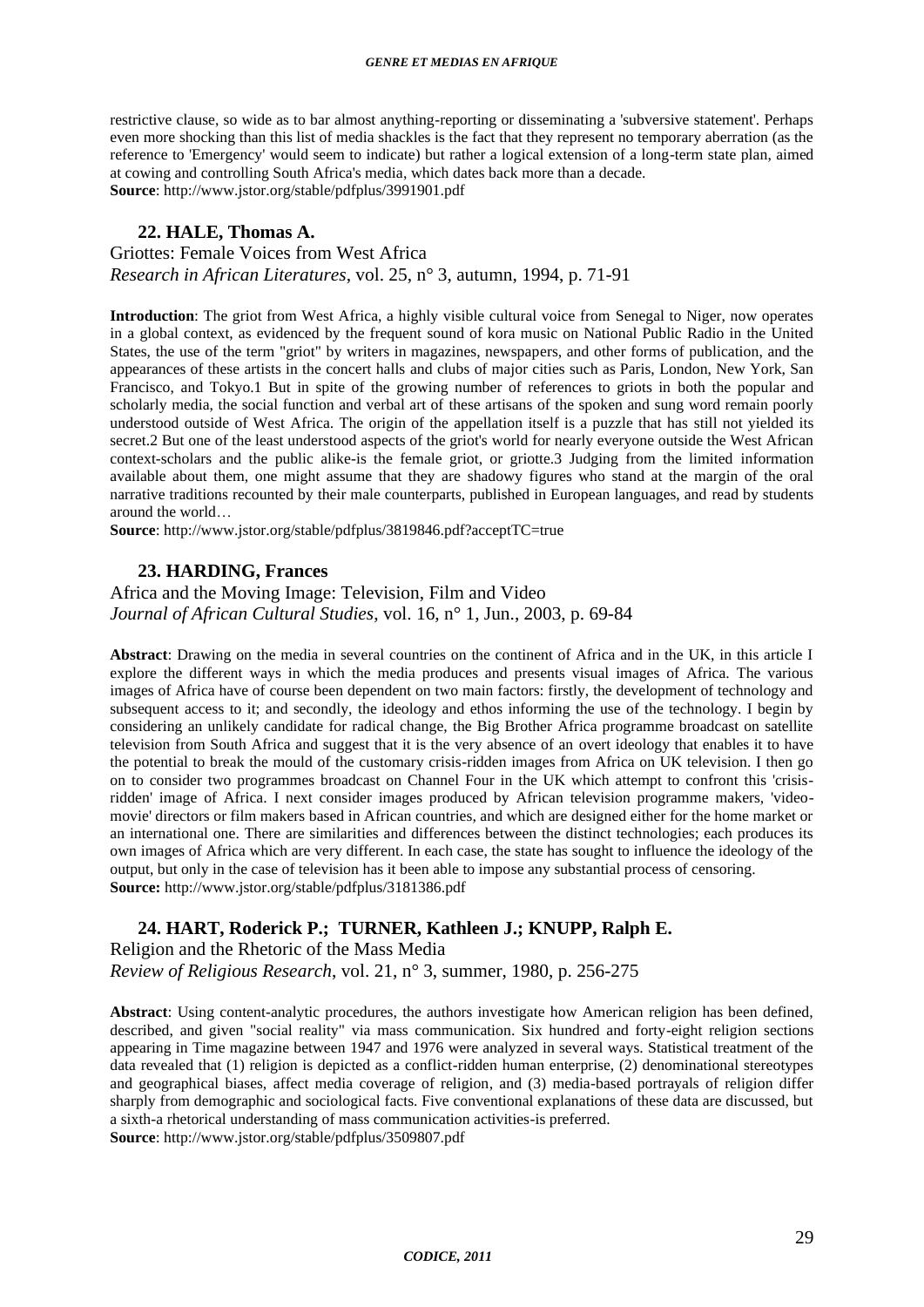#### **25. ILO, Geneva**

The ILO's experience with mass media in enterprise development, p. 17-31

**Introduction**: One of the reasons to use mass media in enterprise development is the potential scale and reach that can be achieved as compared to other approaches. The ILO has been active in developing and testing innovative approaches that utilize and promote mass media in enterprise development. ILO's work with mass media has achieved considerable scale (see Table 2.2) reaching millions of the smallest entrepreneurs in some of the poorest countries of the world…

**Source**: http://web.ebscohost.com/ehost/pdfviewer/pdfviewer?vid=18&hid=18&sid=58a8c405-082f-4fa8-8924- 1e4e47a2d353%40sessionmgr12

#### **26. INGLE, Henry T.**

New Media, Old Media: The Technologies of International Development *International Review of Education/Revue Internationale de l'Education*, vol. 32, n° 3, 1986, p. 251-267

**Abstract** - The research, theory and practice of educational technology over the past 75 years provide convincing evidence that this process offers a comprehensive and integrated approach to solving educational and social problems. The use of media and technology in development has shifted from an emphasis on mass media to personal media. A variety of electronic delivery systems are being used and are usually coordinated by centralized governmental agencies. There are no patterns of use since the problems vary and the medium used is responsive to the problem. Computers are used most frequently and satellite telecommunication networks follow. The effective use of these and other technologies requires a long-term commitment to financial support and training of personnel. The extension model of face-to-face contact still prevails in developing nations whether in agriculture, education or rural development. Low-cost technologies are being used in local projects while major regional and national companies use radio, film and related video technologies. The use of all available and cost-effective media and technologies make possible appropriate communications for specific goals with specific audiences. There appears to be no conflict among proponents of various media formats. Development in education and other sectors has much to gain from old and new communication technologies and has hardly been tapped. Several new educational technology developments are discussed as potential contributors to formal and non formal education.

**Source** : http://www.jstor.org/stable/pdfplus/3444180.pdf

#### **27. Institut Panos Afrique de l'Ouest, Dakar**

Femmes africaines des médiats : portraits de journalistes et cinéastes africaines Dakar : Institut Panos, janvier 2005. – 113 p.

**Avant-propos** : Le monde est en train de changer et l'Afrique. Certaines images données du continent africain s'apparentent plutôt à des clichés. La réalité qu'elles véhiculent n'a plus cours, voire tend même à s'estomper. De nouvelles réalités émergent, marquant d'un sceau nouveau la présence de l'Afrique.

Il en va ainsi de l'étude de la condition de la femme africaine ou de ce qu'en montrent les médias occidentaux : femmes vieillies par les maternités successives et rapprochées, femmes aux champs, femmes sans droits, femmes soumises. Excision, claustration, exploitation, abus de toutes sortes… Images réelles, il est vrai, en partie, mais images désespérantes et altérées qui, par leur récurrence et leur généralisation abusive, finissent par renvoyer du continent africain, de ses femmes et de ses hommes, une vision tronquée, partiale et partielle.

En ce début du 21ème siècle, la réalité de l'Afrique ne saurait se limiter à ces clichés. D'« autres » femmes existent en Afrique, symboles vivants d'une espérance pour le monde de demain. Il est heureux - et nous nous en félicitons - qu'à travers cet ouvrage, l'Institut PANOS ait choisi de projeter la lumière sur les femmes africaines qui travaillent dans le secteur des médias et de la communication, jusqu'alors si peu connues qu'on en oublie même qu'elles existent.

Paradoxe du journaliste ou du cinéaste dont le métier fait peu de place au narcissisme. Il peut parler des autres mais surtout pas de lui-même. Ils sont légion les ouvrages et études sur les femmes en politique, en littérature et dans bien d'autres domaines. Mais combien sur les femmes dans le monde des médias ? Rien, ou alors si peu.

Pourtant, ces femmes-là participent de manière active à la construction de l'Afrique contemporaine. Pour l'instauration de la démocratie. Pour la liberté d'opinion et d'expression. Pour la transparence dans la gestion.

Pour des élections libres et démocratiques. Elles luttent inlassablement et doivent faire face aux mêmes écueils que leurs homologues masculins et parfois même pire. Certaines d'entre elles sont jetées en prison pour avoir dénoncé, preuve à l'appui, la corruption dans leur pays.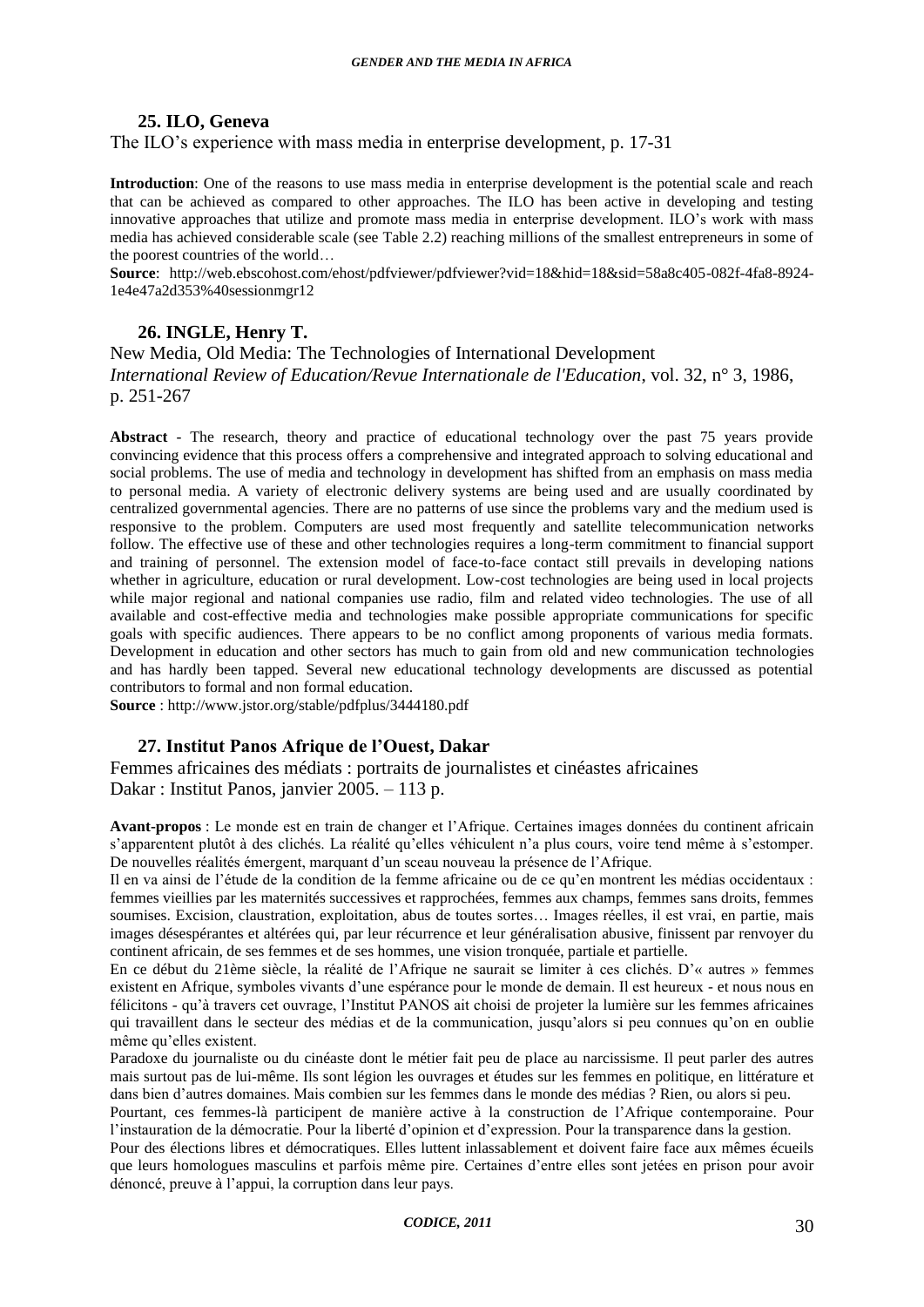Toutes doivent quotidiennement lutter pied à pied contre la discrimination sexiste et les préjugés, défendre leur indépendance et s'affirmer en professionnelles véritables.

A travers la diversité des pays et des langues, ces portraits de femmes africaines travaillant dans les médias nous montrent des femmes qui offrent de l'Afrique un visage nouveau. Loin de se résigner au fatalisme des destins préétablis par la société, elles symbolisent, bien au contraire, la négation des stéréotypes sexistes qui ternissent l'image des femmes en général, et des africaines, en particulier.

Elles sont journalistes de la presse écrite, comme Koumbo Singa Gali SY du Tchad, de la presse parlée, comme les Sénégalaises Adrienne DIOP et Annette MBAYE d'ERNEVILLE, les Nigériennes Mariama KEITA et Haoua HAMBALLY ou la Rwandaise Madeleine MOUKAMABANO, ou cinéastes comme les Burkinabé Valérie KABORE et Fanta Régina NACRO. Elles sont toutes dévorées par la passion de l'égalité. Leur vie professionnelle est le lieu d'une affirmation constante, car les obstacles sur le chemin de la réussite professionnelle sont plus nombreux pour les hommes que pour les femmes. On comprend, dès lors, que pour les anciennes comme Annette d'ERNEVILLE et Mariama KEITA, le plan de carrière dans le service public ait plafonné à la fonction de Directrice des Programmes, alors que leurs diplômes et leurs talents pouvaient légitimement leurs permettre d'espérer mieux.

Les plus jeunes, comme Haoua HAMBALLY, Valérie KABORE, Fanta Régina NACRO, Koumbo Singa Gali SY ont, quant à elles, choisi de se jeter, très tôt, dans l'aventure du privé, en créant, sa propre radio, son propre journal ou sa propre agence de communication. Tâche ardue certes, mais il est raisonnable d'espérer que dans les années à venir, elles connaîtront un jour, soit la consécration, à l'instar de Mariama KEITA, Présidente du Conseil Supérieur de la Communication du Niger ou Adrienne DIOP, Directrice du Département de la Communication de la CEDEAO, soit la notoriété, à l'image de Madeleine MUKAMABANO qui, chaque semaine sur RFI, à travers son émission le débat africain, dissèque la situation du continent, avec ses contraintes, ses espérances et ses exigences de développement et d'épanouissement de ses enfants.

Ce livre écrit de plusieurs mains offre à voir, peut être de manière fugace, la vie de ces femmes qui sont, à leur manière, représentatives d'une Afrique non plus couchée mais debout, confiante en son avenir. Le lecteur pourra être surpris par la variété des styles et parfois la sobriété des portraits. Qu'il n'en soit pas étonné. Si pour certains de ces portraits des rencontres nombreuses ont été possibles, en tête en tête avec les intéressées, pour d'autres, les informations recueillies l'ont été par 8 FEMMES AFRICAINES DES MEDIAS téléphone ou au moyen du courrier électronique, avec tous les avatars que cela entraîne, à cause du développement inégal des nouvelles technologies de l'information entre les pays.

Mais il faut bien s'en accommoder, car n'est-ce pas là, au fond, une des réalités de l'Afrique d'aujourd'hui ? **Source** : http://www.panos-ao.org/ipao/IMG/Femmes\_Afric\_Medias.pdf

#### **28. JURIS, Jeffrey S.**

The New Digital Media and Activist Networking within Anti-Corporate Globalization Movements

*Annals of the American Academy of Political and Social Science*, Vol. 597, Jan., 2005, p. 189-208

**Abstract**: This article examines how anti-corporate globalization activists have used new digital technologies to coordinate actions, build networks, practice media activism, and physically manifest their emerging political ideals. Since the World Trade Organization protests in Seattle, and through subsequent mobilizations against multilateral institutions and forums in Prague, Quebec, Genoa, Barcelona, and Porto Alegre, activists have used e-mail lists, Web pages, and open editing software to organize and coordinate actions, share information, and produce documents, reflecting a general growth in digital collaboration. Indymedia has provided an online forum for posting audio, video, and text files, while activists have also created temporary media hubs to generate alternative information, experiment with new technologies, and exchange ideas and resources. Influenced by anarchism and peer-to-peer networking logics, anti-corporate globalization activists have not only incorporated digital technologies as concrete tools, they have also used them to express alternative political imaginarles based on an emerging network ideal.

**Source**: http://www.jstor.org/stable/pdfplus/25046069.pdf?acceptTC=true

## **29. KUMATA, Hideya; DEUTSCHMANN, Paul J.**

The Mass Media: Journalism, Broadcasting *Review of Educational Research*, vol. 28, n° 2, Apr., 1958, p. 148-158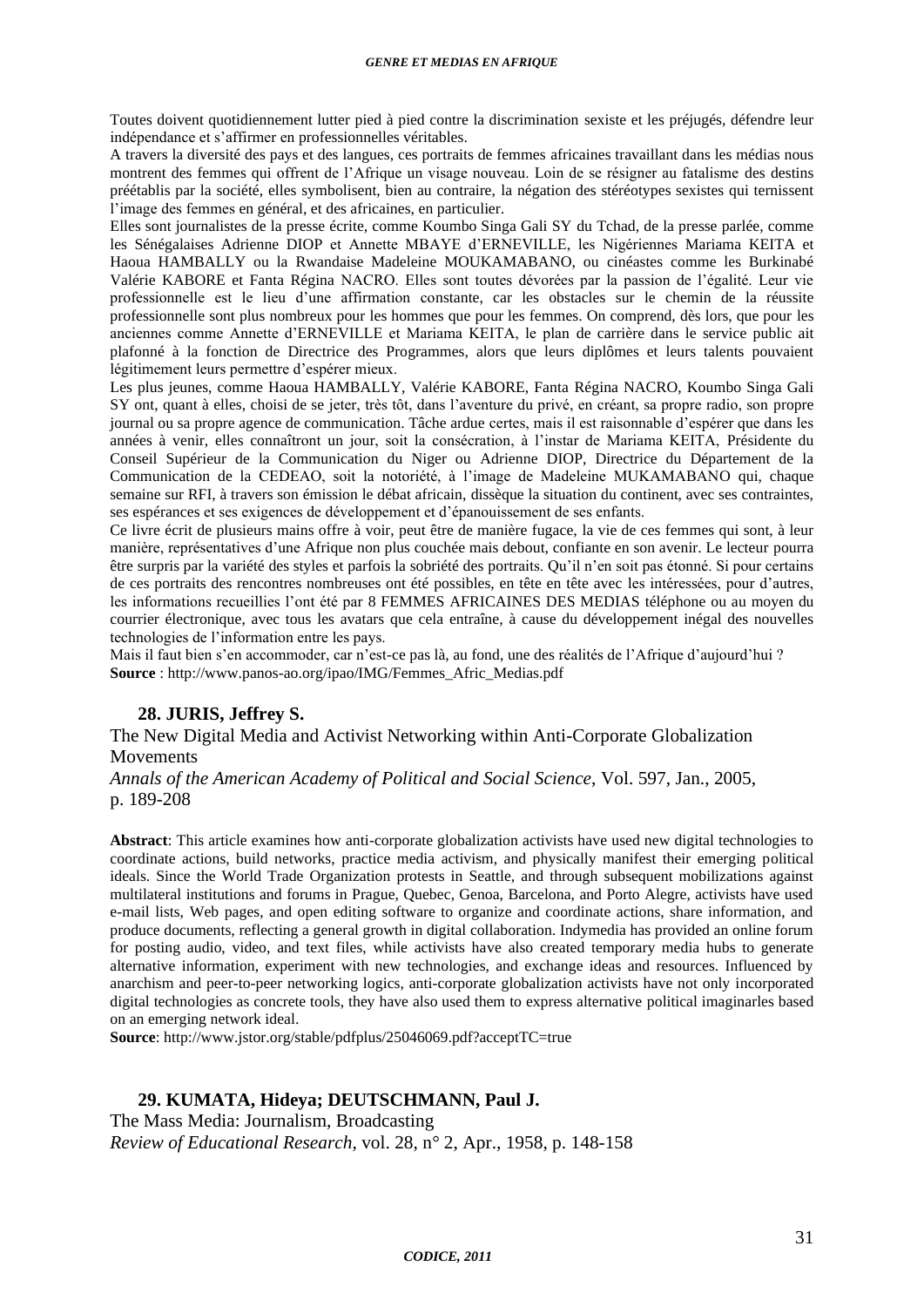**Introduction**: The pervasiveness of the mass media of communication is a theme which comes to the fore as one takes up recent research in the area. Chapin's compilation (15) of U. S. mass media statistics, for example, overwhelmed the reader with its reports of ever larger audiences, growing numbers of mass communication agencies, and increasing advertising budgets.

If such reports were not convincing, the investigator could have gone to the trade press. There he would regularly have been informed about the number of individuals using the mass media "yesterday." At the beginning of 1958, for example, sampling indicated that 98,118,600 adults read a newspaper each day; 37,537,000 read a magazine; 89,074,000 looked at television; 73,464,000 listened to radio. Besides that, 39,128,000 went to the movies during the week (11).

Increasingly, every national state was getting a full diet of mass communications. More than a quarter-billion newspapers were circulated in the world each day; there were 257 million radio sets, and in the neighbourhood of 50 million television sets (94). And while Hollywood long thought in terms of tens of millions of moviegoers, China began to report it had hundreds of millions seeing its Communist film fare (39).

That the rest of the world will continue to become more like the United States-in quantity at least-was indicated by Lerner (50). Studying mass media systems on a global basis, he noted that the trend was inexorably from oral communications systems to media systems. As literacy, urbanization, and political participation increased-and they continued to do so without interruption-so did the mass media…

**Source**: http://www.jstor.org/stable/pdfplus/1168869.pdf

#### **30. LAKSHMANA RAO, Y. V.**

Propaganda through the Printed Media in the Developing Countries *Annals of the American Academy of Political and Social Science*, vol. 398, Nov., 1971, p. 93-103

**Abstract**: In this article, the concept of the free flow of information is regarded from the point of view of the receiving countries-largely the developing countries-and their leaders, with special reference to the printed media. It is suggested that there is great concern and fear among the leaders of developing nations lest, in laying themselves open to international news, information, and entertainment in a period of intense effort at modernization and social change, they invite-as a by-product of such communication-alien and undesirable influences on their people. In the virtually one-way flow of information, it is also suggested that there is reason for concern on the part of the industrially advanced countries which are the main feeders of the international channels of communication.

**Source**: http://www.jstor.org/stable/pdfplus/1038924.pdf

#### **31. LIND, Lars**

UNESCO'S Work in Mass Communications *The Library Quarterly*, vol. 20, n° 4, oct., 1950, p. 259-271

**Introduction**: Early in February of this year the News Chronicle of London, la dernière heure of Brussels, the Folha de manha of Sao Paulo, Brazil, and various other leading newspapers from Oslo to Casablanca and beyond published the first article of a series called "Men against the Desert." This article described the research and reclamation work which centers in the French laboratory at Fort Beni-Abbes, where most of the "soldiers" are desert scientists and where the "battle" is fought for the sustenance and not the destruction of man. From Beni-Abbes, with its wheat being grown in the Sahara Desert, the author went on to Tunis, to Tripoli, to Egypt where the Nile lays a narrow strip of fertility across the sand, through the wilderness of Sinai to Baghdad and Basra, and thence to ancient Persia and to Palestine. Everywhere he went, he inspected and reported on desert conditions, desert encroachments, and men's effective labor in turning the desert to fruitfulness in a world that needs food more and more. A photographer went with him and took pictures to illustrate the reports; and articles and photographs were published in newspapers in all quarters of the globe, commented on in magazines, used as material for special projects in schools, and made the basis of various radio pro- grams. **Source**: http://www.jstor.org/stable/pdfplus/4303927.pdf

#### **32. LOWE MORNA, Colleen**

Making every voice count: a southern Africa: case study *Gender & Development*, vol. 15, n° 3, November 2007, p. 368-386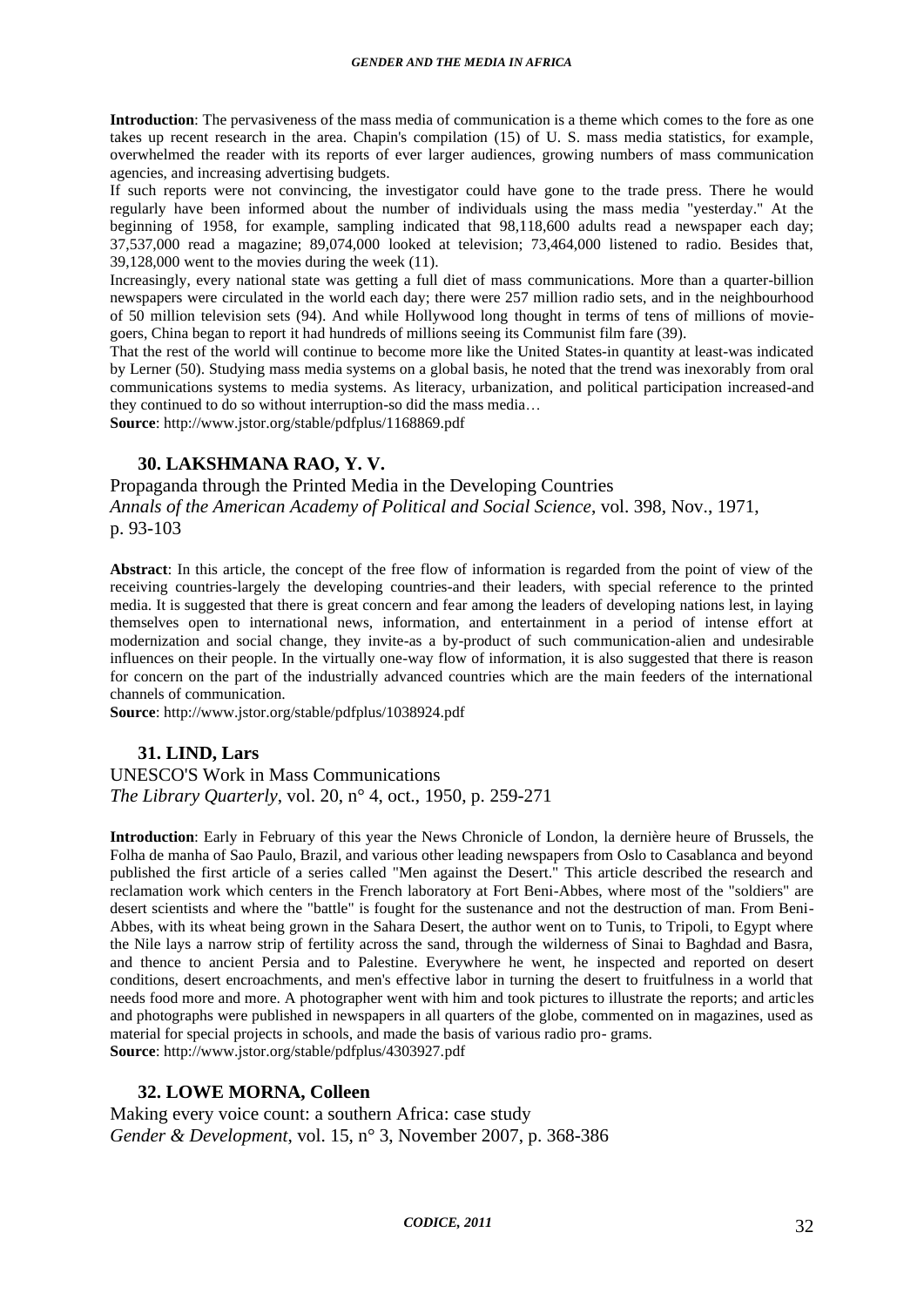**Abstract**: The Gender and Media Baseline Study, conducted in southern Africa in 2003, revealed glaring gender disparities in the media and in its editorial content. With its goal to 'promote gender equality in and through the media', Gender Links (GL) has worked with a broad range of partners to try to redress these gaps through research, advocacy, and training, targeting media producers, those who influence news content, and consumers. GL, and the Gender and Media Southern Africa (GEMSA) network that it hosts, are also developing a Gender and Media Diversity Centre, to enhance the sharing of knowledge in this important but relatively new area of work.

**Source**: http://web.ebscohost.com/ehost/pdfviewer/pdfviewer?vid=5&hid=110&sid=2f2d011a-cc7d-4e7b-a308- 3acb540ddef9%40sessionmgr114

#### **33. MARTIN, L. John**

Recent Theory on Mass Media Potential in Political *Annals of the American Academy of Political and Social Science* Campaigns, vol. 427, Sep., 1976, p. 125-133

**Abstract**: Scientific study, especially since the 1940s, has shown that the conventional wisdom regarding the power of the press requires qualification. For about 20 or 30 years before 1960, communication researchers studied the effects of the mass media in their laboratories, but they were disappointed by the contradictory findings and their inability to replicate them in natural, uncontrolled surroundings. A reversal of their model, so that it is not the communicator but the audience that decides on the messages that are received, resulted in greater consistency in research findings. The new "uses and gratifications" or "information-seeking" theory requires that we distinguish between the informational and persuasive role of communication. The mass media are generally unsuccessful in persuading; however, they not only are eminently successful in informing, but on many topics and for most people they are also the sole source of information. This is the underlying principle of the agenda- setting model that is being used in much current research on the effects of mass communication. The mass media not only tell people what to think about, but they are a powerful determinant of the relative importance of the issues they choose to discuss. In this regard, newspapers appear to have an edge over television.

**Source**: http://www.jstor.org/stable/pdfplus/1040743.pdf

#### **34. MAYHER, Anne; MCDONALD, David A.**

The Print Media in South Africa: Paving the Way for 'Privatisation' *Review of African Political Economy*, vol. 34, n° 113, Sep., 2007, p. 443-460

**Abstract**: Since the end of apartheid, national and local governments in South Africa have been involved in the commercialisation and marketisation of a wide range of public services. This article examines the responses of the mainstream media to these neo-liberal initiatives, looking specifically at English-language newspapers and their coverage of water, electricity and waste management services. We explore the extent to which the print media can be deemed to be in favour of privatisation as well as the more subtle, discursive ways in which it covers these issues. We argue that these corporate media outlets in South Africa generate and perpetuate a neoliberal discourse on privatisation, but that this dialogue is neither omnipotent nor monolithic. Nevertheless, it is exactly this facade of objectivity which gives neo-liberalism its hegemony. By appearing to give equal space to different points of view there is a perception of balance in the press that obscures the more subtle, opinion making discourses that generate neo-liberal biases. We conclude with a brief discussion of what might be done to counter this neo-liberal authority.

**Source**: http://www.jstor.org/stable/pdfplus/20406418.pdf?acceptTC=true

#### **35. MOORE, Ami R.**

Types of Violence against Women and Factors Influencing Intimate Partner Violence in Togo (West Africa)

*J Fam Viol*, vol. 23, 2008, p. 777–783

**Abstract**: Violence against women has been recognized as an important social and human rights issue that affects all cultures and societies. Although this issue has been more frequently studied in high-income countries, such as the United States, the scholarly research of violence against women in Africa, especially West Africa, has been scarce.

Using a representative sample, this study examined violence against women in Togo, particularly the types of violence that Togolese women endure, and factors that affect a Togolese woman's chance of being victimized by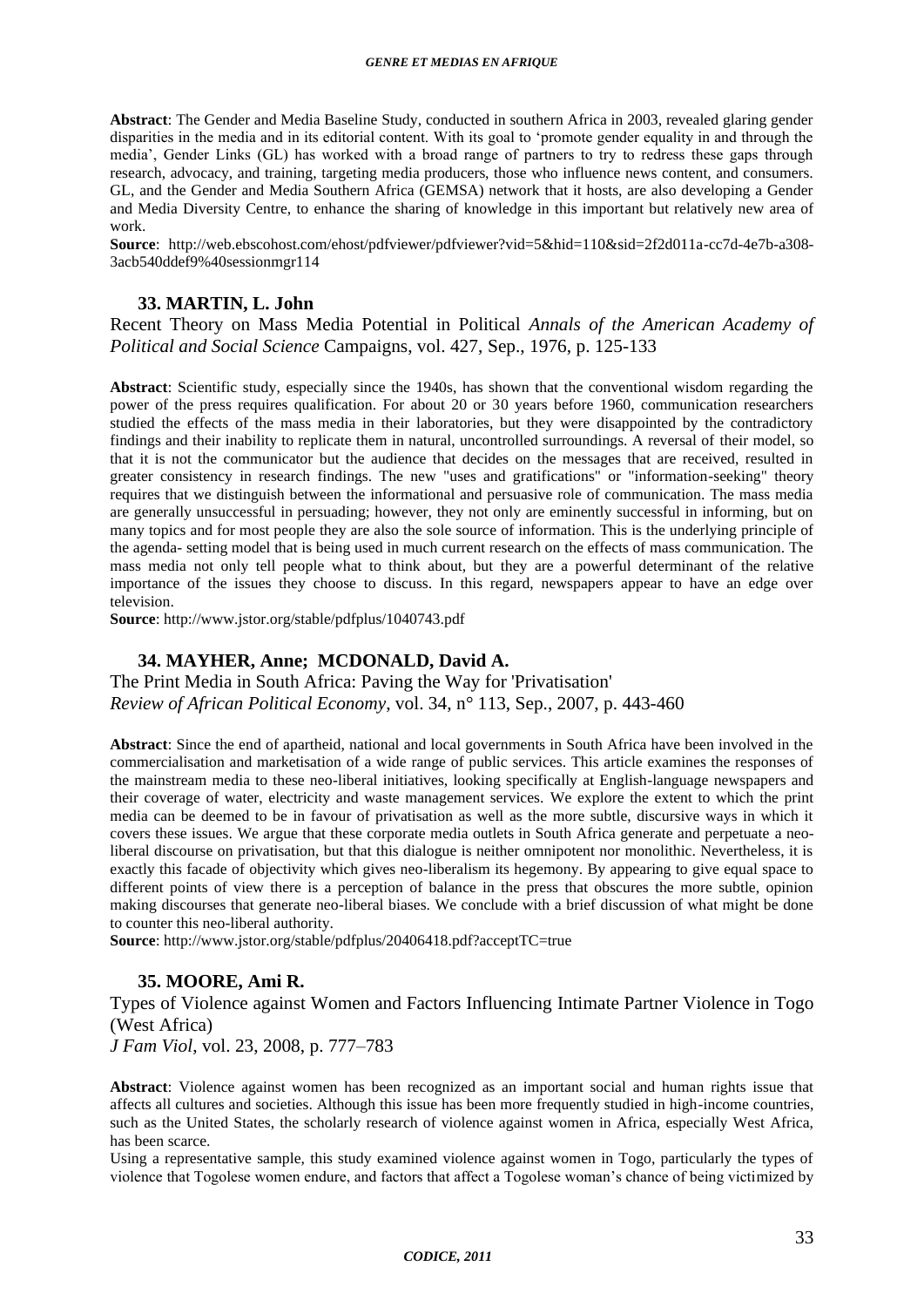her intimate partner. The findings indicated that Togolese women experienced different forms of violence. Also, some covariates at the individual level significantly affected a woman's risk of experiencing intimate partner violence. Several policy recommendations have been made. **Source**:

#### **36. MORNA, Colleen Lowe**

Making every voice count: a southern Africa case study *Gender & Development,* vol. 15, n° 3, November 2007, p. 369-385

**Abstract**: The Gender and Media Baseline Study, conducted in southern Africa in 2003, revealed glaring gender disparities in the media and in its editorial content. With its goal to 'promote gender equality in and through the media', Gender Links (GL) has worked with a broad range of partners to try to redress these gaps through research, advocacy, and training, targeting media producers, those who influence news content, and consumers. GL, and the Gender and Media Southern Africa (GEMSA) network that it hosts, are also developing a Gender and Media Diversity Centre, to enhance the sharing of knowledge in this important but relatively new area of work.

**Source**: http://web.ebscohost.com/ehost/pdfviewer/pdfviewer?vid=13&hid=18&sid=58a8c405-082f-4fa8-8924- 1e4e47a2d353%40sessionmgr12

#### **37. MORNA, Colleen Lowe**

Gender in Media Training: A Southern African Tool Kit **Source**: http://portal.unesco.org/en/files/47269/12650028681Gender\_in\_Media\_Training\_A\_southern\_African\_ Toolkit.pdf/Gender%2Bin%2BMedia%2BTraining%2BA%2Bsouthern%2BAfrican%2BToolkit.pdf

#### **38. MOSCO, Vincent; HERMAN, Andrew**

Critical Theory and Electronic Media *Theory and Society*, vol. 10, n° 6, Nov., 1981, p. 869-896

**Abstract**: The revolution in the method of production in industry and agriculture, likewise necessitated a revolution in the general conditions of the social process of production, that is to say in the means of communication and transport. In a society whose pivots... were, first, small-scale agriculture, with its subsidiary home industries, and, secondly, urban handicraft, the means of communication and transport were utterly inadequate to the requirements of the manufacturing period, with its extended division of social labor, its concentration of the means of labor and of the workers, and its colonial markets; communications and transport, therefore had to be revolutionized, and were in fact revolutionized.

**Source**: http://www.jstor.org/stable/pdfplus/657336.pdf

#### **39. MURRAY, Andrew; SCOTT, Colin**

Controlling the New Media: Hybrid Responses to New Forms of Power *The Modern Law Review*, vol. 65, n° 4, Jul., 2002, p. 491-516

**Abstract**: The development of new media industries, stimulated by the technology of digitalisation, has thrown up an important literature on mechanisms for regulation and control. In this article we elaborate on and develop Lawrence Lessig's 'modalities of regulation' analysis. As we reconceived them the four basic control forms are premised upon hierarchy, competition, community and design and can be deployed in fifteen pure and hybrid forms. This analysis is enriched through elaborating on the essential elements of control systems (standardsetting, monitoring and behaviour modification) to demonstrate the importance and variety of hybrid forms that real-world control systems take in the new media domains. Although the article does not provide any universal prescriptions as to which control forms are likely to be most appropriate in particular domains, it does provide a richer analytical base both for understanding existing control mechanisms and the potential for using greater variety. The development of regulatory regimes which are both legitimate and effective in any given domain is likely to require sensitivity to the particular context and culture of both the domain and the jurisdiction within which it is located.

**Source**: http://www.jstor.org/stable/pdfplus/1097592.pdf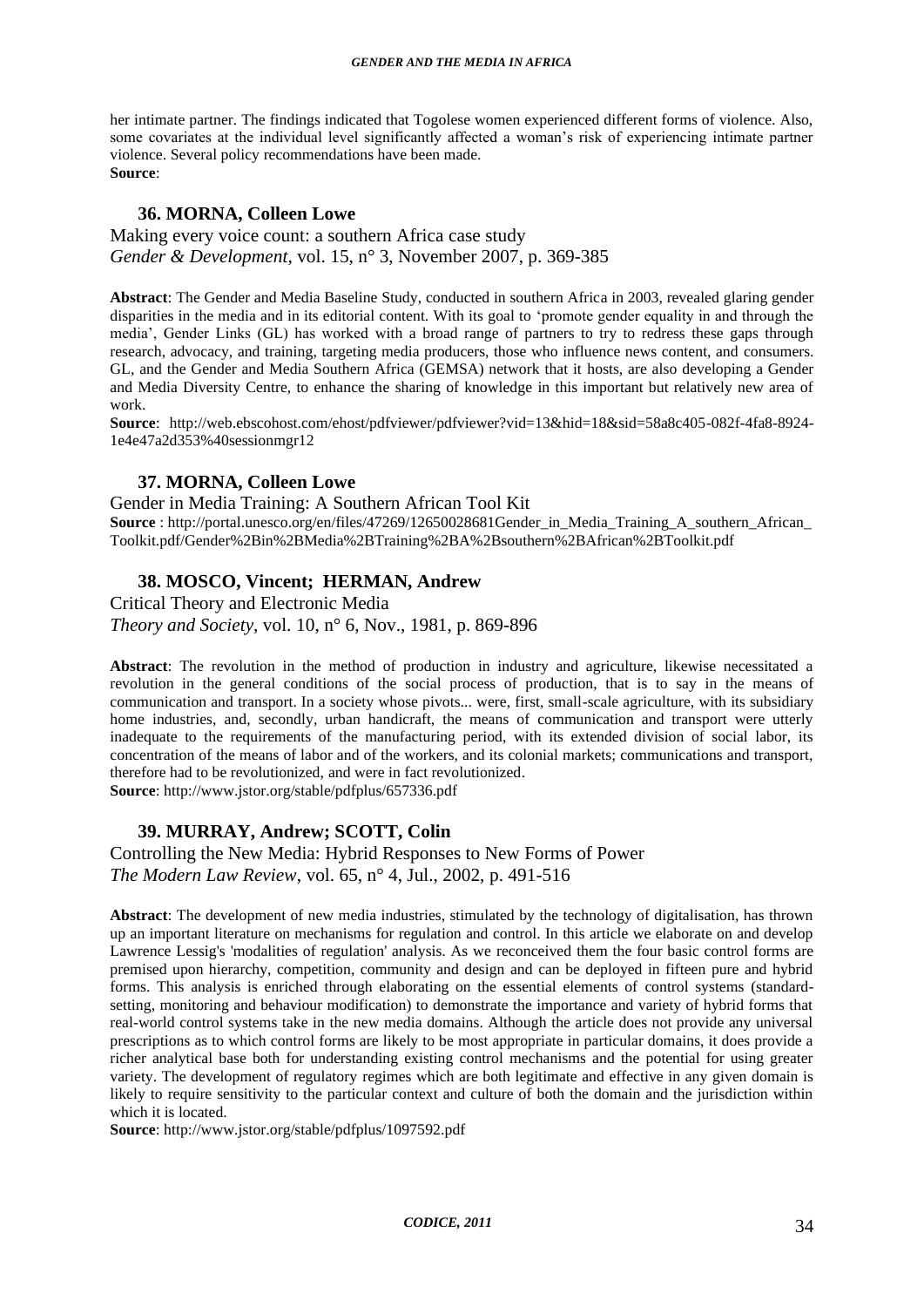#### **40. ODHIAMBO, Tom**

### The Black Female Body as a 'Consumer and a Consumable' in Current Drum and True Love Magazines in South Africa *African Studies, vol.* 67, n° 1, April 2008, p. 72-80

**Introduction**: Some recent works on post-apartheid South African culture have argued that consumption significantly characterises social behaviour and may even be a defining feature of group identity. Sarah Nuttall, writing on youth cultures in the Rosebank Mall in the northern suburbs of Johannesburg, introduces the spectre of an emergent black youth and middle class in Johannesburg with their specific cultural and consumptive practices. She suggests that consumption and the presentation of the physical body in the manner of dressing, walking, talking and carriage are metaphors of what the contemporary South African society is 'becoming' (Nuttall 2004:431–452). She theorises these acts as 'stylizing' the self – what she explains as 'how people seek to transform themselves into singular beings, to make their lives into an oeuvre that carries with it certain stylistic criteria' (Nuttall 2004:432). She further explains that 'stylizing the self' may also mean 'the emergence of explicit forms of selfhood within the public domain and the rise of the first-person singular within the work of liberation' (Nuttall 2004:432). Indeed consumer, economic trends and other indices of socioeconomic progress that one reads of in the financial pages of the daily newspapers suggest that the consumption of material goods is on an upward trend in contemporary South Africa. Discussions of the potential damage to long-term prosperity prospects of South Africans runs parallel to expositions on how positive credit extension is for the economy. The new black working and middle classes are the most significant beneficiaries of the 'credit-taking community' and are increasingly the majority buyers of real estate, electronic goods, motor vehicles, clothes, and other accessories to modern urban life. Conspicuous consumption and the public display of material goods are the most prominent forms of identification for this new class of black suburbanites. These social forms of lifestyle are linked to the expansion of city spaces in post-apartheid South Africa and especially those spaces that encourage and invite consumption as Achille Mbembe, writing on contemporary Johannesburg, suggests (Mbembe 2004). Mbembe seems to suggest that the expansion of the suburban, and the growth of shopping malls in the suburbs and townships, is not just an indicator of a rise in a culture of consumption but symbolises the conversion of the entire society into one large consumer…

**Source**: http://web.ebscohost.com/ehost/pdfviewer/pdfviewer?vid=6&hid=19&sid=d453ba02-9ad1-4155-afd3- 7d86422390a6%40sessionmgr13

#### **41. OGOLA, George**

The Political Economy of the Media in Kenya: From Kenyatta's Nation-Building Press to Kibaki's Local-Language FM Radio

*Africa Today*, vol. 57, n° 3, 2011, p. 77-96

**Abstract**: This article teases out some of the key drivers that have shaped the character and development of Kenya's news media over four constructed phases since independence. The article demonstrates how Kenya's news media are entangled in a complex power structure, which has enabled but also constrained its development. Mapped against the country's political and economic history, the article disaggregates and traces the development of these media, from their cooption by the Kenyatta state in the 1960s through Moi's Nyayo republic to the narrowcasting of the polity in Kenya's 2007 elections and its subsequent role in the reinvention of the nation through its negotiation of an elusive new discourse of political consensus.

**Source**: http://web.ebscohost.com/ehost/pdfviewer/pdfviewer?vid=5&hid=14&sid=2bb8e5dd-d7da-46cb-b2aa-766e44448f7c%40sessionmgr13

#### **42. PAL, Sudeshna**

Media Freedom and Socio-Political Instability *Peace Economics, Peace Science and Public Policy*, vol. 17, Issue 1, 2011, p.

**Abstract**: Free media may reduce incidents of socio-political instability. Different types of socio-political instability have been shown to have a negative effect on investment and economic growth. This study examines the effect of free media on various indicators of socio-political instability.

Using a panel of 98 countries over 1994-2005, this study shows that media free from government control and interference may decrease different forms of socio-political instability because it puts internal and external pressure on self-interested governments to act in the best interests of citizens—rather than their own. The empirical results suggest that a freer media is associated with lower levels of socio-political instability as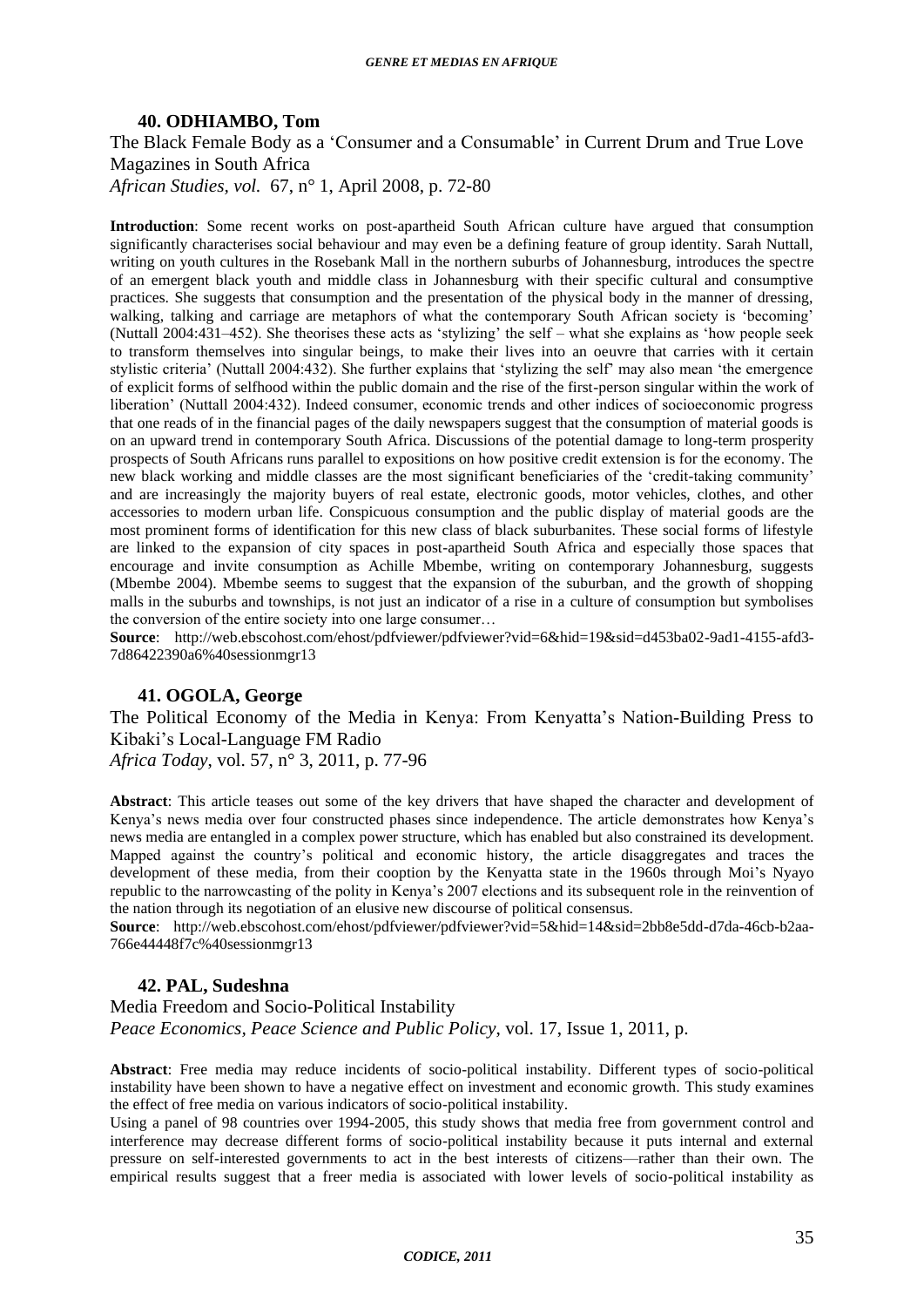measured by ethnic tensions, external and internal conflicts, crime and disorder, military participation in government and religious tensions. The estimates are robust to several sensitivity tests. **Source**: http://web.ebscohost.com/ehost/pdfviewer/pdfviewer?vid=7&hid=14&sid=2bb8e5dd-d7da-46cb-b2aa-766e44448f7c%40sessionmgr13

#### **43. PHIRI, Isaac**

Media in "Democratic" Zambia: Problems and Prospects *Africa Today*, vol. 46, n° 2, spring, 1999, p. 53-65

**Abstract**: Zambia's transition to multiparty politics in 1991 has not led to significant changes in state-media relations. There was a brief period (just before and soon after 1991) when it appeared that the media would become an independent influence in a democratic environment. But any movement in that direction has been thwarted by the continued state control of the country's major news establishments. The independent media is weak due to a hostile political and legal environment and severe economic conditions. The ability of the independent press to contribute effectively to democratic discourse is further constrained by its failure to live up to the professional role of the press in pluralist politics. This paper examines the factors that have incapacitated the media and proposes that the same local and international civil society organizations that precipitated the 1991 transition to multiparty politics must again be mobilized to bring about a lasting transformation of state-media relations in Zambia.

**Source**: http://www.jstor.org/stable/pdfplus/4187267.pdf

#### **44. PILLAY, Devan**

The Challenge of Partnerships between the State, Capital, and Civil Society: The Case of the Media Development and Diversity Agency in South Africa

*Voluntas: International Journal of Voluntary and Non-profit Organizations*, vol. 14, n° 4, December 2003, p. 401-420

**Abstract**: Inspired by ''extra-marker initiatives to ensure media diversity in social-democratic Northern Europe, the Media Development and Diversity Agency (MDDA) is a path-breaking attempt by a developing country to support the media needs of marginalized communities too poor to be of interest to advertising-driven commercial media. This paper examines the policy process towards the establishment of the MDDA as a partnership between the state, capital, and civil society within the constraints of South Africa's re-entry into a global economy that privileges "free market" solutions to developmental problems. Under these conditions, do partnerships between the state, the private sector, and civil society facilitate or hinder the achievement of social objectives aimed primarily at uplifting the poor and marginalized?

**Source**: http://www.jstor.org/stable/pdfplus/27927872.pdf

#### **45. POYNTZ, Stuart R.**

Independent Media, Youth Agency, and the Promise of Media Education *Canadian Journal of Education / Revue canadienne de l'éducation*, vol. 29, n° 1, 2006, p. 154-175

**Abstract**: Through a discussion of two videos - The Take (Naomi Klein & Avi Lewis, 2004), and a student project - I argue that media education can further the role of youth as critically engaged, democratic citizens most effectively when educators develop students' capacity for reflection and self-expression through engagement with those power structures that limit such acts. Media literacy's democratic promise thus evolves from the productive tensions that arise from educators' desire to protect and prepare students to live in a media saturated society. Of late, media education has strayed from this objective. I suggest that this move is not necessary.

**Source** : http://www.jstor.org/stable/pdfplus/20054151.pdf

#### **46. PRO-FEMMES TWESE HAMWE, Kigali**

Femmes et média, Kigali : Pro-Femmes Twese Hamwe, AOÛT 2000. – 48 p.

**Introduction** : La promotion de la femme dans la société rwandaise s'impose et son rôle prend du jour au lendemain une ampleur grandissante. Elle est aujourd'hui une réalité vécue d'une portée politique et économique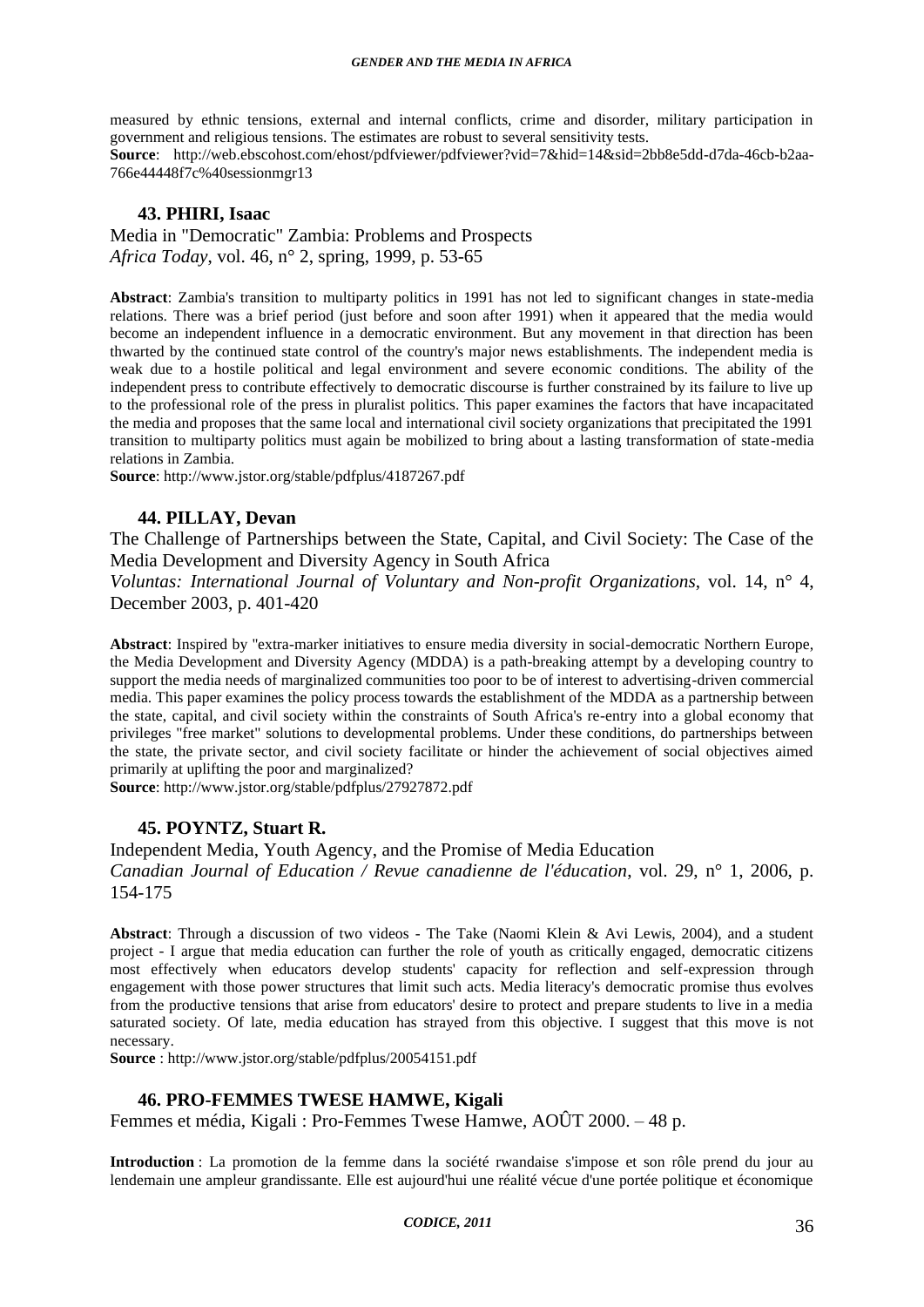considérable. Au sein de la société, cette promotion s'accomplit dans la lutte d'égalité des droits pour les femmes, l'égalité des chances dans l'accès aux études et à l'emploi, bref, l'égalité des genres. Elle passe par la participation à la vie politique et par la formation à l'action dans les grandes associations des femmes. Depuis quelques années, le gouvernement rwandais s'est apparemment montré préoccupé par ce problème et tente de populariser le concept du genre. Aujourd'hui, une multitude d'associations féminines militent pour la promotion de la femme dans tous les domaines, la plupart sous la houlette du collectif Pro-Femmes Twese Hamwe. Dans le domaine des médias, une Association Rwandaise des femmes des Médias (ARFEM) use de l'information et de la communication pour promouvoir l'émancipation de la femme.

Toutefois, la promotion de la femme ne peut être réelle sans que cette dernière soit libérée des contraintes nées du besoin de conformité à une mentalité traditionnelle et d'une perception sociale nourrie de préjugés et de stéréotypes discriminatoires la reléguant à l'arrière-plan. Or, plusieurs initiatives entreprises pour promouvoir l'émancipation de la femme ont cherché beaucoup plus à l'intégrer dans le processus de développement sans pour autant mettre un accent particulier sur les forces qui contribuent à perpétuer les inégalités discriminatoires au sein des ménages et de la société entière.

Pour palier à ce défi de taille, la communication s'avère l'une des armes de combat dans une telle lutte. Comme le dit si bien le slogan popularisé par la FAO: Il n'y a pas de développement sans communication »1 . L'expérience des quarante dernières années, à travers le monde, a montré le rôle, déterminant que peut jouer la communication dans le domaine du développement. Il existe divers approches en communication pour le développement, mais deux grandes tendances ont été successivement exploitées.

La première démarche expérimentée réside dans l'utilisation des médias en vue de créer un environnement global pour le développement et la transmission d'idées, de connaissances et d'attitudes nouvelles. Il s'agit généralement de la diffusion d'une innovation ou d'une nouvelle idée par le biais d'un expert, d'un politicien, d'un représentant d'un organisme ou d'un communicateur. Dans ce cas, la diffusion des besoins est élaboré au sommet pour être transmis aux personnes concernées…

**Source** : http://www.grandslacs.net/doc/3687.pdf

#### **47. RHODE, Deborah L.**

Media Images, Feminist Issues *Signs*, vol. 20, n° 3, spring, 1995, p. 685-710

**Introduction**: For those committed to feminism, a central concern has always been how the media reflect and recast feminist issues.

For those committed to feminist research, media studies offer a particularly useful perspective on the social construction of a political movement. Indeed, even formulating this topic as a research question yields unexpected insights. In the Readers' Guide to Periodical Literature," feminism raditionally has not been significant enough to warrant a separate entry. In the listings for the 1950s, the feminist heading has only a crossreference to "Women social and moral questions."

This entry lists a handful of articles and a "see also" reference to alcoholism, divorce, harem, and prostitution. Over the next two decades, these cross-references expand and eventually come to include "Women, equal rights." But it is not until the early eighties that feminism becomes a topic heading in its own right.

The following discussion chronicles this evolution and certain persistent limitations in media texts and subtexts. The basic story is one of partial progress. Over the last quarter century, much has improved in press portraits of feminism, feminists, and gender-related issues. Yet much still needs improvement. This article suggests what and why. At issue is what the media choose to present (or not to present) as news about women and how they characterize (or caricature) the women's movement. This issue deserves greater attention from those interested in social movements in general and the women's movement in particular.

The press is increasingly responsible for supplying the information and images through which we understand our lives (Hall 1977, 340-42). For any social movement, the media play a crucial role in shaping public consciousness and public policy. Journalists' standard framing devices of selection, exclusion, emphasis, and tone can profoundly affect cultural perceptions (Gitlin 1980, 3-7; Goffman 1974, 10-11)...

**Source**: http://www.jstor.org/stable/pdfplus/3174839.pdf

#### **48. SKALLI, Loubna H.**

Communicating Gender in the Public Sphere: Women and Information Technologies in the Mena

*Journal of Middle East Women's Studies*, vol. 2, n° 2, spring 2006, p. 35-59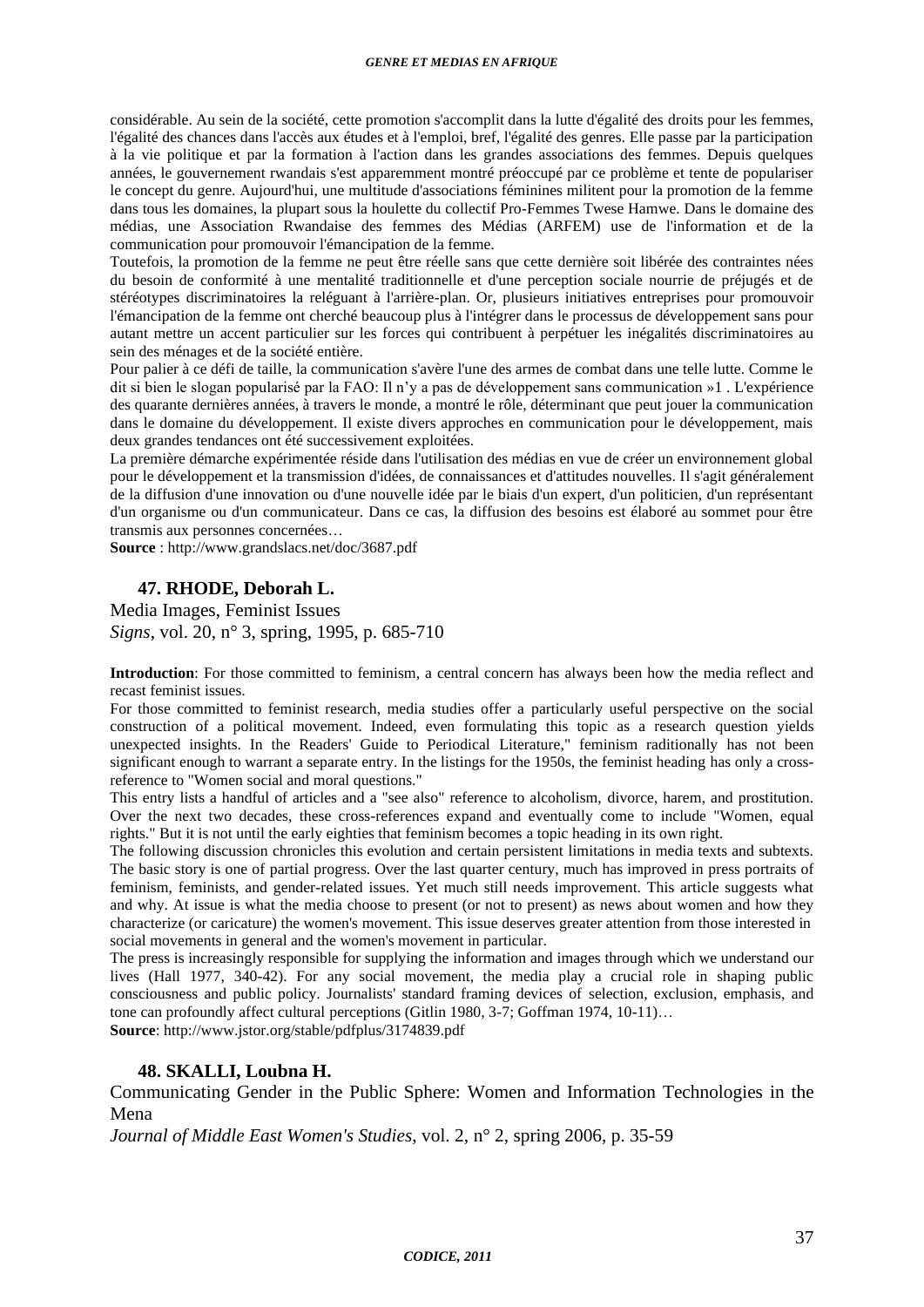**Abstract**: This paper discusses the public sphere in the Middle East and North Africa from the perspective of women's uses of information and communication technologies. I argue that the socio political transformations unfolding in many countries in the Middle East and North Africa are not taking place in the absence of women's contribution and participation. Drawing on examples from different countries, I demonstrate how women are shaping, impacting, and redefining the public sphere by producing alternative discourses and images about womanhood, citizenship, and political participation in their societies. Crusading female journalists, feminist film producers/directors, publishers, and feminist cyber "bloggers" are strategically using old and new media to participate in the production and dissemination of alternative knowledge and the creation of transgressive spaces. **Source**: http://www.jstor.org/stable/pdfplus/10.2979/MEW.2006.2.2.35.pdf

#### **49. SOMOLU, Oreoluwa**

'Telling our own Stories': African Women Blogging for Social Change *Gender & Development*, vol. 15, n° 3, November 2007, p. 476-489

**Abstract**: This article explores how African women have embraced the blogging phenomenon, and how blogs can be used to promote women's equality and empowerment. One of the reasons frequently cited for a lack of interest by African women in information and communications technologies (ICTs) is the lack of content available that is relevant to their needs. Blogging provides a way for women to become active creators and disseminators of knowledge, writing about what is important to them. As we explore how African women are using blogs, we will also examine the obstacles to blogging, and why some women are not attracted to the technology.

**Source**: http://web.ebscohost.com/ehost/pdfviewer/pdfviewer?vid=6&hid=110&sid=2f2d011a-cc7d-4e7b-a308- 3acb540ddef9%40sessionmgr114

#### **50. STACK, Michelle; KELLY, Deirdre M.**

Popular Media, Education, and Resistance *Canadian Journal of Education / Revue canadienne de l'éducation*, vol. 29, n° 1, 2006, p. 5-26

**Abstract**: Although the mainstream media and education systems are key institutions that perpetuate various social inequalities, spaces exist both within and beyond these institutions where adults and youth resist dominant, damaging representations and improvise new images. In this article, we address why educational researchers and educators should attend closely to popular media and democratizing media production. We analyze and illustrate strategies for engaging with and critiquing corporate news media and creating counternarratives. We explore media education as a key process for engaging people in dialogue and action as well as present examples of how popular culture texts can be excavated as rich pedagogical resources.

**Résumé** : Bien que les médias et systèmes d'éducation traditionnels soient des institutions clés qui perpétuent divers types d'inégalités sociales, il existe des espaces - à l'intérieur comme à l'extérieur de ces institutions - où les adultes et les jeunes opposent une résistance aux représentations dominantes préjudiciables et improvisent de nouvelles images. Dans cet article, les auteures expliquent pourquoi les chercheurs en éducation et les enseignants devraient porter une attention spéciale aux médias populaires et à la démocratisation de la production dans le domaine des médias. Elles analysent et illustrent des stratégies favorisant l'implication dans les médias d'information, la critique de ces médias et la création de discours variés apportant un contrepoids au discours dominant. Les auteures explorent l'initiation aux médias comme un outils clé pour inciter les gens au dialogue et à l'action et montrent, à partir d'exemples, comment le dépouillement de textes tirés de la culture populaire peut constituer une méthode pédagogique fructueuse.

**Source** : http://www.jstor.org/stable/pdfplus/20054144.pdf

### **51. SUSSMAN, Leonard R.; SUSSMAN, David W.**

Mass News Media and International Law *International Political Science Review/Revue internationale de science politique*, vol.7, n° 3, 1986, p. 344-360

**Abstract**: The Mass Media Declaration approved by acclamation by 161 countries in 1978 is the only official statement on journalism ever passed at the United Nations Educational, Scientific and Cultural Organization. The operative sections of the Declaration invoke access for journalists to news sources, and freedom to report,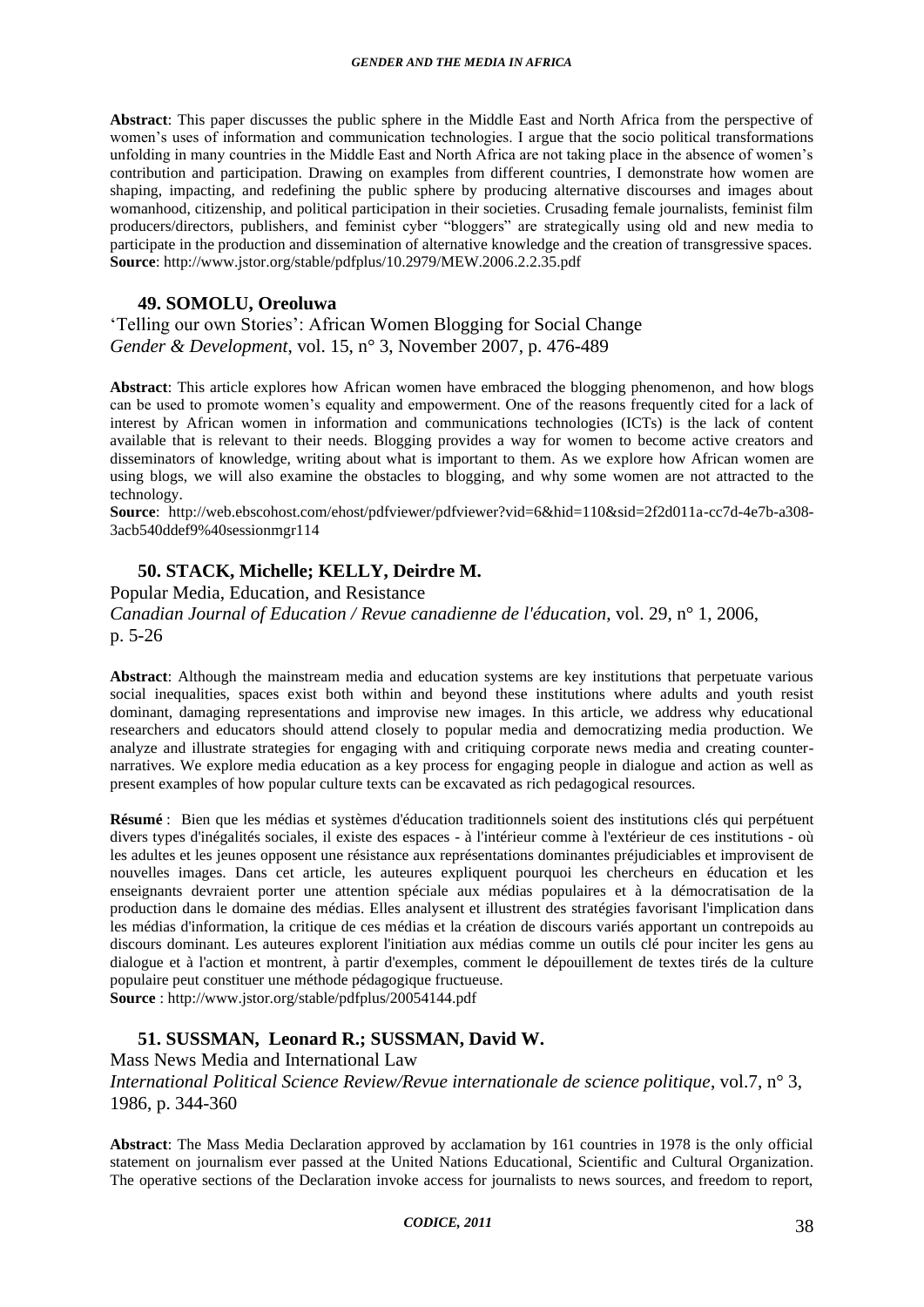#### *GENRE ET MEDIAS EN AFRIQUE*

while calling for a "wider and better balanced dissemination of information." The title and content of the Declaration also set forth "fundamental principles" intended to enlist journalists in "strengthening peace and international understanding" and opposition to racism and incitement to war. These objectives are regarded by some western critics as threatening content control of the mass media. Some Soviet and Third World activists claim that this bland document has the force of international law. We reject this objective as insupportable. But we point out that western journalists have generally failed to distinguish between Third World pleas for greater communications facilities and the presumed threat to limit the freedom of the news media. Western journalists thereby inadvertently lend credence to the criticism of their performance, and lubricate the drive to give the Declaration the force of law.

**Source**: http://www.jstor.org/stable/pdfplus/1600828.pdf?acceptTC=true

#### **52. TACCHI, Jo**

Promise of Citizens' Media: Lessons from Community Radio in Australia and South Africa *Economic and Political Weekly*, Vol. 38, n° 22, May 31 - Jun. 6, 2003, p. 2183-2187

**Abstract**: Community radio - the cheapest and most accessible of the electronic mass media - is ruled out in many countries because of legal restrictions. This paper looks at community radio in Australia and South Africa. Australia has a mature 'third tier' of broadcasting, now over 20 years old, facing the problems of an established sector, with consistent if relatively diminishing state support. As a relatively new democracy, South Africa's adoption of community radio is significant on a global scale. As the debate around community radio in India gathers momentum, and various initiatives start to emerge, some of the challenges they currently face may have lessons for India.

**Source**: http://www.jstor.org/stable/pdfplus/4413631.pdf

#### **53. WINDRICH, Elaine**

Media Coverage of the Angolan Elections *Issue: A Journal of Opinion*, vol. 22, No. 1, Winter - Spring, 1994, p. 19-23

**Introduction**: Elections have been a contentious issue in Angola since 1975, when the former Portuguese colony achieved its independence in the midst of a civil war fuelled by foreign intervention. One of the most persistent myths arising from this period was that Jonas Savimbi, leader of the National Union for the Total Independence of Angola (UNITA) backed by the U.S. and South Africa, had been deprived of victory in the elections provided for in the independence agreement with Portugal (Alvor Accord) as a result of the seizure of power by the rival Popular Movement for the Liberation of Angola (MPLA). In fact, the elections were suspended by the hastily departing Portuguese rulers, fearful of involvement in the war sparked by the invasion from Zaire of the CIAsponsored National Front for the Liberation of Angola (FNLA). The prospect for elections became even more remote after the South African military (SADF) intervened in support of UNITA, and Cuban combat troops, with sophisticated Soviet weapons, arrived to defend the beleaguered MPLA from defeat by the clients of Zaire, South Africa and the U.S.

**Source**: http://www.jstor.org/stable/pdfplus/1166403.pdf?acceptTC=true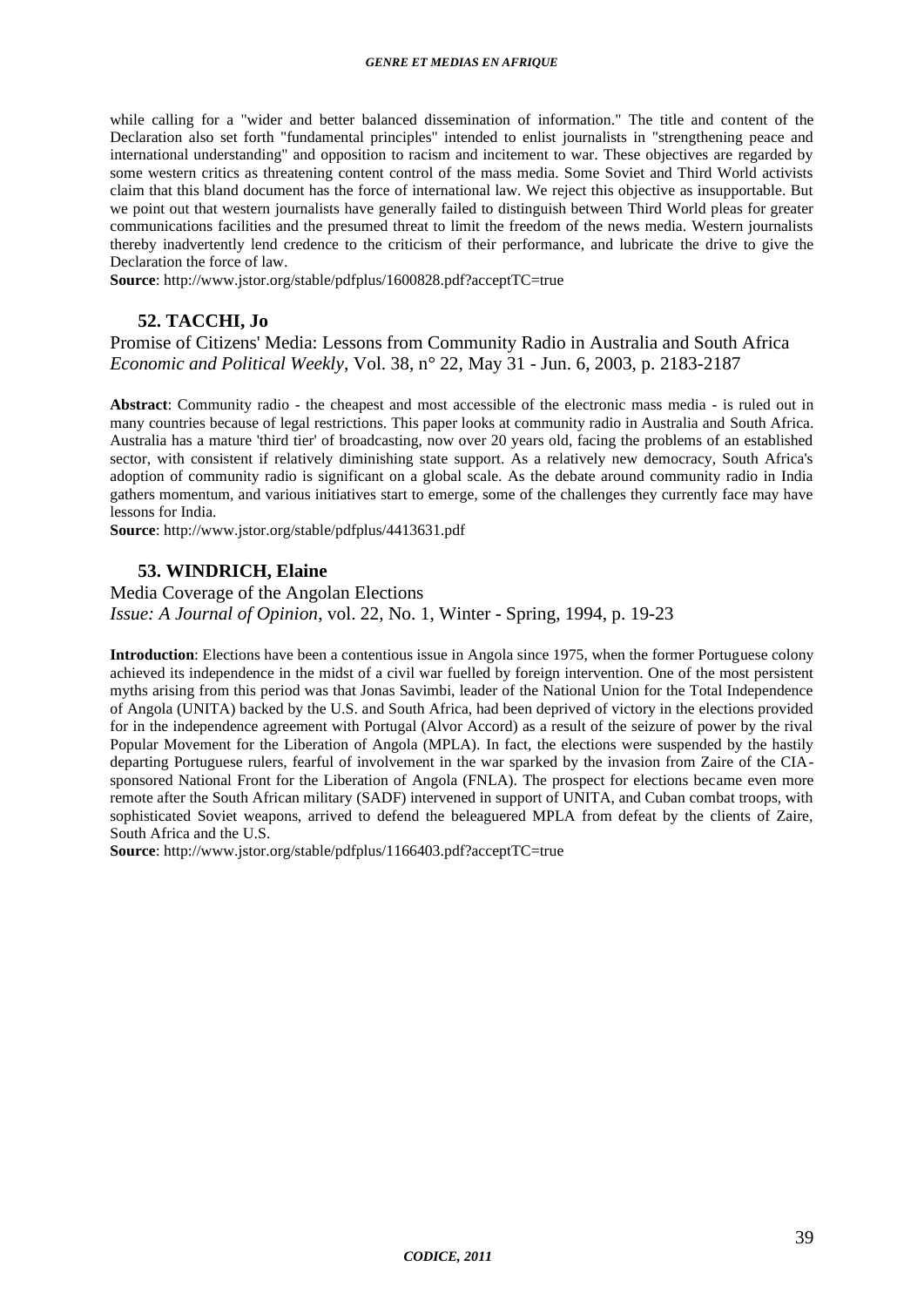# **PART III / 3ème PARTIE**

# **ANNEXES**

# **ANNOUNCEMENT / ANNONCE**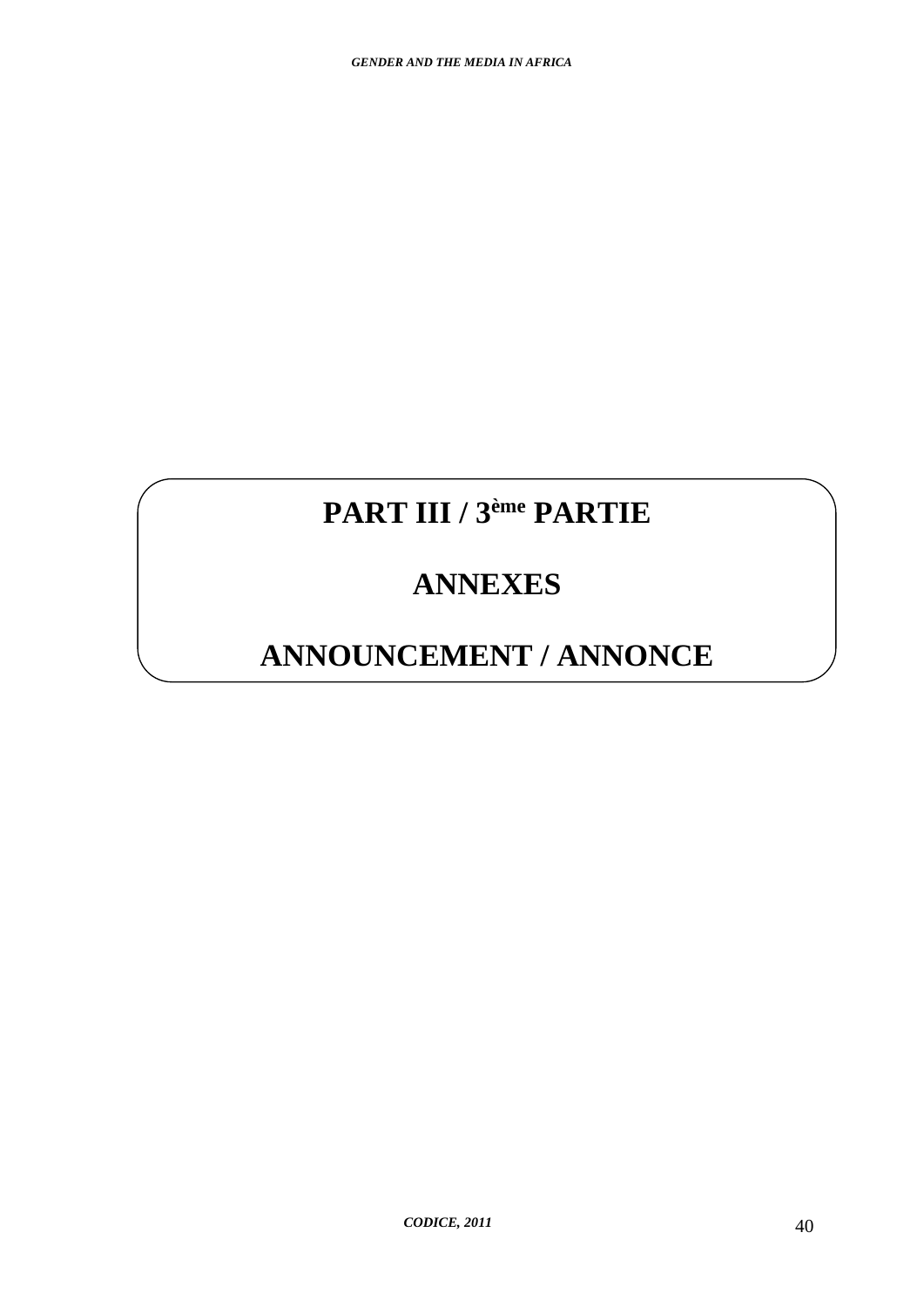## <span id="page-39-0"></span>III - Annexes: Announcement/Annonce

**2011 Gender Symposium Gender and the Media in Africa Date: 1st – 3 rd November, 2011 Venue: Cairo, Egypt**

#### **Call for Papers**

In line with its mandate to promote high-level scientific and academic debates on various aspects of socioeconomic development in Africa, the Council for the Development of Social Science Research in Africa (CODESRIA) hereby announces the 2011 edition of its Gender Symposium which will be held from  $1<sup>st</sup>$  to  $3<sup>rd</sup>$ **November, 2011** in Cairo, Egypt. The Gender Symposium is a forum organized annually by CODESRIA to discuss gender issues in Africa, and the theme of this year's edition is *Gender and the Media in Africa*.

Democracy, globalization and the need for gender equality have put the issue of Gender and the Media in Africa at the forefront of the social science reflection. Revisiting this issue consists in placing it in a historical and political perspective that enables an understanding of its connection with the overall issue of development in Africa. The struggle for independence, in its political and trade-union dimensions, did not neglect the use of the media, especially the print media, even if those who had the chance to attend school were, at the time, very few in number. Subsequently, shortly after independence, the media played a major role in the political and ideological schemes that gave legitimacy to the progress of the public sphere in many African states. The crisis years, the so-called "lost decades" following the implementation of Structural Adjustment Programmes (SAPs), underscored the need to control the public sphere in a way that ultimately resulted in what became known as "authoritarian decompression" in some circles and "political liberalisation" in others. Indeed, the growing impoverishment of populations and the drastic reduction in their access to social services (education, health, etc.), resulting from the policies of state disengagement, led to the erosion of its legitimacy. Subsequently, the wave of democratization that blew on the continent in the last two decades has resulted in a recovery of the freedom of expression which resulted, among others, in an opening of the media space. Since then, political and media pluralism has characterised the political and civic practice on the continent in varying degrees. Thus, we have moved from a context characterised by the omnipotence of the state-controlled media, resulting from their legal and/or *de facto* monopoly of the public space, to a situation of large media pluralism. Under the the singleparty system, the state-controlled media played a major role in the production and validation of a political, cultural and social 'truth' which no institutional or political mechanism could question. Yet, the liberalisation of the media space and the proliferation of the media (print, television, radio) that accompanied it facilitated the construction of a citizenship spirit based on pluralistic information that enables citizens to take better position regarding public policies, and especially to open the debate on a variety of issues that were previously seen as taboos or simply ignored. Women are among the most affected in this regard, especially as visibility in the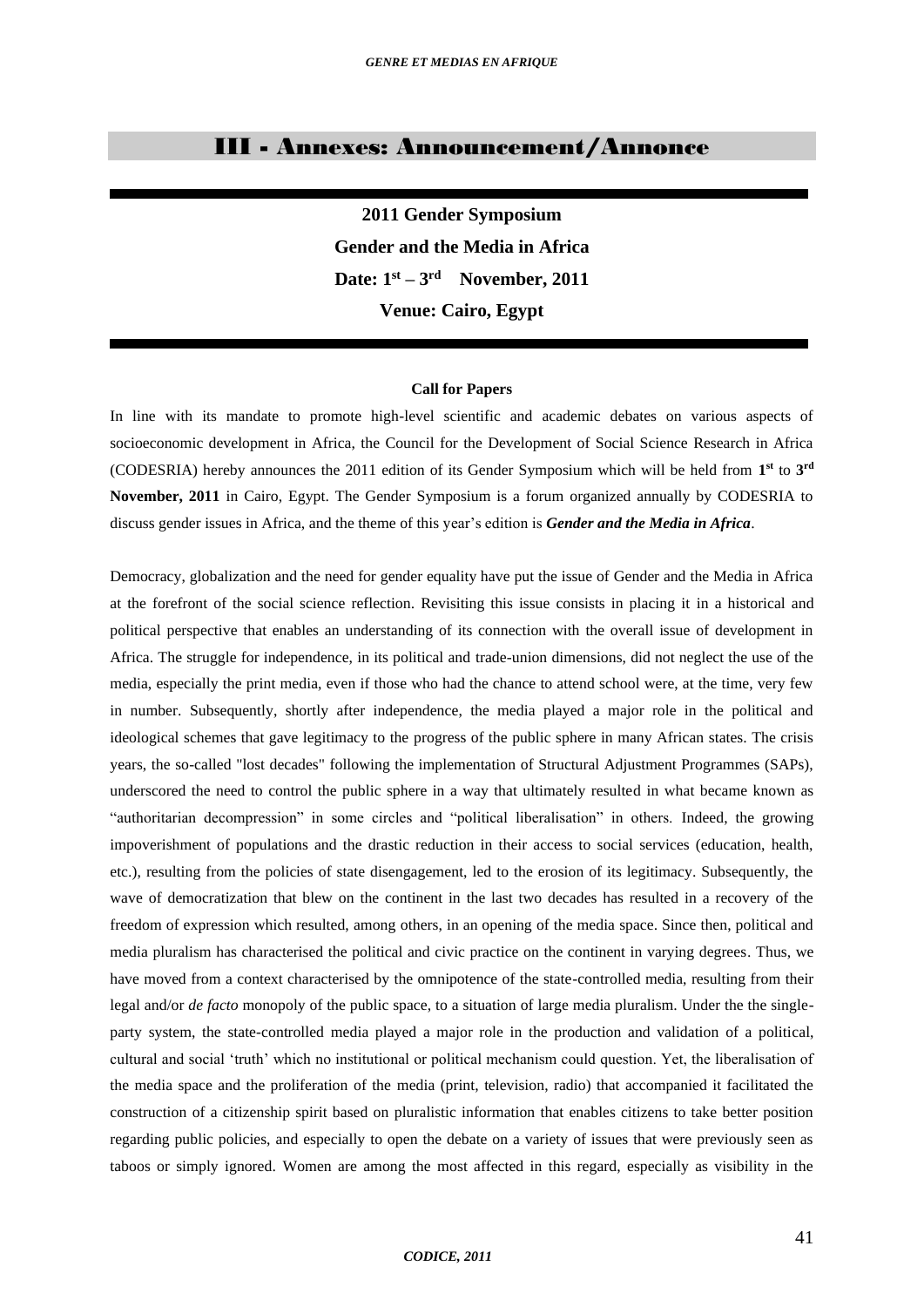#### *GENDER AND THE MEDIA IN AFRICA*

public sphere does not automatically translate into equal gender proportion in the media. For instance, women are rarely mentioned in articles with political and economic content. In fact, global statistics has shown that only 18% of people given media coverage or, more accurately, mentioned in the media in the world, are women. This shows that women hold less than one-quarter of the space occupied by men in the media. In Africa, women's place in the media has dropped from 22 to 11% in recent years. Nevertheless, women have been able to establish a new horizon of freedom, marked by advocacy for equality and equity, that has greatly benefited the international environment. It is therefore important to examine how the media have redefined themselves in the context of democratic pluralism and openness to take charge of the need to create more room for women in the media.

While the social science reflection has often been interested in the relationship between the media and democracy and/or governance, it has put little emphasis on the gender dimension of this issue. UNESCO had initiated a broad debate on women and the media, which was an opportunity to discuss the elimination of stereotypes in the media and stress the urgent need to counter the featuring of downgrading images about women as well as poor handling of information relating to women in the media. Developments in Information and Communications Technology (ICT) have opened up new possibilities for the participation of women in the world of communication and especially in the dissemination of information relating to women.

The objective of the 2011 Gender Symposium is therefore to renew the reflection and interrogation on the media, using the gender paradigm. Do the media contribute to the deconstruction of gender inequality relations, or do they only reproduce stereotypical images of masculinity and femininity that leave intact the power relations between men and women? What and how do they contribute to the building of the civic capacities of women and the construction of their leadership? Are they incorporating the gender dimension or just following the existing dominant ideology which plays down on the visibility of women? Are the alternative media (community radio, private radio and television stations, etc.) more sensitive to gender issues than the state-controlled media? Do the Web, the blogosphere, social networks (Facebook, Twitter, etc.) offer new spaces for women to express themselves or do they operate like the traditional media? How can we rate women's access to ICT and the policies of African states in terms of the promotion of women and gender issues through it? Do media pluralism and the commodification of information increase gender inequalities by crystallizing more the stereotypical images, especially those of women? What exactly can be done as a way of checking the so-called tabloids which use degrading images of women as illustrations? How do we resolve the issue of gender disparity in the media, with low number of women at the decision-making level of media outlets, resulting also in a poor representation of women in the contents?

These different questions have to be discussed in a context of globalisation, where Information and Communication Technology (ICT) gives particular resonance to the interaction between the local and global spaces, with some fluidity that is unprecedented in the movement of ideas, goods and values. The new ethical horizon that emanates, and which requires equality in gender relations and respect for human rights, inevitably gives a new mission and a new power to the media. How do the latter embrace their responsibility in the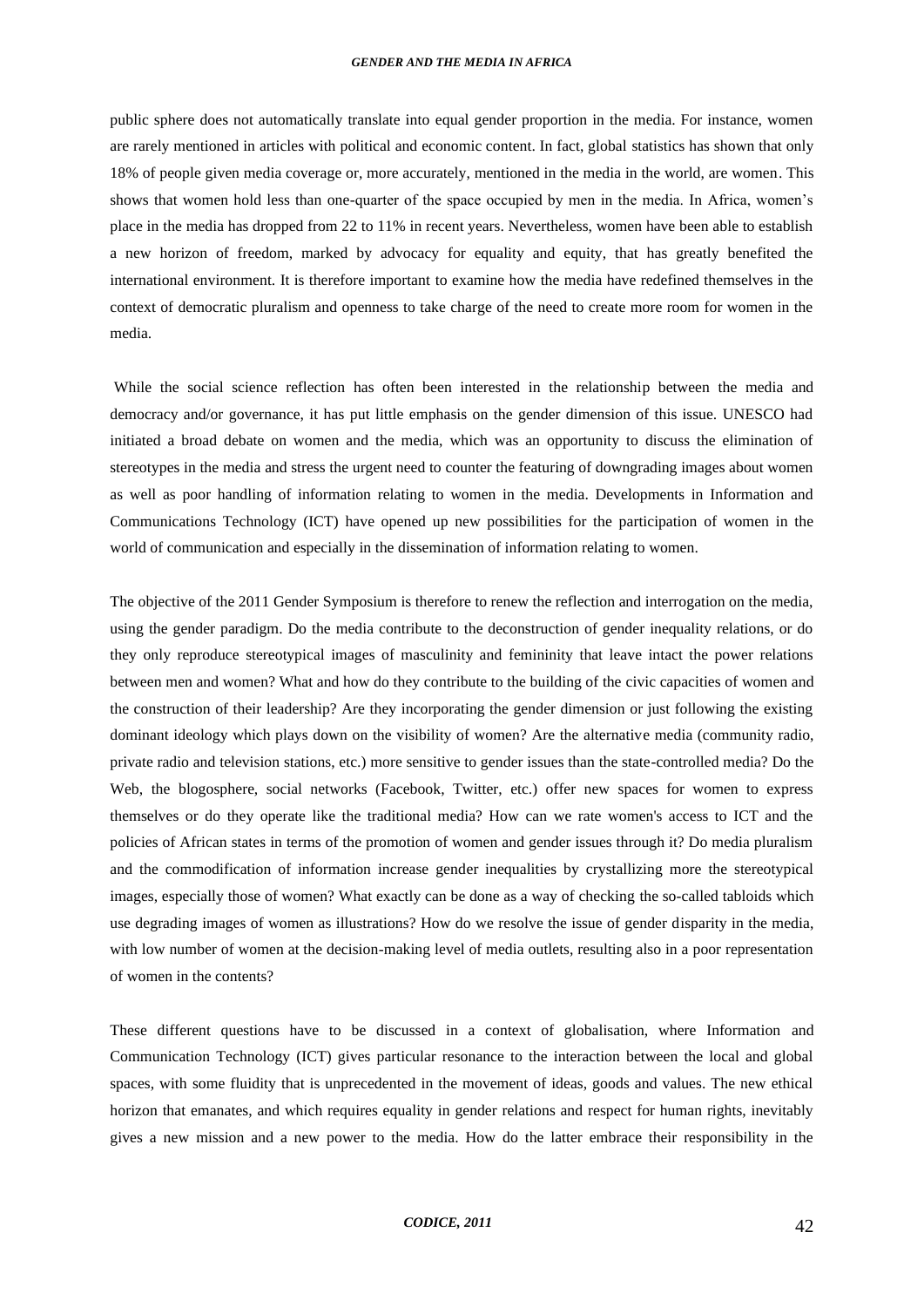#### *GENRE ET MEDIAS EN AFRIQUE*

emergence of new femininities and masculinities in consolidated democratic spaces? These are some of the important questions that need to be given urgent attention in the African context.

All those interested in presenting papers on the theme of the Symposium are invited to send their abstracts no later than **31 July 2011**. Full papers of the abstracts accepted for presentation must be received by CODESRIA no later than **20 September, 2011** for assessment before confirmation of the final selection by CODESRIA.

For more information on the 2011 Annual Gender Symposium and how to participate in this event, please contact:

## **2011 Annual Gender Symposium Council for the Development of Social Science Research in Africa (CODESRIA)** BP 3304, CP 18524 Dakar, Senegal Tel: +221 33 825 98 22/23 Fax: +221 33 824 12 89 **E-mail**: gender.symposium@codesria.sn **Website**: http://www.codesria.org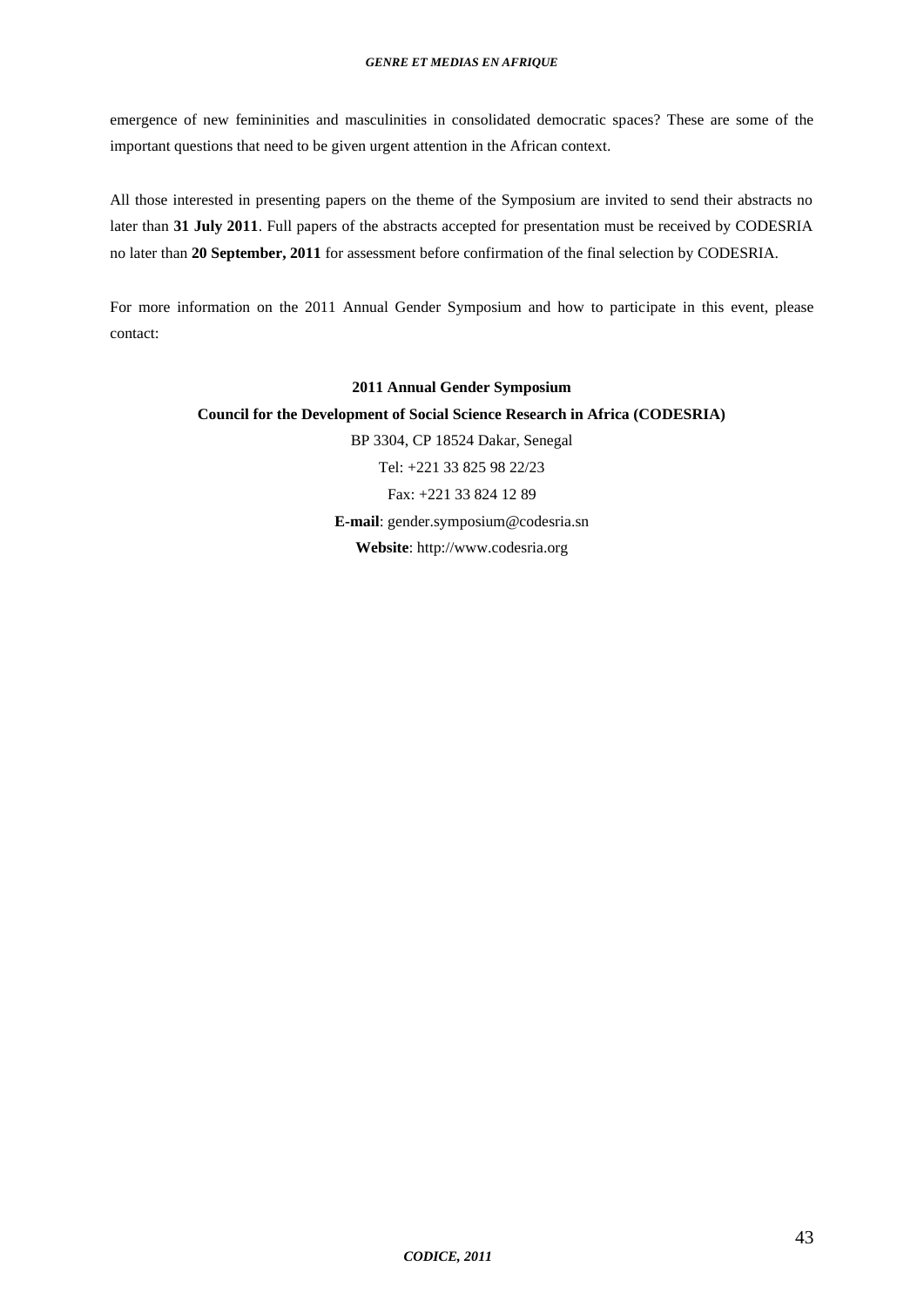## **Symposium annuel sur le genre Genre et médias en Afrique Date : 1 – 3 novembre 2011**

**Lieu: Le Caire (Égypte)**

#### **Appel à communications**

En conformité avec son mandat visant à promouvoir un débat scientifique et académique de haut niveau sur les différents aspects du développent socioéconomique de l'Afrique, le Conseil pour le développement de la recherche en sciences sociales en Afrique (CODESRIA) organise un symposium sur le genre du 1 **au 3 novembre 2011** au Caire (Egypte). Le symposium sur le genre, forum annuel traitant des questions de genre en Afrique, portera cette année sur le thème *Genre et médias en Afrique*.

La démocratie, la globalisation et l'exigence d'égalité entre les sexes ont remis au premier plan de la réflexion en sciences sociales la problématique Genre et médias en Afrique. Revisiter cette problématique c'est la replacer dans une perspective historique et politique qui permet d'appréhender sa connexion avec la question globale du développement en Afrique. Le combat pour l'indépendance, dans sa dimension politique comme syndicale, n'a point négligé l'utilisation des médias, surtout de la presse écrite et ce, même si ceux qui avaient eu la chance d'aller à l'école coloniale étaient, à l'époque, bien peu nombreux. Par la suite, peu après les indépendances, les médias ont joué un rôle de premier plan dans le dispositif de légitimation politique et idéologique de verrouillage progressif de la sphère publique dans nombre d'Etats africains. Les années de crise, ces fameuses « décades perdues» suite à la mise en œuvre des plans d'ajustement structurel (PAS), ont renforcé ce besoin de contrôle de la sphère publique qui a fini par déboucher sur ce que certains ont appelé la décompression autoritaire et d'autres la libéralisation politique. En effet, la paupérisation croissante des populations et la réduction drastique de leurs possibilités d'accès aux services sociaux (éducation, santé, etc.) ayant découlé des politiques de désengagement de l'Etat ont entrainé l'érosion de sa légitimité. Par la suite, la vague de démocratisation qui a soufflé sur le continent a entraîné un recouvrement de la liberté d'expression qui s'est traduit, entre autres, par une ouverture de l'espace médiatique. Depuis, pluralisme politique et pluralisme médiatique caractérisent la pratique politique et citoyenne à des degrés divers sur le continent. Ainsi, nous sommes passés d'un contexte caractérisé par la toute puissance des médias d'Etat découlant notamment de leur monopole légal et/ou de fait sur l'espace public à une situation de large pluralisme médiatique. La séquence des partis uniques avait vu les médias d'Etat jouer un rôle de premier plan dans la production et la validation d'une vérité politique, culturelle et sociale qu'aucun mécanisme institutionnel ou politique n'arrivait à mettre en cause. Par contre, la libéralisation de l'espace médiatique et la multiplication des supports (presse écrite, télévision, radio) qui l'a accompagnée ont aidé à la construction d'une citoyenneté s'appuyant sur une information plurielle permettant aux citoyens de mieux prendre position par rapport aux politiques publiques et surtout d'ouvrir le débat sur une multitude de problématiques jusqu'alors taboues ou simplement ignorées. Les femmes ont été parmi les acteurs les plus visibles de ces périodes de bouleversement. Cependant, cette visibilité dans la sphère publique ne s'est pas traduite en proportion égale dans les médias. Selon des spécialistes, les femmes sont très rarement mentionnées dans les articles à contenu politique ou économique. Ce constat ne fait d'ailleurs que rejoindre les statistiques mondiales : 18% des personnes médiatisés ou plus exactement citées par les médias dans le monde sont des femmes, selon les mêmes sources. Elles occupent cinq fois moins de place que les hommes. Et c'est en Afrique ou leur place est la plus réduite : ces dernières années, elle est passée de 22 à 11%. D'une invisibilité constatée et dénoncée à une prise en compte de plus en plus affirmée et assumée, les femmes, comme le montrent les différentes approches du développement, ont créé, néanmoins, un nouvel horizon de liberté qui a fortement bénéficié de l'environnement international marqué par le plaidoyer pour l'égalité et l'équité. Dès lors, il est important de se pencher sur la manière dont les médias se sont redéfinis dans ce contexte de pluralisme et d'ouverture démocratique pour prendre en charge la nécessité de faire une place plus large aux femmes dans les médias

Si la réflexion en sciences sociales s'est souvent intéressée à la relation entre médias et démocratie et/ou gouvernance, elle a peu mis l'accent sur la dimension genre de cette question. L'UNESCO avait initié un large débat sur les femmes et les médias qui avait permis de discuter sur l'élimination des stéréotypes dans les médias et d'insister sur l'impérieuse nécessité de contrer les images et les traitements sous valorisant des femmes dans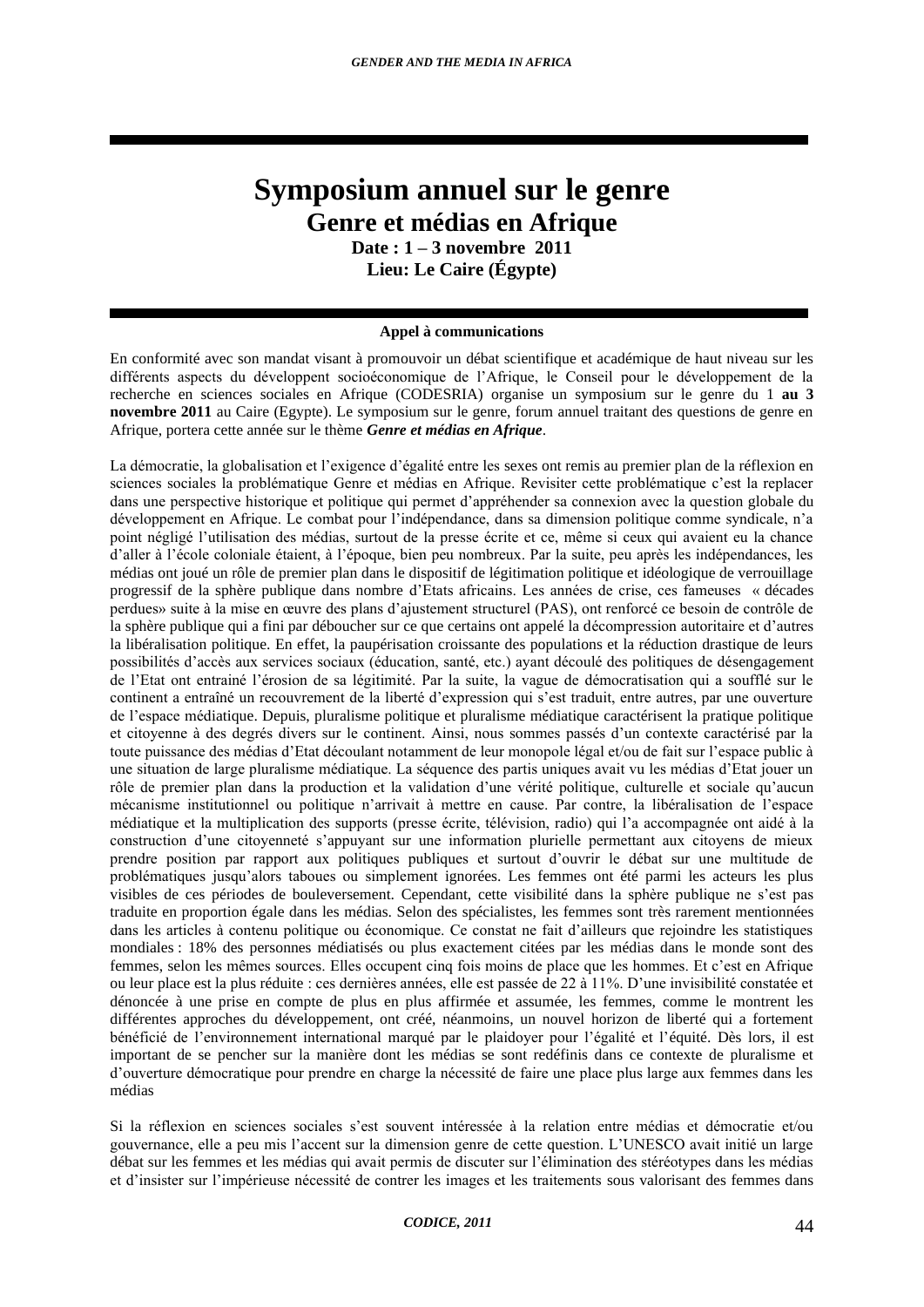#### *GENRE ET MEDIAS EN AFRIQUE*

les medias. Grâce aux progrès réalisés par les technologies de l'information et de la communication, l'accès et ouvre de nouvelles possibilités pour la participation des femmes au monde de la communication et pour une diffusion plus soutenue d'informations sur elle. L'objectif du Symposium sur le genre 2011 se propose donc de renouveler la réflexion et le questionnement sur les médias en utilisant le paradigme du genre. Les médias participent-ils à la déconstruction des rapports d'inégalité de genre ou alors ne font-ils que reproduire des images stéréotypées de masculinité et féminité qui laissent intactes les relations de pouvoir entre les sexes ? Contribuentils, et comment, au renforcement des capacités citoyennes des femmes et participent-ils à la construction de leur leadership ou alors ne font-ils qu'aller dans le sens de l'idéologie dominante en n'intégrant pas la dimension genre et en n'œuvrant pas dans le sens de la visibilité des femmes ? Les médias alternatifs (radios communautaires, radios et télévisions privées, etc.) sont-ils plus sensibles à la dimension genre que les médias d'Etat ? Le Web, la blogosphère, les réseaux sociaux (Facebook, Twitter, etc.) offrent-ils de nouveaux espaces pour la prise de parole des femmes ou fonctionnent-ils à l'image des médias classiques ? Qu'en est-il de l'accès des femmes aux technologies de l'information et de la communication, ainsi que de la politique des états africains en matière de TIC qui sont axées sur la promotion de la femme et des questions de genre ? Le pluralisme médiatique et la marchandisation de l'information ne constituent-ils pas un facteur aggravant des inégalités de genre entre les hommes et les femmes, en cristallisant davantage les images stéréotypées, surtout celles de la femme. Ce qu'on appelle aujourd'hui la presse people avec une utilisation des images dégradantes de la femme n'en est-elle pas une illustration ? Il y a peut-être lieu de voir également comment la disparité de genre dans les médias avec une faiblesse numérique des femmes dans les sphères de décision de ces organes de presse se traduit aussi par une faible représentation de ces dernières dans les contenus. En effet, peut-il y avoir déconstruction des stéréotypes et de la réalité sociale si la position et le pouvoir de décision des femmes dans les médias restent un phénomène marginal ?

Ces différentes interrogations doivent trouver leur éclairage dans un contexte de globalisation où les technologies de l'information et de la communication (TIC) donnent une résonance particulière à l'interaction entre le local et le global, avec une fluidité jamais égalée dans la circulation des idées, des biens et des valeurs. Le nouvel horizon éthique qui en émane et qui impose l'égalité dans les relations de genre et le respect des droits humains donne fatalement une nouvelle mission et un nouveau pouvoir aux médias. Comment ces derniers appréhendent-ils la responsabilité qui est la leur pour aider à l'émergence de nouvelles féminités et masculinités dans des espaces démocratiques consolidés? Telles sont quelques unes des questions auxquelles il est important de réfléchir dans le contexte africain.

Tous ceux qui sont intéressés par ce thème sont invités à envoyer un résumé de leur contribution au plus tard le **31 juillet 2011**. Si ce dernier est accepté pour présentation, la contribution qui en découlera devra parvenir au CODESRIA au plus tard le **20 septembre 2011** pour évaluation avant une confirmation de la sélection définitive par le CODESRIA.

Pour plus d'informations sur le Symposium annuel sur le genre 2011 ou pour participer, contactez le programme à l'adresse suivante:

> **Symposium annuel sur le genre 2011,** CODESRIA, BP 3304, CP 18524 Dakar, Sénégal. Tel: +221 33 825 98 22/23 Fax:+221 33 824 12 89 E-mail: gender.symposium@codesria.sn Site Web: [http://www.codesria.org](http://www.codesria.org/) Twitter :<http://twitter.com/codesria> Facebook :<http://www.facebook.com/pages/CODESRIA/181817969495>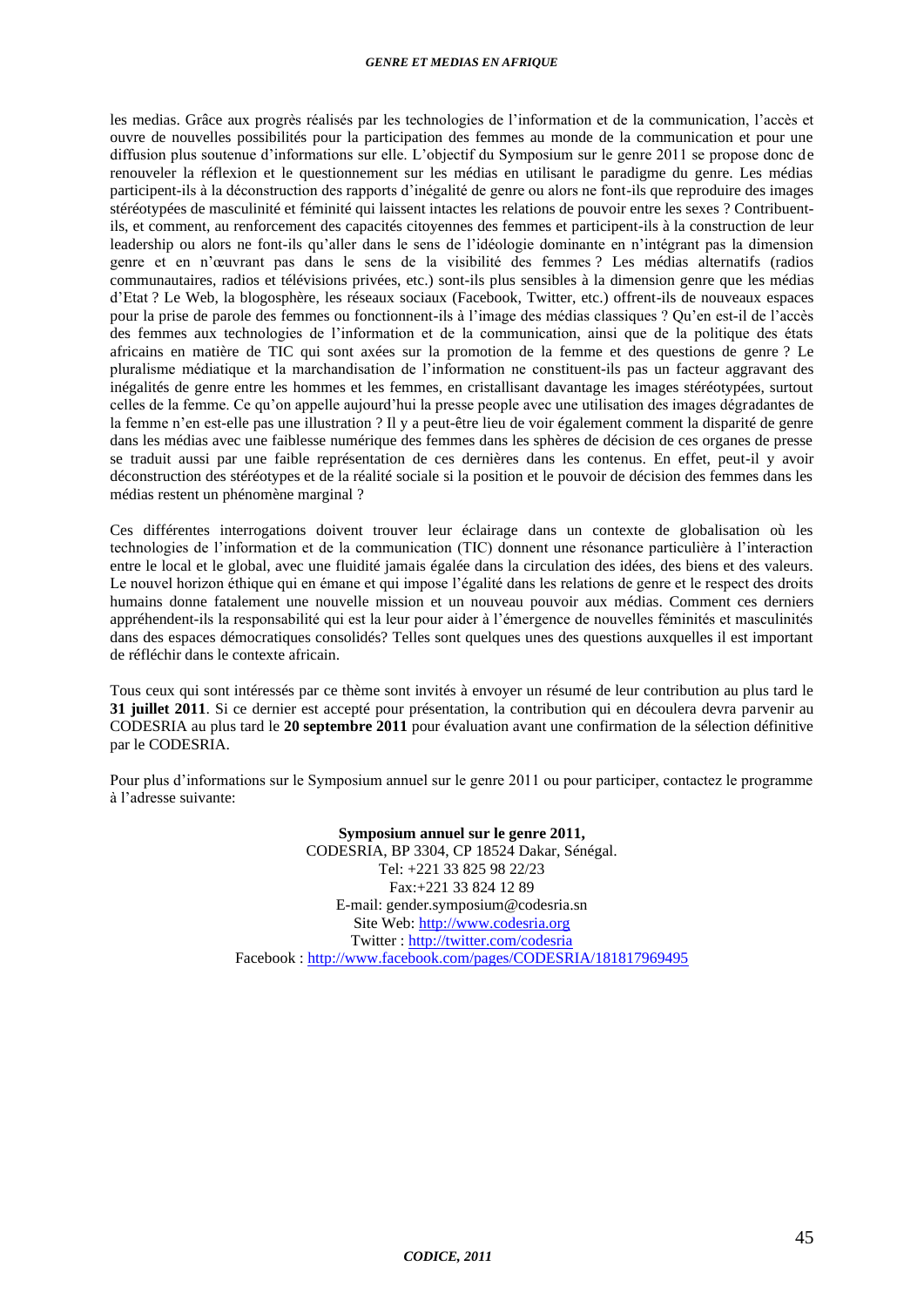## **Simpósio sobre o género 2011 Género e mídia em África Data :1 – 3 Novembro de 2011**

**Local: Cairo (Egipto)**

Em conformidade com o seu mandato que visa promover um debate científico e académico de alto nível sobre os diferentes aspectos do desenvolvimento socioeconómico da África, o Conselho para o Desenvolvimento da Pesquisa em Ciências Sociais em África (CODESRIA) organiza um simpósio sobre o género de 1 **a 3 de Novembro de 2011** no Cairo (Egipto). O simpósio sobre o género, fórum anual que trata de questões de género em África, centrar-se-á este ano no tema *Género e mídia em África.*

A democracia, a globalização e a exigência de igualdade entre os sexos, trouxeram para o primeiro plano da reflexão em ciências sociais a problemática Género e mídia em África. Revisitar esta problemática é recolocá-la numa perspectiva histórica e política que permite apreender a sua conexão com a questão global do desenvolvimento em África. O combate pela independência, na sua dimensão política e sindical, não negligenciou em nada a utilização da mídia, sobretudo a da imprensa escrita e isto, apesar dos que tiveram a sorte de ir à escola colonial fossem, na altura, bem poucos. Em seguida, pouco depois das independências, a mídia jogou um papel de primeiro plano no dispositivo de legitimação política e ideológica de fecho progressivo da esfera pública em muitos Estados africanos. Os anos de crise, essas famosas "décadas pedidas" na sequência da implementação dos planos de ajustamento estrutural (PAE), reforçaram essa necessidade de controlo da esfera pública que acabou por desembocar naquilo a que alguns chamam a descompressão autoritária, e outros a liberalização política. Com efeito, a pauperização cada vez maior das populações e a drástica redução das suas possibilidades de acesso aos serviços sociais (educação, saúde, etc.) tinham sido decorrentes das políticas de descomprometimento do Estado e acarretaram a erosão da sua legitimidade. Em seguida, a vaga de democratização que soprou sobre o continente levou a uma cobrança da liberdade de expressão que se traduziu, entre outras coisas, numa abertura do espaço mediático. Desde então, o pluralismo político e o pluralismo mediático caracterizam a prática política e cidadã em diversos graus no continente. Assim, passámos de um contexto caracterizado pelo todo o poder da mídia estatal, decorrente nomeadamente do seu monopólio legal e/ou de facto sobre o espaço público, para uma situação de grande pluralismo mediático. A sequência dos partidos únicos tinha visto a mídia estatal jogar um papel de primeiro plano na produção e na validação de uma verdade política, cultural e social que nenhum mecanismo social ou político conseguia pôr em causa. Em contrapartida, a liberalização do espaço mediático e a multiplicação dos suportes (imprensa escrita, televisão, rádio) que a acompanharam ajudaram na construção de uma cidadania que se apoiou numa informação plural que permitiu aos cidadãos melhor tomarem posição em relação às políticas públicas e sobretudo abrir o debate sobre uma multitude de problemáticas até então tabu, ou simplesmente ignoradas. As mulheres estiveram entre os actores mais visíveis desses períodos de mudança. No entanto, esta visibilidade na esfera pública não se traduziu em proporção igual na mídia. Segundo especialistas, as mulheres são muito raramente mencionadas nos artigos com conteúdo político ou económico. Essa constatação junta-se, de resto, às estatísticas mundiais: 18% das pessoas mediatizadas, ou mais exactamente citadas pela mídia no mundo são mulheres, segundo as mesmas fontes. Elas ocupam 5 vezes menos lugar que os homens. E é em África onde o seu lugar é o mais reduzido: nestes últimos anos, passou de 22 para 11%. De uma invisibilidade constatada e denunciada, para uma tomada em conta cada vez mais afirmada e assumida, as mulheres, assim como o mostram as diferentes abordagens do desenvolvimento, criaram, no entanto, um novo horizonte de liberdade que beneficiou muito do ambiente internacional marcado pela advocacia pela igualdade e equidade. Desde logo, é importante debruçar-se sobre a maneira como a mídia se redefiniu neste contexto de pluralismo e de abertura democrática para assumir a necessidade de se dar um lugar maior às mulheres na mídia.

Apesar de a reflexão em ciências sociais se ter muitas vezes interessado pela relação entre mídia e democracia e/ou governação, ela deu pouco destaque à dimensão género desta questão. A UNESCO tinha iniciado um largo debate sobre as mulheres e a mídia que tinha permitido discutir-se sobre a eliminação de estereótipos na mídia e insistir na imperiosa necessidade de lutar contra as imagens e os tratamentos que subvalorizam as mulheres na mídia. Graças aos progressos realizados pelas tecnologias da informação e da comunicação, está aberto o acesso a novas possibilidades para a participação das mulheres no mundo da comunicação e para uma difusão mais sustida de informações sobre ela. O objectivo do Simpósio sobre o género 2011 propõe-se assim renovar a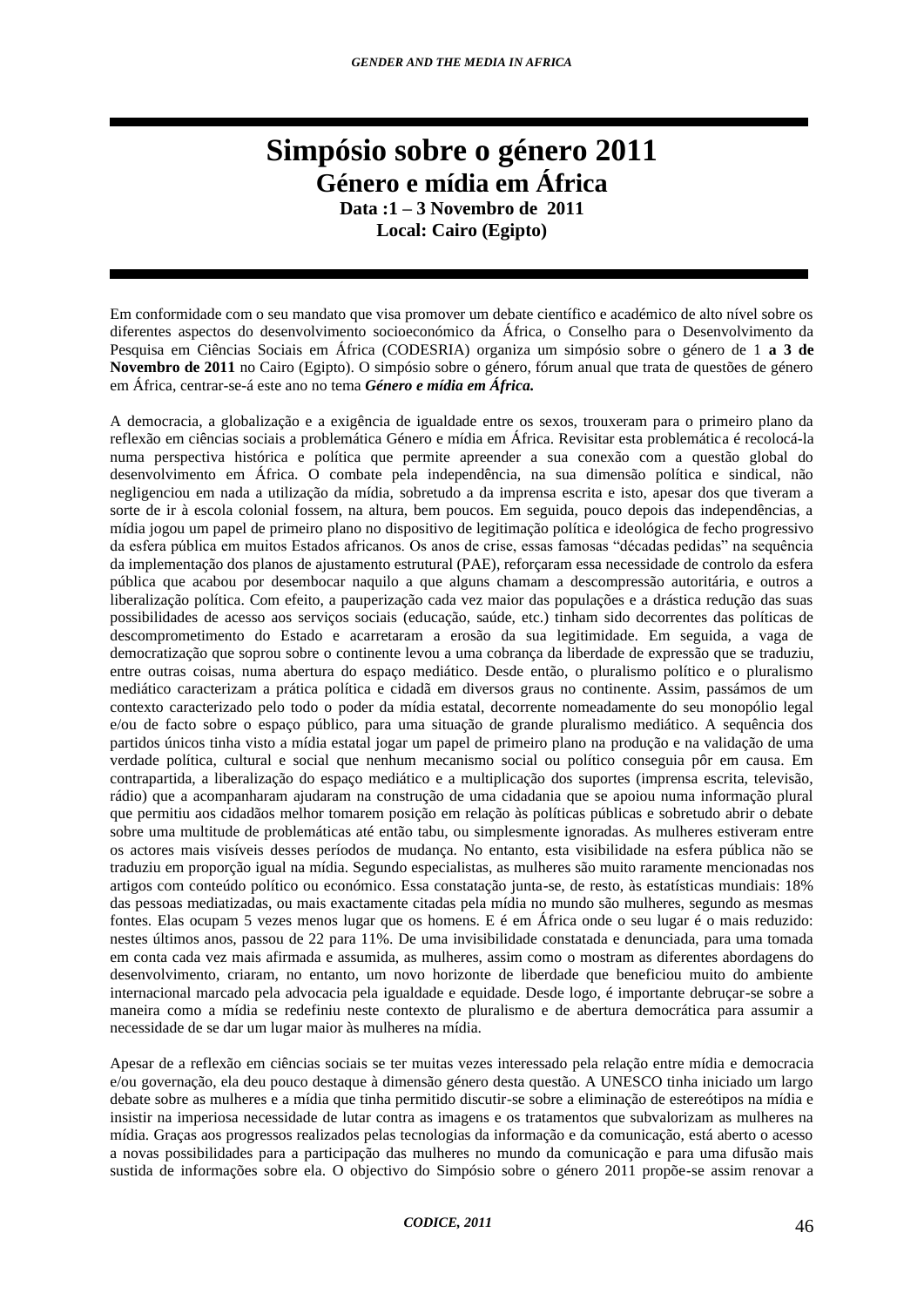#### *GENRE ET MEDIAS EN AFRIQUE*

reflexão e o questionamento sobre a mídia, utilizando o paradigma do género. A mídia participa na desconstrução das relações de desigualdade de género, ou apenas reproduz imagens estereotipadas de masculinidade e feminilidade que deixam intactas as relações de poder entre os sexos? Contribuem, e como, para o reforço das capacidades cidadãs das mulheres e participam na construção da sua liderança, ou apenas vão no sentido da ideologia dominante e não integram a dimensão género na mídia de Estado? A Web, a blogosfera, as redes sociais (Facebook, Twittwer, etc.) oferecem novos espaços para a tomada da palavra das mulheres, ou será que funcionam à imagem da mídia clássica? Qual é a situação do acesso das mulheres às tecnologias da informação e da comunicação, assim como da política dos Estados africanos em matéria de TIC que se baseiam na promoção da mulher e das questões do género? O pluralismo mediático e a mercantilização da informação não constituem um factor agravante das desigualdades de género entre os homens e as mulheres, cristalizando ainda mais as imagens estereotipadas, sobretudo as da mulher. Aquilo a que hoje se chama a press people com uma utilização das imagens degradantes da mulher não será disso uma ilustração? Talvez seja também o caso de se ver como a disparidade de género na mídia com um baixa representação numérica das mulheres nas esferas de decisão desses órgãos de imprensa se traduz também numa fraca representação delas nos conteúdos. Com efeito, poderá haver desconstrução dos estereótipos da realidade social se a posição e o poder de decisão das mulheres na mídia continuarem a ser um fenómeno marginal?

Estas diferentes interrogações devem ter o seu esclarecimento num contexto de globalização no qual as tecnologias da informação e da comunicação (TIC) fazem uma ressonância particular com a interacção entre o local e o global, com uma fluidez nunca igualada na circulação das ideias, dos bens e dos valores. O novo horizonte ético que daí emana e que impõe a igualdade nas relações de género e o respeito pelos direitos humanos dão fatalmente uma nova missão e um novo poder à mídia. Como é que esta apreende a sua responsabilidade para ajudar no surgimento das novas feminilidades e masculinidades em espaços democráticos consolidados? Estas são algumas das questões sobre as quais é importante reflectir-se no contexto africano.

Todos os que estiverem interessados pelo seu tema estão convidados a enviar um resumo da sua contribuição, o mais tardar até **31 de Julho de 2011**. Se for aceite para apresentação, a contribuição que daí resultará deverá chegar ao CODESRIA o mais tardar a **20 de Setembro de 2011** para avaliação antes de uma confirmação da selecção definitiva pelo CODESRIA.

Para mais informações sobre o Simpósio anual sobre o género 2011, ou para participar, contacte o programa no seguinte endereço:

> **Simpósio anual sobre o género 2011,** CODESRIA, BP 3304, CP 18524 Dakar, Senegal. Tel: +221 33 825 98 22/23 Fax:+221 33 824 12 89 E-mail: gender.symposium@codesria.sn Site Web: http://www.codesria.org/ Twitter :<http://twitter.com/codesria> Facebook [: http://www.facebook.com/pages/CODESRIA/181817969495](http://www.facebook.com/pages/CODESRIA/181817969495%20 )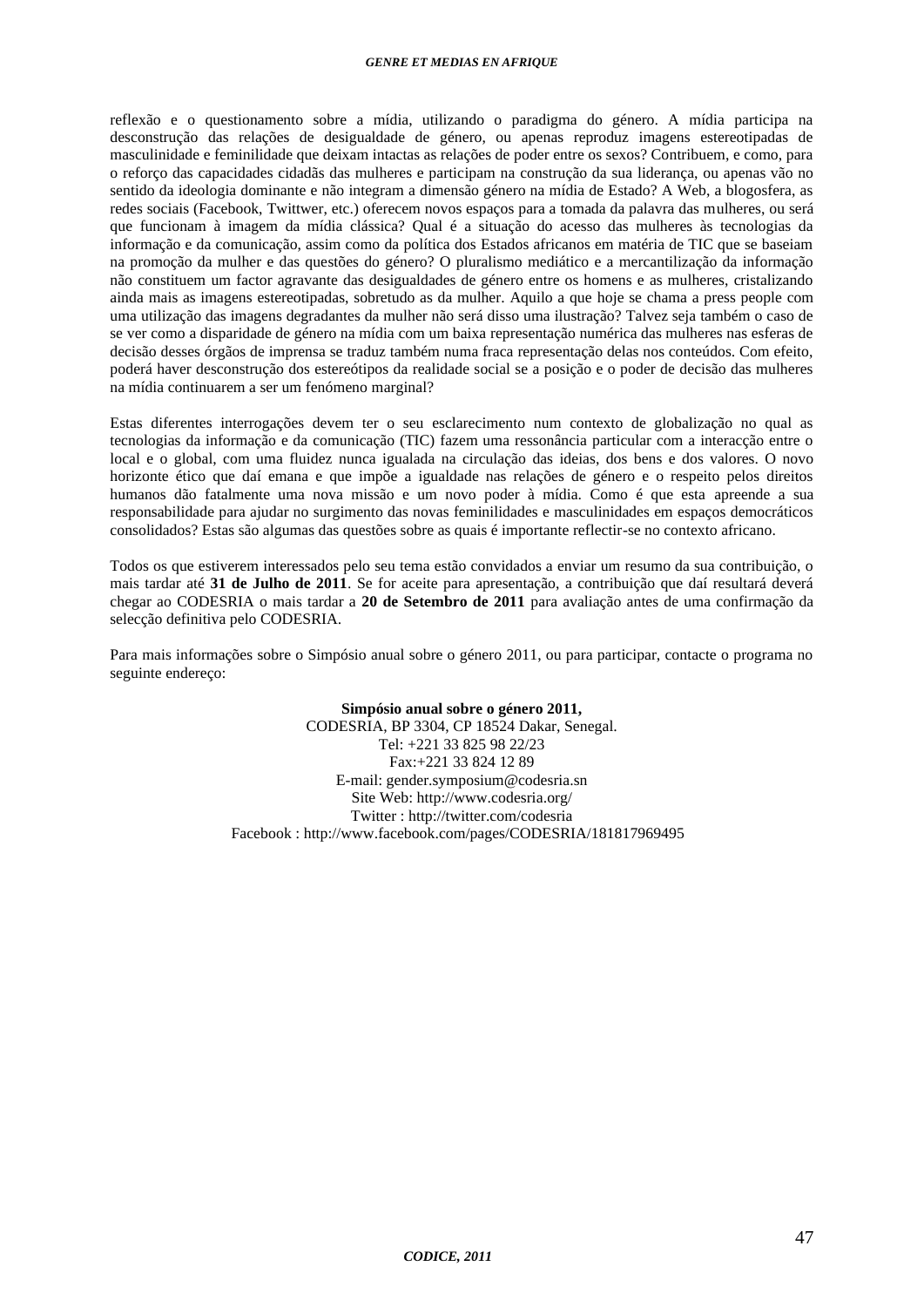**مجلس تنمية بحوث العلوم اإلجتماعية في إفريقيا ندوة الجندر) النوع اإلجتماعي( لعام 2011 الجندر واإلعالم في أفريقيا 1 - 3 نوفمبر 2011 القاهرة – مصر**

اتساقًا مع مهمة المجلس الأفريقي لتتمية بحوث العلوم الاجتماعية في أفريقيا (CODESRIA) في تشجيع الجدل العلمي والأكاديمي الرفيع حول مختلف جوانب التنمية الإجتماعية والإقتصادية في أفريقيا، يعلن المجلس عن انعقاد دورة 2011 حول الجندر (النوع الاجتماعي) ، بالقاهرة في الفترة **من 1** إلى 3 **ـْـوفمبر <b>2011**، والتي ينظمها المجلس سنويًا لمناقشة قضـايا الجندر في أفريقيـا. وتعقد دورة هذا العـام ت ت ييلان: **الجندر واإلعالم في أفريقيا.**

لقد دفعت الديمقراطية والعولمة والحاجة إلى مساواة الجندر بقضية الجندر والإعلام في أفريقيا، إلى مقدمـة اهتمامـات العلم الاجتمـاعي. وتتمثل إعـادة بحث هذه المسألة فـي النظر إليهـا من منظـور تـاربخي وسياسي، بما يساعد في فهمها في إطار علاقتها بالتنمية في أفريقيا. فالنضال من أجل الاستقلال– ببعده السياسي والنقابي– لم يهمل استخدام الإعلام، وخاصة المطبوع منه، وذلك بالرغم من ضألة عدد من أتيحت لهم وقتذاك فرصة الالتحاق بالمدارس الاستعمارية. ومن ثم لم يمر وقت طويل بعد الاستقلال حتى كانت وسائل الإعلام تلعب دورًا رئيسيًا في تقديم المشروع السياسي والأيديولوجي لإضفاء المشروعية على التقدم المطرد للمجال العام في كثير من الدول الأفريقية. وكان من نتائج سنوات الأزمـة، أو مـا تسمى "العقود الضبائعة" التي أعقبت تطبيق برامج التكيف الهيكلي، أن تزايدت الحاجة إلى التحكم في المجال العام، وهو ما أفضى في النهاية إلى ما أسماه البعض "التنفيس السلطوي" ، بينما أسماه آخرون لبرلـة سياسية. وفي الواقع فإن الإفقار المتزايد للشعوب والتراجع الشديد في قدرة المواطنين على الحصول على الخدمات العامة (التعليم، الصحة، الخ..) نتيجة سياسات إنسحاب الدولـة من التزاماتهـا، قد أديا إلـى تآكل مشر وعية الدولية نفسها. ومن ثم فقد أدت موجة الدمقرطة التي عمَّت القارة إلى بعث حربية التعبير التي أفضت– ضمن أشياء أخرى– إلى انفتاح الفضاء الإعلامي. وهكذا أضحت التعددية السياسية والتعددية الإعلامية من السمات الخاصـة بالممارسة السياسية والمدنيـة بدرجات مختلفة في القارة. وبهذا انتقلنا من سياق يتصف بهيمنة الإعلام الذي تتحكم الدولة فيه– بفعل احتكارها القانوني والفعلي للفضباء العام– إلى وضع يتسم بتعدديـة إعلاميـة كبيرة. وكـان الإعـلام الـذي تحكمت الدولـة فيـه، بـالتوازي مـع نظـم الحـزب الواحد، قد لعب دورًا رئيسيًا في إنتاج ودعم حقيقة سياسية وثقافية واجتماعية لا يمكن أن تتشكك فيها ألية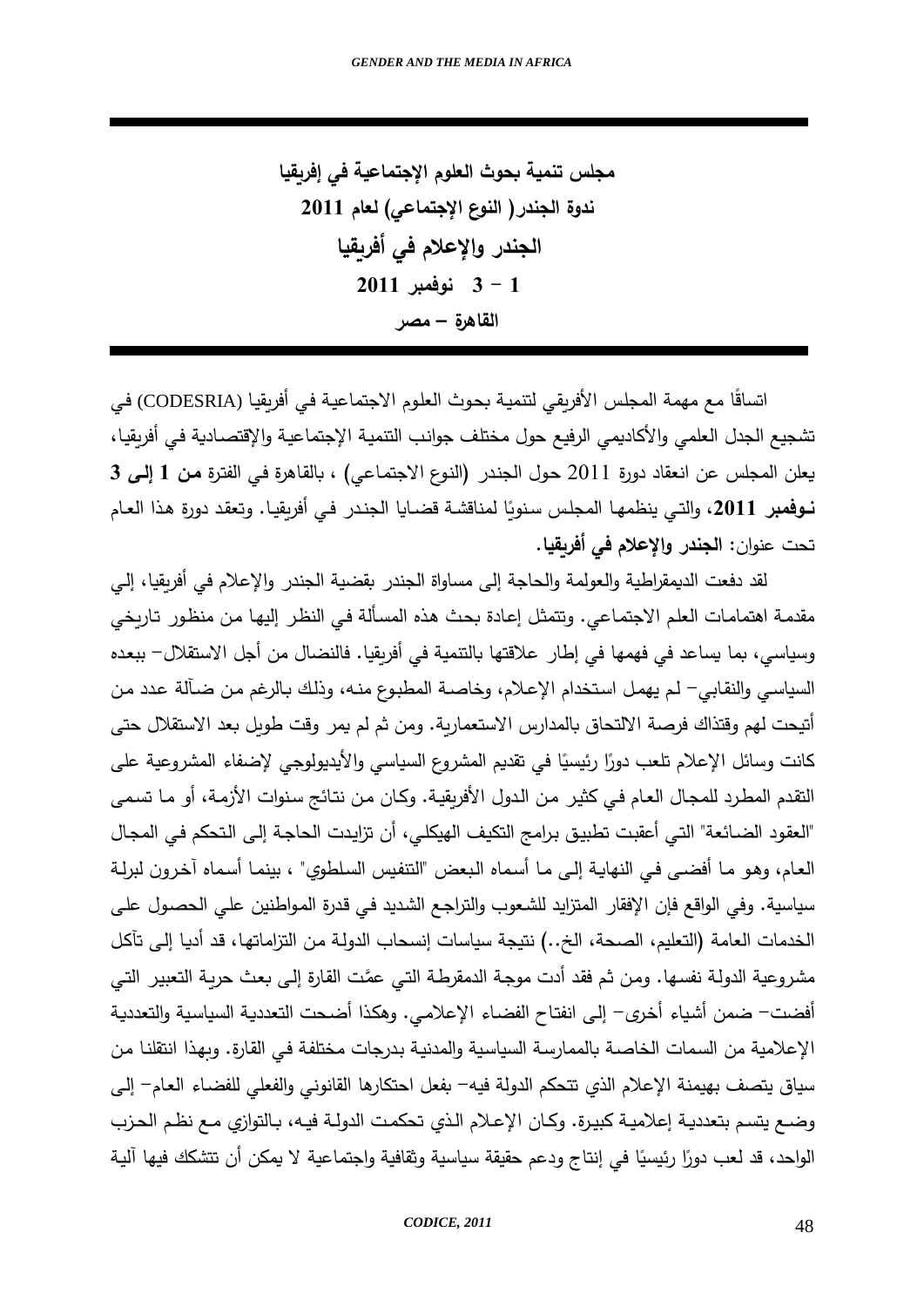مؤسسية أو سياسية. غير أن لبرلــة الفضــاء الإعلامــي ومــا صــاحبها مـن انتشــار فــي وســائل الإعــلام (المطبوع، التلفزبوني، الإذاعي ، كما يمكن هنا إضافة السينما ضمن الوسائل الإعلامية الثقافية المؤثرة في صورة المرأة وعلاقات النوع في المجتمع) قد يسرت بناء روح للمواطنة تقوم على تعددية معلوماتية تمكّن المواطنين من تحديد أفضل لمواقفهم تجاه السياسات العامة، وخاصـة فيمـا يتعلق بفتح بـاب الجدل حول طائفة من المسائل التي كانت تعتبر في السابق من المحرمات، أو يتم تجاهلها ببساطة.

وقد كانت النساء من بين أبرزمن تأثر بهذا التطور . غير أن هذا لم يترجم بنفس القدر في الإعـلام. فحسـبمـا أورد الخبـراء، مـن النــادر جدًا أن يـرد ذكـر للنسـاء فـي المـواد ذات المحتـوى السياسـي والاقتصادي. وفي الحقيقة تتطابق هذه الملاحظة مع الإحصاءات العالمية التي تقول إن النساء يشكلن 18% أو أقل من ربع أولئك الذين يحصلون على تغطية إعلامية، أو بالأحرى ممن يتم ذكرهم في وسائل الإعلام العالمية. أما النسبة الخاصة بالمرأة الأفريقية فهي الأصغر بالطبع، حيث انخفضت في السنوات الأخيرة من 22% إلى 11%. على أنه بالرغم من ضعف الظهور الإعلامي للنساء، يتزايد أخذهن في الاعتبار ، كما يتضح من المقاربات المختلفة للتنمية، حيث افتتحن أفقًا جديدًا للحرية استفاد استفادة كبيرة من البيئة الدولية المؤبدة للمساواة والإنصـاف. ومن هنـا تنبثق أهميـة دراسـة كيفيـة قيـام الإعـلام بإعـادة تعريف دورها في سياق التعددية الديمقراطية والانفتاح الديمقراطي، وبما يلبي الحاجة إلى توسيع المساحة التي تشغلها النساء في الإعلام.

وبينما انشغل العلم الاجتماعي كثيرًا بالعلاقة بين الإعلام والديمقراطية/ الحوكمة، فقد جاء اهتمامه أقل بالبعد الخاص بالجندر في هذه المسألة. وقد أطلقت منظمة الأمم المتحدة للتربية والعلوم والثقافة (يونسكو) نقاشًا واسعًا حول النساء والإعلام، وهو ما شكل فرصـة لمناقشـة التخلص من القوالب النمطيـة للمرأة في الإعلام، والتأكيد على الحاجة الماسة إلى مواجهة الصور المهينة والتعامل السيئ في الإعلام مع المعلومات الخاصة بالنساء. وقد فتح التقدم الذي حدث في تكنولوجيا المعلومات والاتصال إمكانيات جديدة لمشاركة النساء في عالم الاتصال من النشر الأكثر استدامة للمعلومات المتعلقة بالمرأة.

انطلاقًا مما سبق يتمثل الهدف من مؤتمر الجندر 2011 في تجديد الاهتمام والبحث فيما يتصل بالإعلام، مع استخدام منظور الجندر . هل يسهم الإعلام في هدم علاقات عدم المساواة الجندرية أم أنه يعيد إنتاج الصور النمطية للذكورة والأنوثة التي تحافظ على علاقات القوة بين الرجال والنساء كما هي؟ هل يسهم الإعلام، وكيف، في بناء القدرات المدنية للنساء وتعظيم قدراتهن القيادية، وهل يتضمن الإعلام في رؤيته أبعاد منظور الجندر أم أنه يتعامل مع الأيديولوجية السائدة التي لا تقوم بوضع النساء في دائرة الضبوء ؟ هل يظهر الإعلام البديل (الإذاعات المحلية، ومحطات الإذاعة والتلفزة الخاصية..الخ) حساسية أعلي تجاه مسائل الجندر من وسائل الإعلام التي تسيطر عليها الدولة؟ هل تتيح الإنترنت والمدونات والشبكات الاجتماعية (فيسبوك، توبتر ،..الخ) فضـاءات جديدة تعبر النسـاء من خلالهـا عن أنفسهن، أم أنها تعمل على نفس منوال الإعلام التقليدي؟ ماذا عن نفاذ النساء إلى تكنولوجيا المعلومات